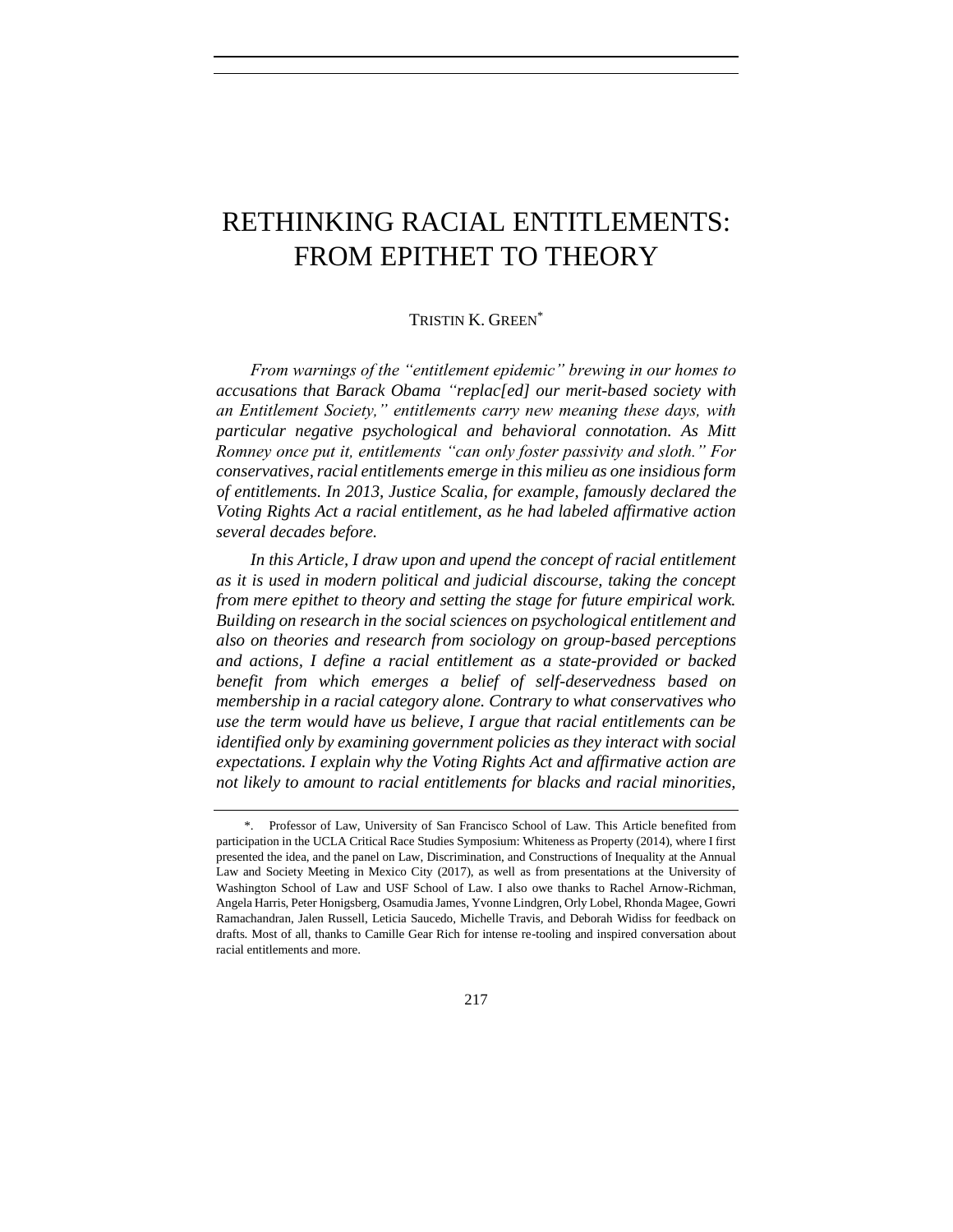*and I present one way in which antidiscrimination law today may amount to a racial entitlement—for whites.*

*Theorizing racial entitlements allows us a language to more accurately describe some of the circumstances under which racial subordination and conflict emerge. More importantly, it gives us a concrete sense of one way in which laws can interact with people to entrench inequality and foster conflict. It uncovers the psychological and emotional elements of racial entitlements that can turn seemingly neutral laws as well as those that explicitly rely on racial classifications against broader nondiscrimination goals. This conceptual gain, in turn, can open up new avenues for research and thought. And it can provide practical payoff: ability to isolate laws or government programs that are likely to amount to racial entitlements for targeted change.* 

## TABLE OF CONTENTS

| I. THE CREATION OF RACIAL ENTITLEMENTS-AN EPITHET           |  |
|-------------------------------------------------------------|--|
|                                                             |  |
| A. CONSERVATIVE CRITICS AND THE VILIFICATION OF             |  |
|                                                             |  |
| B. USING ENTITLEMENT RESENTMENT TO CONSTRUCT                |  |
| CHALLENGES TO ANTIDISCRIMINATION PROTECTIONS: RACIAL        |  |
|                                                             |  |
| II. RETHINKING RACIAL ENTITLEMENTS-FROM EPITHET             |  |
|                                                             |  |
| A. SOME RELEVANT RESEARCH ON PSYCHOLOGICAL                  |  |
|                                                             |  |
|                                                             |  |
| III. RACIAL ENTITLEMENTS AND CIVIL RIGHTS LAWS-A            |  |
|                                                             |  |
| A. FAKE NEWS AND REAL NEWS: DECONSTRUCTING RACIAL           |  |
|                                                             |  |
|                                                             |  |
|                                                             |  |
| B. A NEW STORY: TITLE VII AS RACIAL ENTITLEMENT  256        |  |
| 1. Individual Disparate Treatment Law Protecting Racialized |  |
| Work Environments: Doctrinal Machinations of Stray          |  |
|                                                             |  |
| 2. Employment Discrimination Law as Individualized          |  |
|                                                             |  |
|                                                             |  |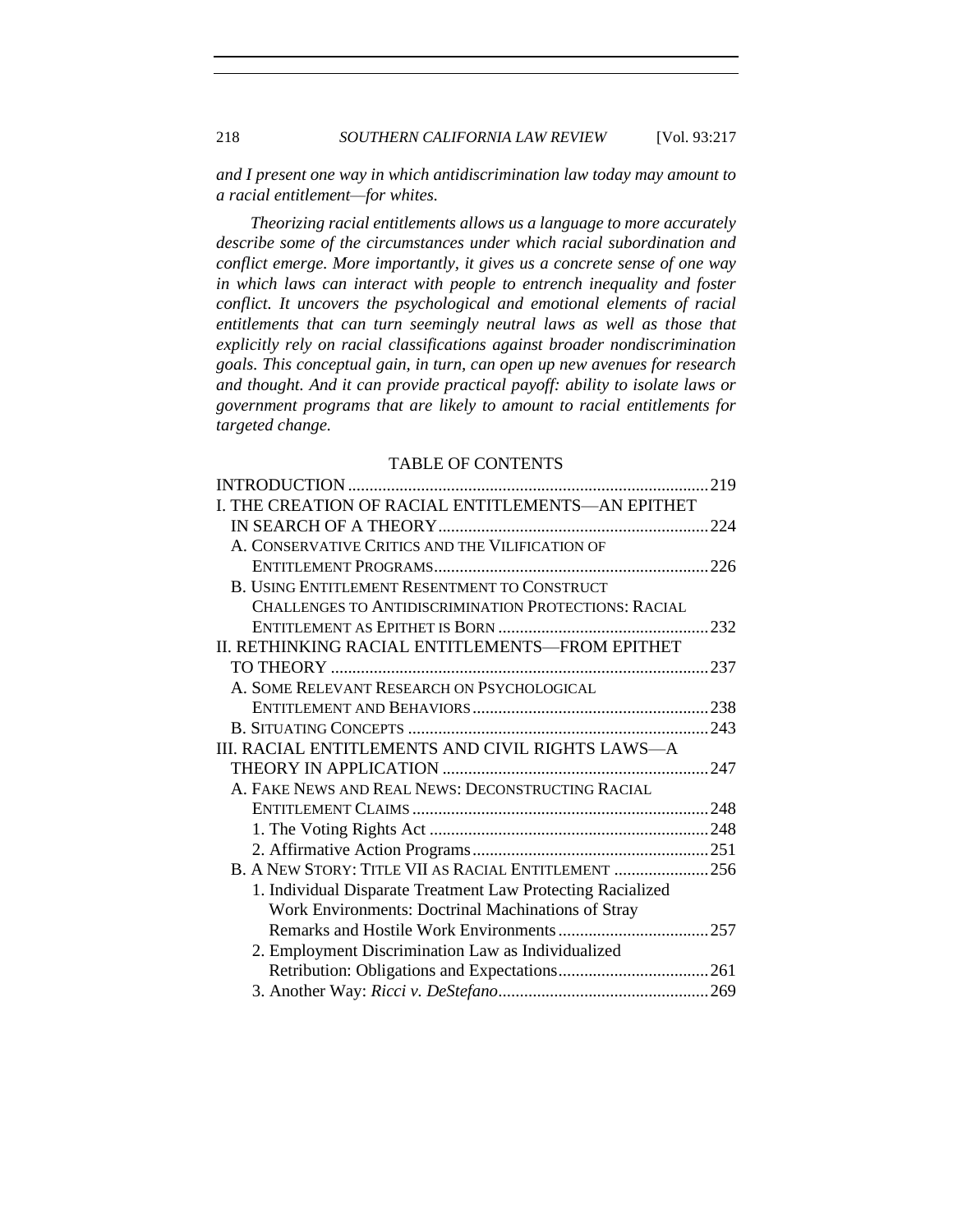| 2020] | <b>RETHINKING RACIAL ENTITLEMENTS</b> | 219 |
|-------|---------------------------------------|-----|
|       |                                       |     |

<span id="page-2-0"></span>

## INTRODUCTION

Racial entitlements are the unspoken but obvious shame in American law. They have been with us since the start of the Republic. America was born as a nation of free white men. The Constitution made it clear that only free white men were eligible to exercise the rights, privileges, and immunities conferred by its provisions. As Chief Justice Taney explained in the infamous *Dred Scott* decision, "[blacks] had no rights which the white man was bound to respect."<sup>1</sup> Even after slavery ended, Jim Crow and decades of legally endorsed, sometimes mandated racial segregation made it clear that entitlements for whites were central to the operation of American law and society. The government doled out housing, loans, roads, sewers, parks, and schools along racial lines, with whites in the category of perpetual benefit.

Today, though, there's a new racial entitlement afoot: it's the stuff of conservative political rhetoric aimed at upending civil rights programs that address the racial subordination of minorities. Conservatives using the term today seek to bracket it from early American history and to capitalize instead on their more recent success in pathologizing the concept of entitlement more broadly. For these conservatives, the history of racial entitlements begins in the 1970s, when then-law professor Antonin Scalia first used the term in an academic writing on affirmative action. Later, the term was extended to refer to the Voting Rights Act as it prevented the dilution of racial minority votes in preclearance jurisdictions. When conservative critics cry "racial entitlement" in these scenarios they are alleging that the state whether by a constitutional provision, statute, regulation, or judicial interpretation—provides or backs up a benefit based on membership in a racial category alone that has negative consequences for society as a whole. As they seem to see it, the initial social evil of this arrangement is that it violates basic tenets of fairness and colorblindness. Even worse, though, is the entitlement piece: that the state-provided benefit will create a sense of race-based deservedness in the particular racial community benefitted and a relationship of dependency as members of that group expect continued conferral of the benefit.

This Article takes a closer look at the modern concept of racial entitlement in political and judicial rhetoric. It exposes the history behind the term, including conservatives' contemporary deployment of the term to raise

<sup>1.</sup> Dred Scott v. Sandford, 60 U.S. 393, 407 (1857).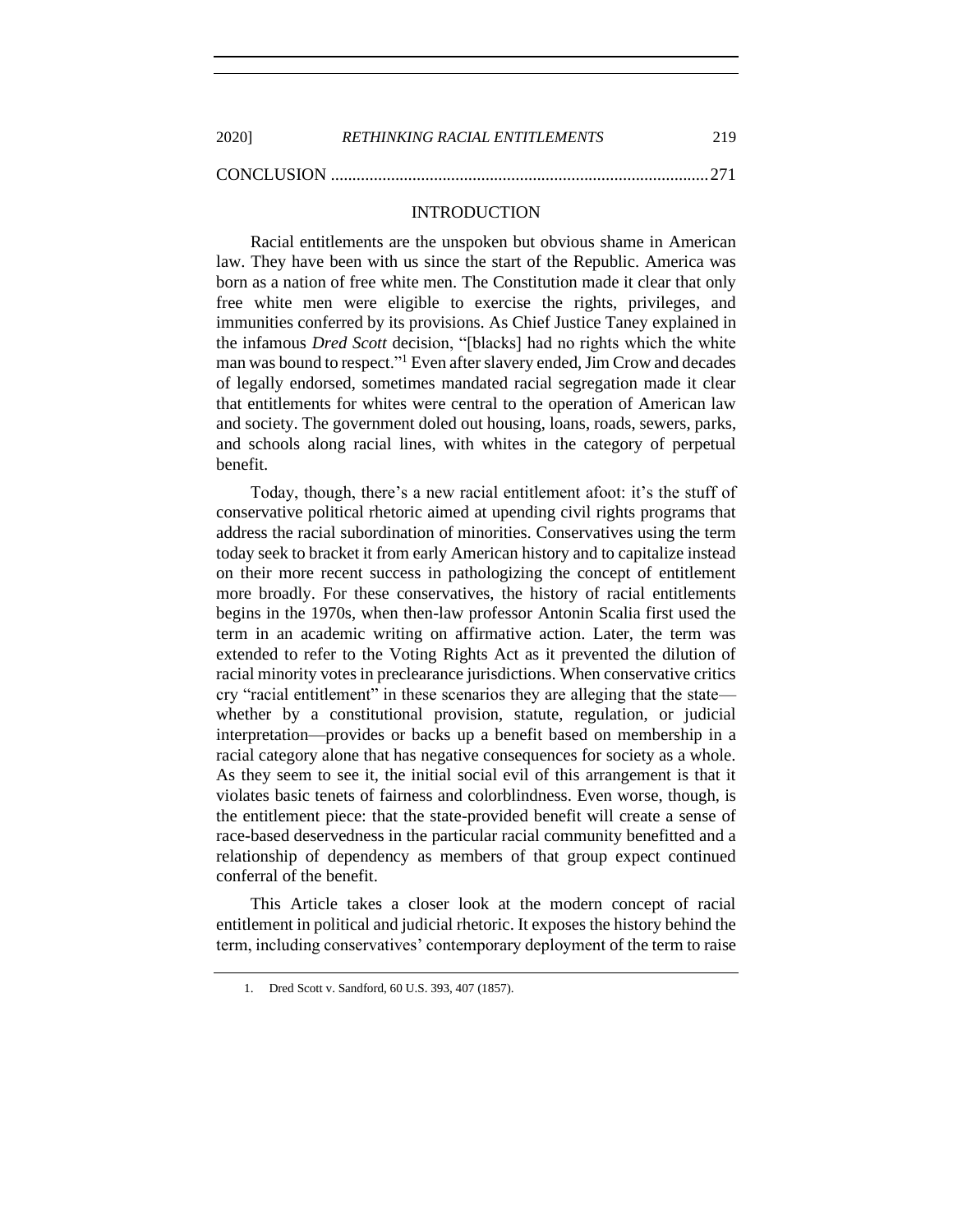questions about the propriety of race-based antidiscrimination measures. And it considers whether and how the concept might in fact be useful in thinking about the ways that law can entrench subordination and engender racial conflict in America today.

The overarching goal of the Article is one of broad theoretical strokes: to flip the script on racial entitlement, delving more closely into its meaning and its operation so that we can see it from a new perspective. Taking the lead from conservatives, we can define a racial entitlement as a governmentprovided or backed benefit that automatically accrues because of one's membership in a protected group and that creates undue feelings of deservedness and dependency along racial lines. But this Article argues that racial entitlements cannot be determined by looking solely at government policies, at whether they confer a race-based benefit, and then assigning or assuming negative consequences from there. Rather, racial entitlements can be identified only by examining government policies as they interact with social expectations, by asking whether the government policy is likely to create the subjective, psychological state of entitlement around race and corresponding negative behaviors.

Taking this theoretical understanding to concrete examples, the Article shows that the programs conservative critics challenge as racial entitlements for blacks and other racial minorities—affirmative action and voting rights are not likely to be such. It also presents one way in which antidiscrimination law today may amount to a racial entitlement—for whites. It argues that by insulating organizational structures and racialized work cultures from antidiscrimination purview, federal employment discrimination law as currently implemented may be creating a sense among whites in some whitedominated workplaces that they are entitled to work environments that advantage them.

A key secondary goal of the Article is to open up space for research and thinking on racial entitlements without the political baggage that the term has carried with it over the past several decades. To this end, the Article goes beyond mere critique of a term of current conservative rhetoric to build groundwork for a positive research agenda around the concept of racial entitlements. Theorizing racial entitlements allows us a language to more accurately describe some of the circumstances under which racial conflict emerges. More importantly, it gives us a concrete sense of one way in which laws can interact with people to entrench inequality. Theorizing racial entitlements uncovers the psychological and emotional elements that can turn seemingly neutral laws as well as those that explicitly rely on racial classifications against broader nondiscrimination goals. It also allows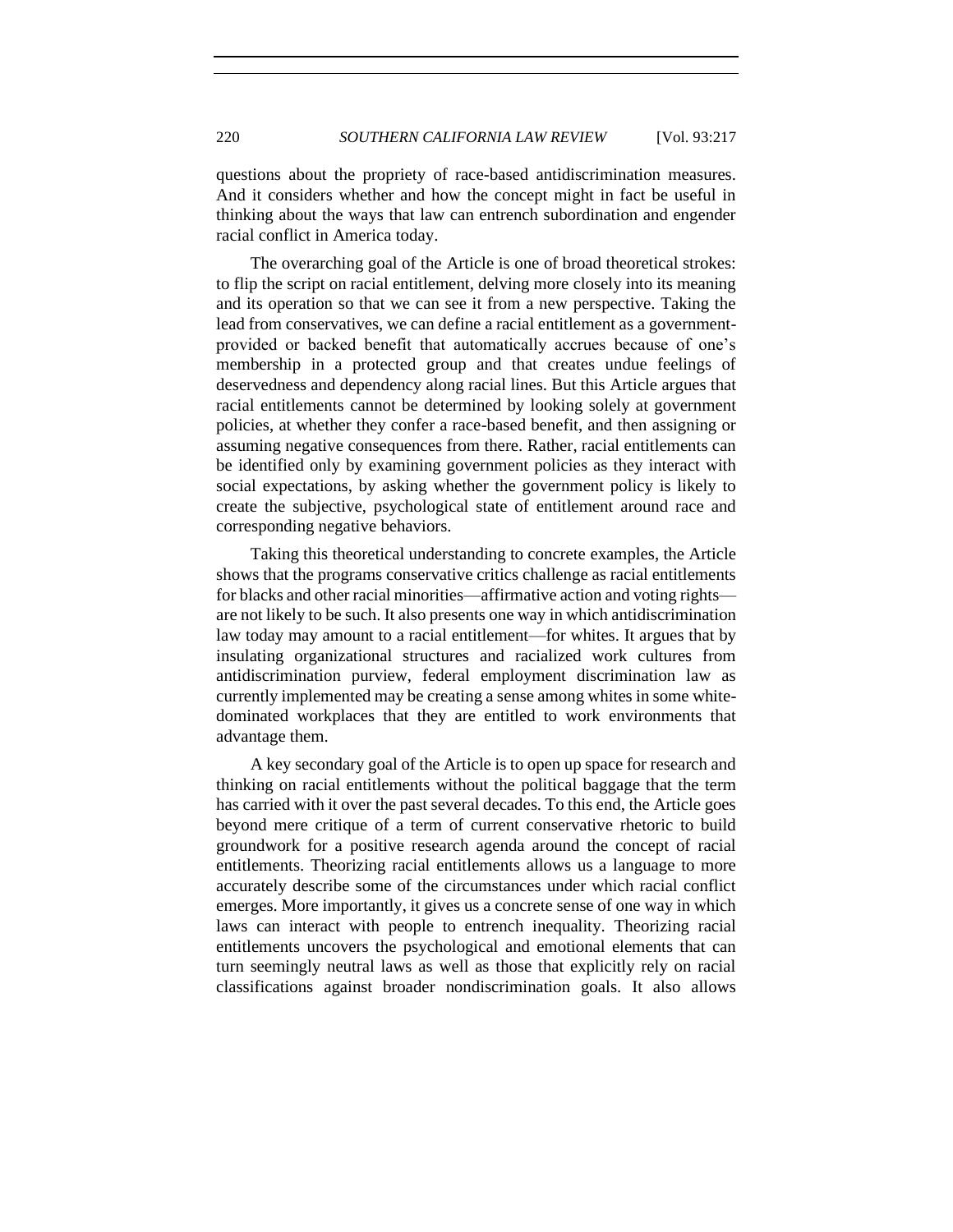## 2020] *RETHINKING RACIAL ENTITLEMENTS* 221

conceptual distinction between laws that explicitly provide group-based benefits, which sometimes can but will not always entitle, and laws that entitle more subtly by backing up a group-based benefit that already exists. We can think of a racial entitlement as a layer on inequality in a specific context, a psychological, emotional layer that lies atop racial advantage or privilege and that is created by specific government policy or law. Understanding racial entitlements in this way can open up important new avenues of research and thought. Moreover, this conceptual gain, in turn, can present practical payoff: it provides us with opportunity to isolate laws or policies that are likely to amount to racial entitlements for targeted change.

By giving the term racial entitlement meaning that allows us to better see how law can interact with people to shape beliefs and behaviors, the Article draws on and contributes to several lines of research and literature. Most prominently, it builds from work in critical race theory and sociology that surfaces the actions and harms of colorblind racism and other ideological frames that perpetuate segregation and subordination.<sup>2</sup> It also calls for empirical work that challenges racialized assumptions and claims.<sup>3</sup> Racial entitlement is a concept that to date has been a tool of the right: applied exclusively to programs and policies that generally benefit blacks and racial minorities and used to stoke racial resentment on the part of whites.<sup>4</sup> More deeply theorizing racial entitlements exposes the possibility of white racial entitlements, and the conditions under which they may arise.

<span id="page-4-2"></span>The Article also ties firmly into research on law and society.<sup>5</sup> When law

<span id="page-4-1"></span><span id="page-4-0"></span>

<sup>2.</sup> For examples of works discussing the impact of colorblind racism, see generally EDUARDO BONILLA-SILVA, RACISM WITHOUT RACISTS: COLOR-BLIND RACISM & THE PERSISTENCE OF RACIAL INEQUALITY IN AMERICA (5th ed. 2017); Cheryl I. Harris, *Whiteness as Property*, 106 HARV. L. REV. 1707 (1993).

<sup>3.</sup> For examples of symposia drawing on empirical work and interrogating assumptions and terminology in the area of welfare, race, and families, see generally Symposium, *Reframing the Welfare Queen: Feminist and Critical Race Theory Alternatives to Existing Poverty Discourse*, 25 S. CAL. INTERDISC. L.J. 257 (2016); Symposium, *The Moynihan Report Revisited: Lessons and Reflections After Four Decades*, 621 ANNALS AM. ACAD. POL. & SOC. SCI. 315 (2009).

<sup>4.</sup> *See* ARLIE RUSSELL HOCHSCHILD, STRANGERS IN THEIR OWN LAND: ANGER AND MOURNING ON THE AMERICAN RIGHT 136−51 (2016) (relaying a "deep story" of whites that racial minorities, immigrants, and women are "cutting in line").

<sup>5.</sup> The Article draws on and contributes to work in the field of law and society in at least two ways: broadly in thinking about the law's relationship with individuals and groups, including group conflict, and more narrowly in thinking about how legal consciousness can influence feelings and beliefs about self (including deservingness) apart from rights mobilization. *See generally* ELLEN BERREY ET AL., RIGHTS ON TRIAL: HOW WORKPLACE DISCRIMINATION LAW PERPETUATES INEQUALITY (2017) (contrasting the effect of antidiscrimination laws on individuals' and groups' legal consciousness with the high personal costs and structural obstacles that make these rights difficult to vindicate); LAUREN B. EDELMAN, WORKING LAW: COURTS, CORPORATIONS, AND SYMBOLIC CIVIL RIGHTS (2016) (arguing that the intended effects of workplace antidiscrimination laws are attenuated by employers' and managers'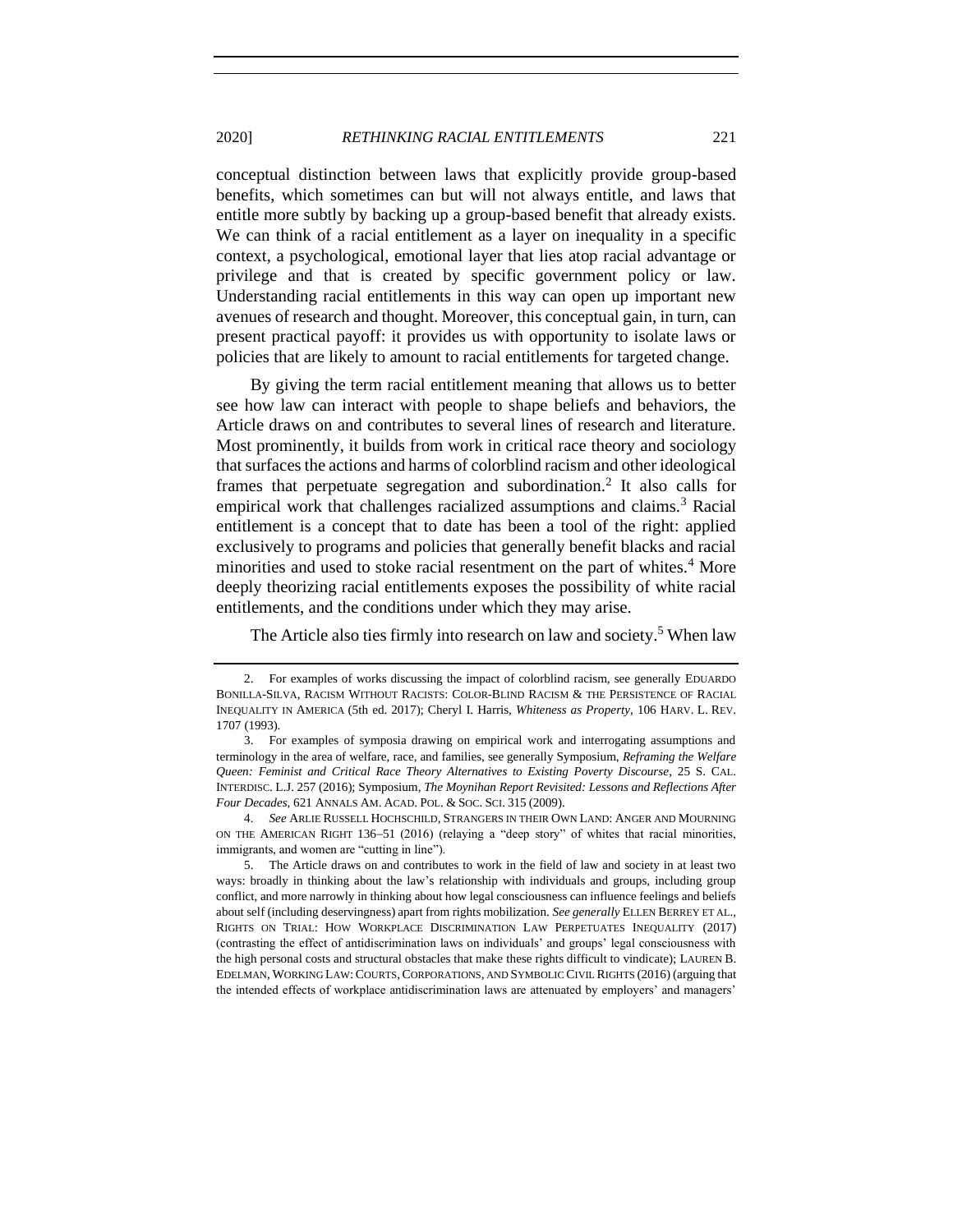amounts to a racial entitlement it can reinforce and legitimize racial hierarchy by engendering feelings of racial superiority and behaviors of racial conflict. The term racial entitlement can refer to the descriptive, psychological state of believing oneself more deserving than members of another group (beliefs of racial entitlement) and also to an act of the state that creates or contributes to those beliefs and associated behaviors (a racial entitlement). This Article homes in primarily at the latter point.<sup>6</sup> Although it draws on research in the field of psychology to develop a preliminary sense of the psychological and emotional elements of racial entitlements and their costs, the goal is not to psychologize racism or discrimination, but rather to expose the law's or state's role in entrenching racial privilege.<sup>7</sup>

<span id="page-5-0"></span>A modern theory of racial entitlements gets us past mere epithet to offer advocates and scholars a fresh way of thinking about how law interacts with racial identities, expectations, and behaviors to entrench or create inequality. It also provides courts and scholars new possibilities for change, shedding light on ways in which the law might be better structured to avoid racial entitlements that can contribute to ongoing inequality and subordination. Theorizing racial entitlements might also carry beyond race to thinking about gender, sexuality, disability, class, religion, or other group-based and often historically subordinating statuses. It can prompt us to think more deeply about benefits that the law provides around socially salient categories (both in the present and in the past), even when the law itself is not expressly doling out benefits along category lines.

implementations of those laws, which in turn influence courts' interpretation and enforcement of the laws in ways that undermine workers' interests).

<sup>6.</sup> This Article focuses at the macro level, asking whether we might better understand racial entitlements to begin to dismantle one source of psychological entitlement and associated conflict and negative social behavior. One way of describing the focus of this piece is as one of whether and when the law and other government policies *create* racial entitlement beliefs and behaviors. In future work, I plan to investigate racial entitlement more deeply at the meso and micro, relational level by thinking more about how beliefs and behaviors of racial entitlement can build in various contexts, including particular institutions such as neighborhoods, schools, and workplaces, and also how racial entitlement might affect identity and vice versa. The inquiry for the law in this future project will be about how the law might be best structured to *disrupt* or *discourage* feelings and behaviors of racial entitlement even when societally created. As such, this future project will more fully engage the important scholarship on identity and especially racial identity over time and in context. For examples of scholarship engaging these topics, see generally Camille Gear Rich, *Elective Race: Recognizing Race Discrimination in the Era of Self-Identification*, 102 GEO. L.J. 1501 (2014); Camille Gear Rich, *Marginal Whiteness*, 98 CALIF. L. REV. 1497 (2010) [hereinafter Rich, *Marginal Whiteness*]; Nancy Leong, *Identity Entrepreneurs*, 104 CALIF. L. REV. 1333 (2016); Nancy Leong, *Racial Capitalism*, 126 HARV. L. REV. 2151 (2013).

<sup>7.</sup> For an account of the shift toward defining dependency as a character trait, see generally Nancy Fraser & Linda Gordon, *A Genealogy of* Dependency*: Tracing a Key Word of the U.S. Welfare State*, 19 SIGNS 309 (1994).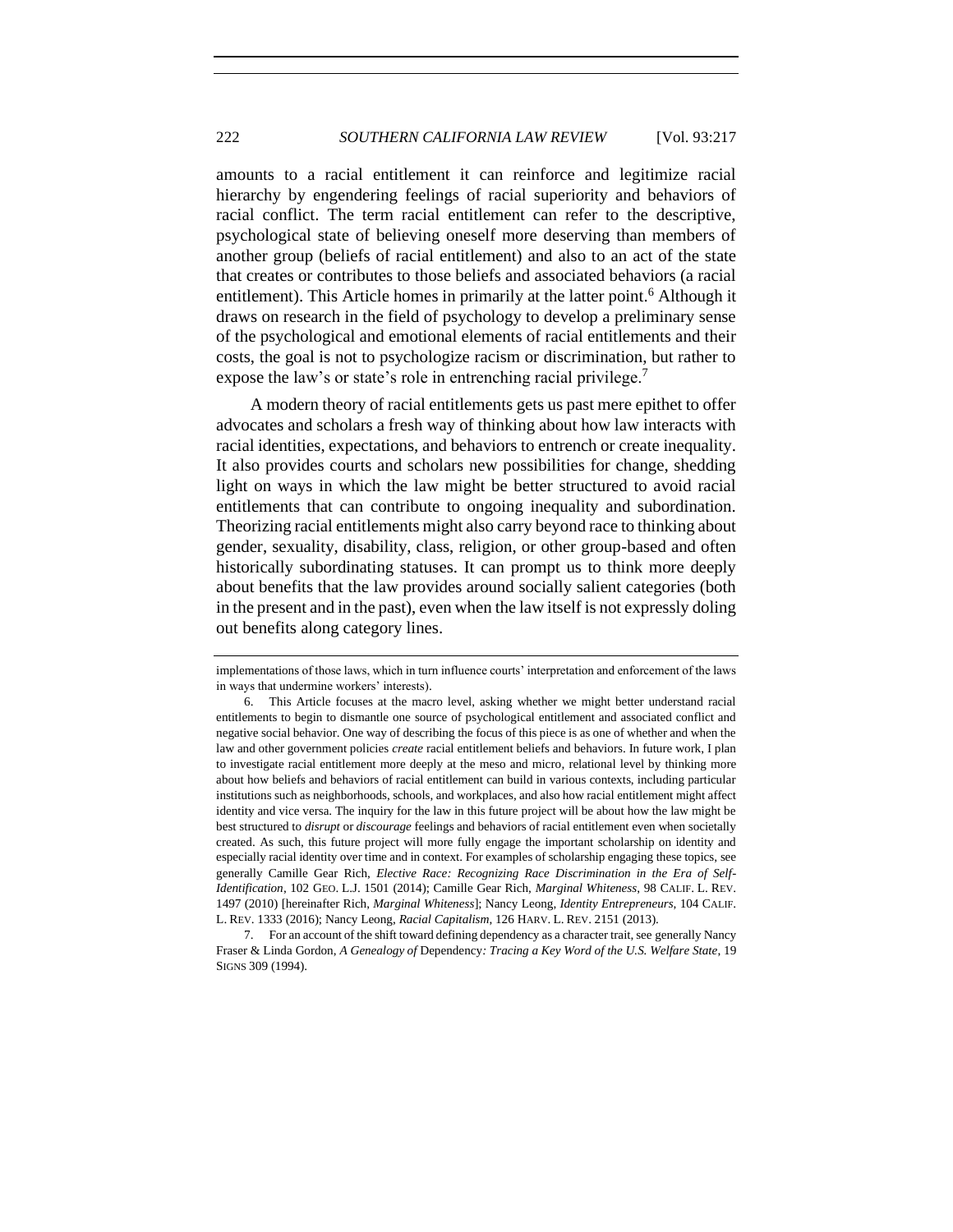The Article is organized in three parts. Part I charts neglected history, showing how the concept of entitlement has been pathologized and racialized in discussion of government benefits. It also shows that public conservative commentators mapped this pathological understanding of entitlement onto civil rights protections as a way of challenging the legitimacy of those protections. They did so with the language of racial entitlements—but without adequate theory or support for their claims.

Part II offers a theory of racial entitlements that goes beyond mere epithet, but that is nonetheless consistent with conservative commentators' concerns. Drawing on some of the psychological research on entitlement beliefs and behaviors, a racial entitlement is defined here as a governmentprovided or backed benefit that automatically accrues because of one's membership in a protected group and that creates undue feelings of deservedness and behaviors of dependency along racial lines. This Part also explores why we should be concerned with racial entitlements when they arise and distinguishes racial entitlements (and the subjective state of racial entitlement) from some of the key concepts used today in understanding racial dominance ideologies and persistent racial inequalities.

Part III takes this newly theorized concept of racial entitlements and applies it to antidiscrimination law. It shows that laws and programs that conservative commentators have labeled racial entitlements for racial minorities—voting rights and affirmative action—are actually unlikely to be such. Once we consider how the laws or state programs in these areas work on the ground, we can see that benefit is not automatically conferred because of race; nor do the laws or state programs in these areas always or even regularly inure to the protection of particular racial groups. Claims of racial entitlement in these areas rely upon an attenuated and unconvincing account of dependency that is unsupported by theory or empirical evidence. These are claims of racial entitlement as mere epithet.

This Part also shows how other seemingly colorblind arrangements in the law can produce racial results with clear or regular benefits to particular racial categories—a scenario that might qualify as a racial entitlement. Specifically, it argues that the law of employment discrimination under Title VII of the Civil Rights Act may amount to a racial entitlement for working whites in some workplaces today by providing whites with certainty in their group-based advantage. Title VII as it operates today—as a law of individualized retribution—allows employers to develop racialized work environments that advantage whites and creates expectations on the part of all employees that the law will not disrupt those environments. Seeing an alternative to individualized retribution, an alternative that has foundations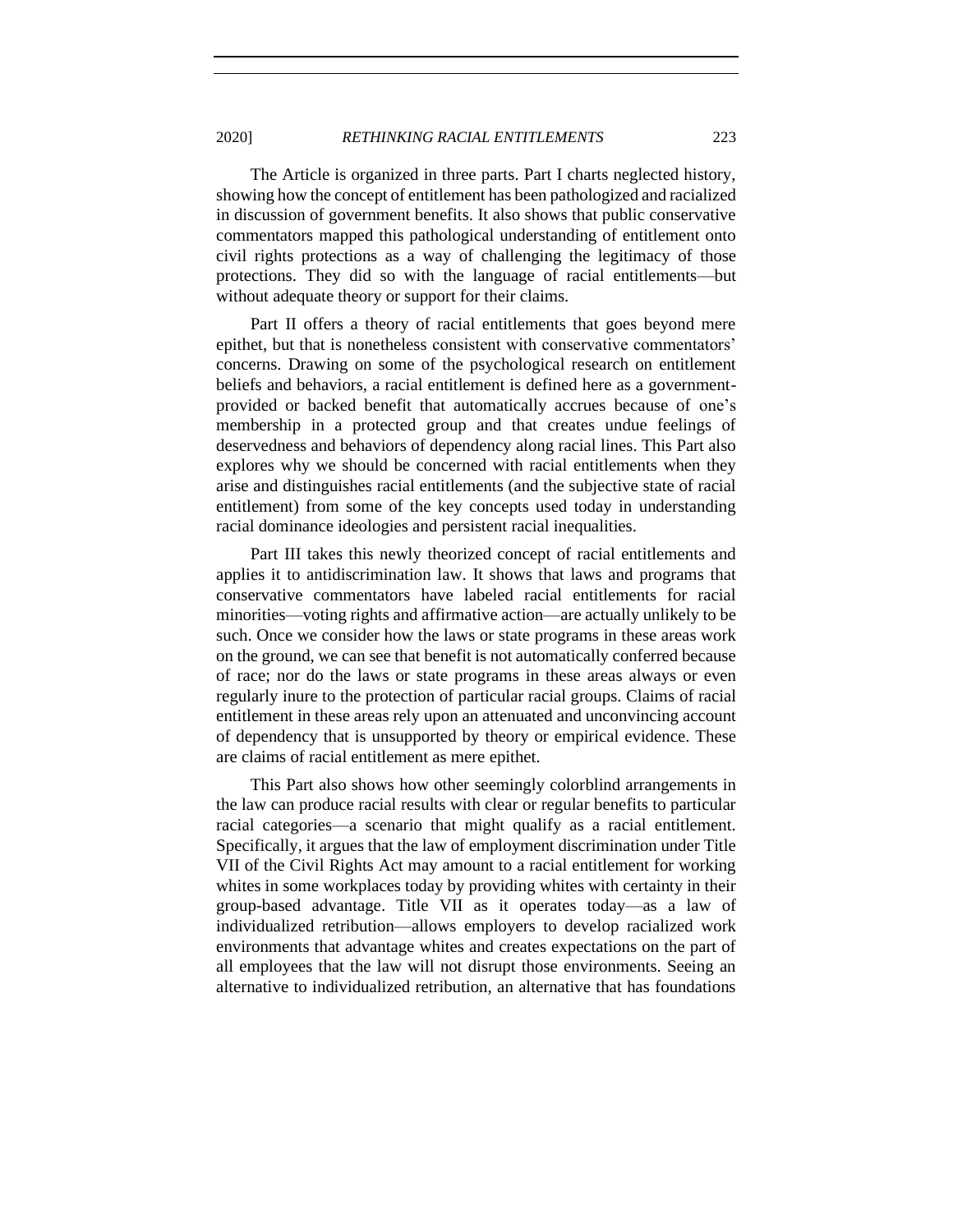in but diverges in several ways from existing law, points us toward what might be done if our goal is to dismantle racial entitlements. We would shift the law so that Title VII will more regularly require disruption of racial advantage, thereby undermining the certainty on which subjective feelings of white racial entitlement can build.

# <span id="page-7-0"></span>I. THE CREATION OF RACIAL ENTITLEMENTS—AN EPITHET IN SEARCH OF A THEORY

<span id="page-7-1"></span>Go back far enough, and the term entitlement described nothing more or less than a natural right, something of which all people are deserving. This is arguably the meaning from the days of the drafting of the Constitution and the Declaration of Independence, and this meaning still holds today, particularly in the fields of philosophy and human rights.<sup>8</sup> Determining who counts as "people" owed these rights has unquestionably been racialized, with blacks, native Americans, and other racial minorities largely excluded throughout history. Nonetheless, this idea of an entitlement is a relatively simple one, without particular pejorative gloss.

<sup>8.</sup> The notion of being entitled to something—of being naturally deserving of it—is centuries old. Our Declaration of Independence describes the circumstance of people breaking political bonds as "among the powers of the earth, the separate and equal station to which the Laws of Nature and of Nature's God entitle them." THE DECLARATION OF INDEPENDENCE para. 1 (U.S. 1776). This view has long been instrumental in the area of human rights in thinking about rights to which all people are deserving. *See, e.g.*, G.A. Res. 217 (III) A, Universal Declaration of Human Rights, art. II(Dec. 10, 1948), *available at* http://www.un.org/en/universal-declaration-human-rights [https://perma.cc/M4RM-KGBE] ("Everyone is entitled to all the rights and freedoms set forth in this Declaration . . . ."). The term was also used by philosopher Robert Nozick to describe people's rights over things produced, with strict limitations. *See* ROBERT NOZICK, ANARCHY, STATE, AND UTOPIA 150 (1974) (developing an "entitlement theory" of rights).

In the legal field, we also use the word "entitlement" to refer to legally enforceable rights. *See, e.g.*, Cleveland Bd. of Educ. v. Loudermill, 470 U.S. 532, 541 (1984) (holding that where the terms of public employment create an "entitlement," the employee has a legally enforceable right to a job that must comply with the Due Process Clause). There is a long line of legal scholarship and advocacy on entitlements understood as legally enforceable rights and property interests protected by the Due Process Clause. *See* MARTHA F. DAVIS, BRUTAL NEED: LAWYERS AND THE WELFARE RIGHTS MOVEMENT 1960– 1973, at 99–118 (1993) (describing the history of *Goldberg v. Kelly*, 397 U.S. 254 (1970)); Judith Resnick, *The Story of* Goldberg: *Why This Case Is Our Shorthand*, *in* CIVIL PROCEDURE STORIES 473, 483–87 (Kevin M. Clermont ed., 2d ed. 2008); Charles A. Reich, *The New Property*, 73 YALE L.J. 733, 733 (1964); *see also* Ian Ayres & J.M. Balkin, *Legal Entitlements as Auctions: Property Rules, Liability Rules, and Beyond*, 106 YALE L.J. 703, 704 (1996) (describing "legal entitlements" broadly as "encompassing such diverse rights as the right to bodily security, the right to a pollution-free atmosphere, the right to build a house that blocks another's view, or the right to damage another's reputation by false accusation"); Darryl K. Brown, *Criminal Procedure Entitlements, Professionalism, and Lawyering Norms*, 61 OHIO ST. L.J. 801, 803 (2000) (describing entitlements in criminal procedure, such as the right to a jury trial in misdemeanor cases). We also say that litigants are "entitled" to judgment in their favor when they have satisfied a relevant legal standard. *See, e.g.*, Fed. R. Civ. P. 56(a) (stating that judgment should be granted when the movant shows that it is "entitled to judgment as a matter of law").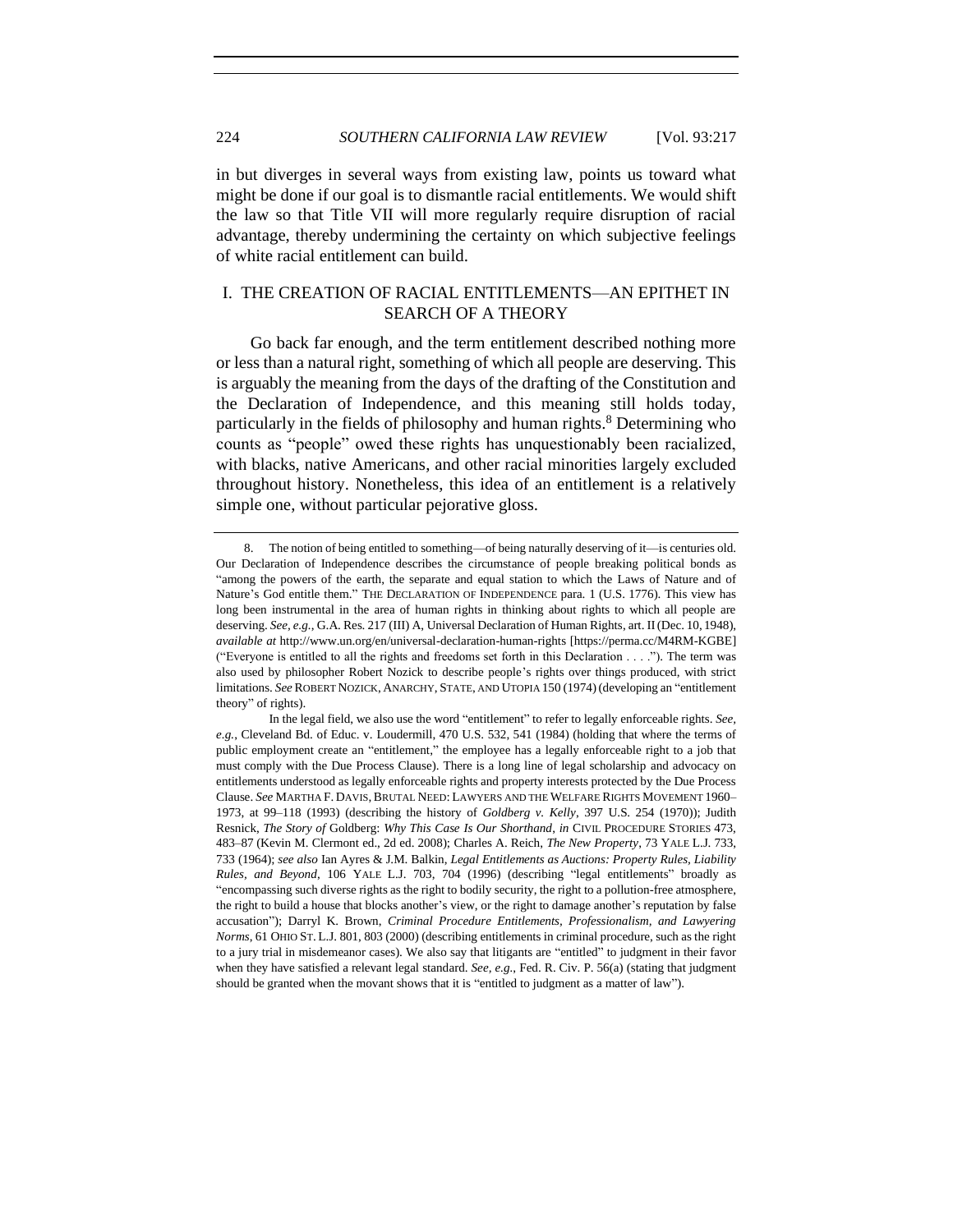With the advent of Social Security in the 1930s, the term was used to refer to benefits under a program in which recipients had paid in, an "earned entitlement," as opposed to a government gratuity; the idea with Social Security, for example, was that people would put money into the system when they were at their highest earning potential and then draw out of it down the road when their work energies began to wane.<sup>9</sup> By the mid-1970s, though, the term had largely lost the "earned."<sup>10</sup> It came to define a type of government benefit that the government is obligated to provide to those who meet certain eligibility requirements, such as income or age.<sup>11</sup> The 1974 Congressional Budget and Impoundment Control Act, for example, defined "entitlement authority" as authority to

<span id="page-8-2"></span><span id="page-8-1"></span><span id="page-8-0"></span>make payments, the budget authority for which is not provided for in advance by appropriation Acts, to any person or government if under the provisions of the law containing such authority, the United States is obligated to make such payments to persons or governments who meet the requirements established by  $laws.<sup>12</sup>$ 

Even this meaning is at core neutral; it's a matter of financing more than anything.

From here, however, the conservative pathologizing of entitlements emerged, first as concern for government fisc and then as concern about immoral dependence and un-deserved payouts.<sup>13</sup> Over the next several decades, conservative critics and politicians (with help from others who

11*.* The shift from "earned entitlement" to "entitlement" was not merely one of political rhetoric. It built on a convergence of the negative income tax and social welfare movements in the 1960s and early 1970s that rejected a linkage between poverty and moral failure and led to successfully shifting some benefits from "welfare," with its substantial stigma and social assessment and supervision, to income transfer based on eligibility criteria. *See* Diller, *supra* note [9,](#page-8-0) at 435–43 (describing debates surrounding the Supplemental Security Income Program and its passage in 1972).

12. *See* JOHN H. MAKIN & NORMAN J. ORNSTEIN, DEBT AND TAXES 224 (1994) (identifying this act as the first to use the term in legislation).

13. By 2013, columnist Hendrik Hertzberg declared that despite continued political skirmishes over vocabularies (the death tax versus inheritance tax, for example), "the conservative side long ago won a decisive victory, a victory at once famous and infamous: 'entitlements.'" Hertzberg, *supra* not[e 10.](#page-8-1)

<sup>9.</sup> This distinction between an "entitlement," for which there is an earned component, and a "gratuity," for which there is not, continued through the 1950s, at least in debates over disability benefits. *See* Matthew Diller, *Entitlement and Exclusion, The Role of Disability in the Social Welfare System*, 44 UCLA L. REV. 361, 393–95 (1996) (describing a "two-track" approach taken to disability benefits in the Social Security Disability Insurance and Aid to the Permanently and Totally Disabled programs). Even in this time, however, opponents of disability insurance cited concerns about creating a sense of entitlement. *See id*. at 404–08.

<sup>10.</sup> As columnist Hendrick Hertzberg describes it, the term "dropped out of sight for decades" between the 1930s and 1970s. Hendrik Hertzberg, *Senses of Entitlement*, NEW YORKER, Apr. 8, 2013, at 23. However, the term did continue to operate in legislative circles, even if not as much in the public sphere during this time. *See* Diller, *supra* note [9,](#page-8-0) at 454–55.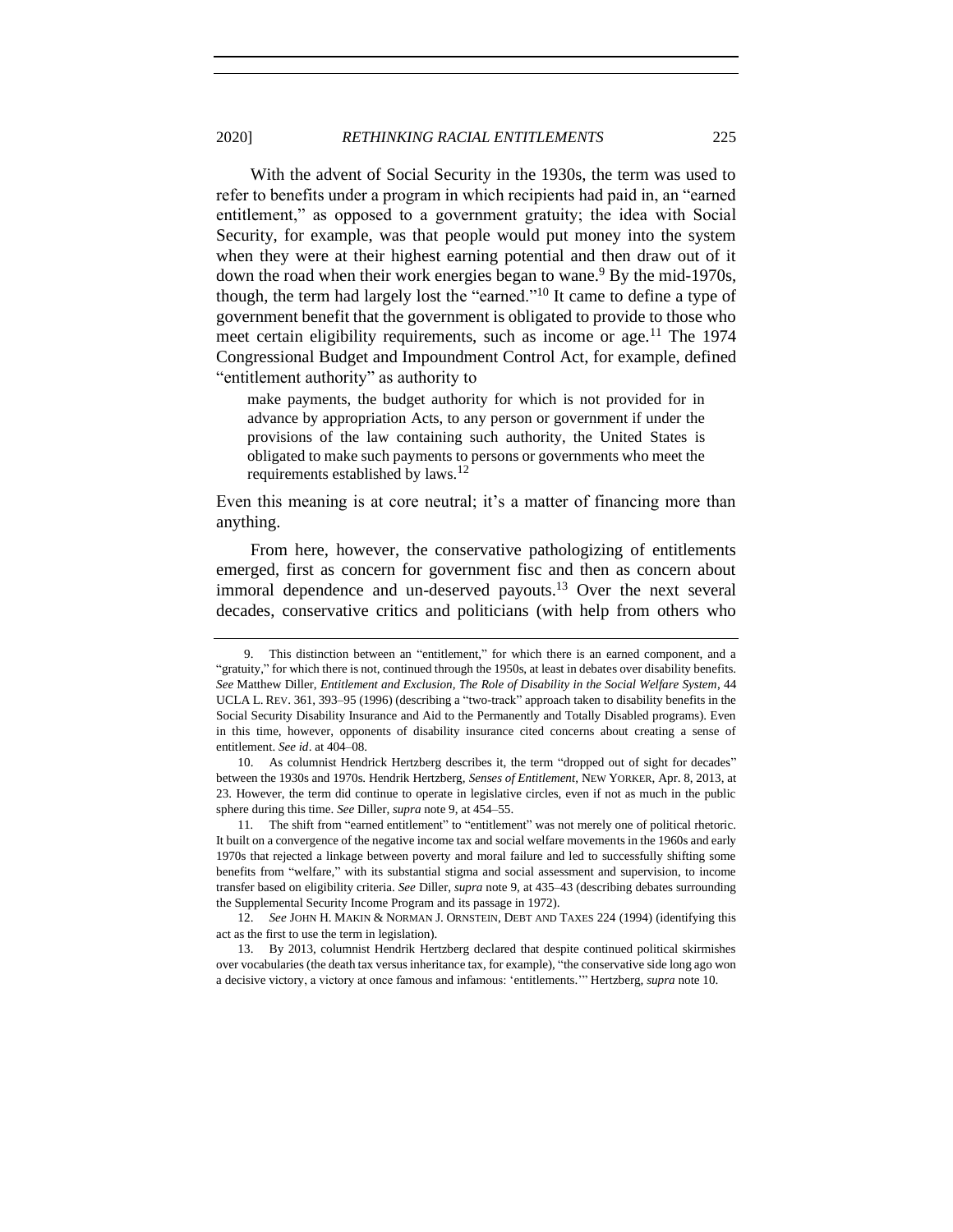bought in) managed to turn entitlement into a four-letter word, and they simultaneously deployed it—this time in the language of racial entitlements—to attack race-based provisions in civil rights programs. In this Part, I briefly detail this historical development.<sup>14</sup>

## <span id="page-9-1"></span><span id="page-9-0"></span>A. CONSERVATIVE CRITICS AND THE VILIFICATION OF ENTITLEMENT PROGRAMS

Since the 1970s, conservatives have marked government benefits programs as an illegitimate betrayal of neoliberal principles, the market, and the public's confidence. This construction of entitlements as dangerous conferrals of unfair benefits that deplete the public fisc, violate fairness principles, and create sloth and dependence on the part of recipients proved a powerful and heady charge for conservatives.<sup>15</sup> Most entitlements are treated in this prominent conservative discourse as illegitimate programs that transfer the wealth of hardworking private parties to other, un-deserving Americans.

It may be possible to trace the beginnings of this entitlement-as-epithet to backlash against the success of legal aid lawyers and other advocates in the 1960s and their case in favor of due process rights for recipients of government benefits.<sup>16</sup> These lawyers and advocates built their case on the idea of welfare as property articulated by Charles Reich in his seminal article, *The New Property*. <sup>17</sup> In 1970, Justice Brennan wrote for a majority

17. Reich, *supra* not[e 8.](#page-7-1)

<sup>14.</sup> A full history of the vilification of entitlements is beyond the scope of this Article; I describe the history briefly as context for thinking more deeply about the modern concept of racial entitlements. For richer historical treatment of social welfare, see generally MICHAEL B. KATZ, IN THE SHADOW OF THE POORHOUSE: A SOCIAL HISTORY OF WELFARE IN AMERICA (rev. ed. 1996); JAMES T. PATTERSON, AMERICA'S STRUGGLE AGAINST POVERTY 1900–1980 (1981); JOEL F. HANDLER & YEHESKEL HASENFELD, WE THE POOR PEOPLE: WORK, POVERTY, AND WELFARE (1997); KAARYN A. GUSTAFSON, CHEATING WELFARE: PUBLIC ASSISTANCE AND THE CRIMINALIZATION OF POVERTY (2012).

<sup>15.</sup> Mainstream media also ran with the idea so that today parents are cautioned against being too soft on their children, lest they become entitled, thereby expecting to be waited on instead of taking hold of the reins and doing things for themselves: entitlement is an "epidemic" that parents "enable" with lax rules and low expectations. *Today: Raising Unentitled Kids, Featuring Amy McCready* (NBC television broadcast Sep. 17, 2015); *see also* JOHN TOWNSEND, THE ENTITLEMENT CURE: FINDING SUCCESS IN DOING HARD THINGS THE RIGHT WAY 15−28 (2015) (describing entitlement as a "universal disease" that has a cure: doing things the "hard way"); Amy McCready, *Avoid Raising an Entitled Child: 5 Strategies That Really Work*, TODAY (Nov. 4, 2016), https://www.today.com/parents/avoid-raising-entitled-child-5 strategies-really-work-t44576 [https://perma.cc/P336-VZKR] (featuring a video clip of McCready's appearance on the Today Show).

<sup>16.</sup> *See* DAVIS, *supra* not[e 8,](#page-7-1) at 40−118 (on lawyers and other advocates, including the National Welfare Rights Organization). For additional discussion of the emergence of the use of "entitlement" with a pejorative gloss, see Mark Liberman, *Entitlement*, LANGUAGE LOG (Oct. 6, 2012), http://languagelog. ldc.upenn.edu/nll/?p=4240 [https://perma.cc/KJG9-VCFZ].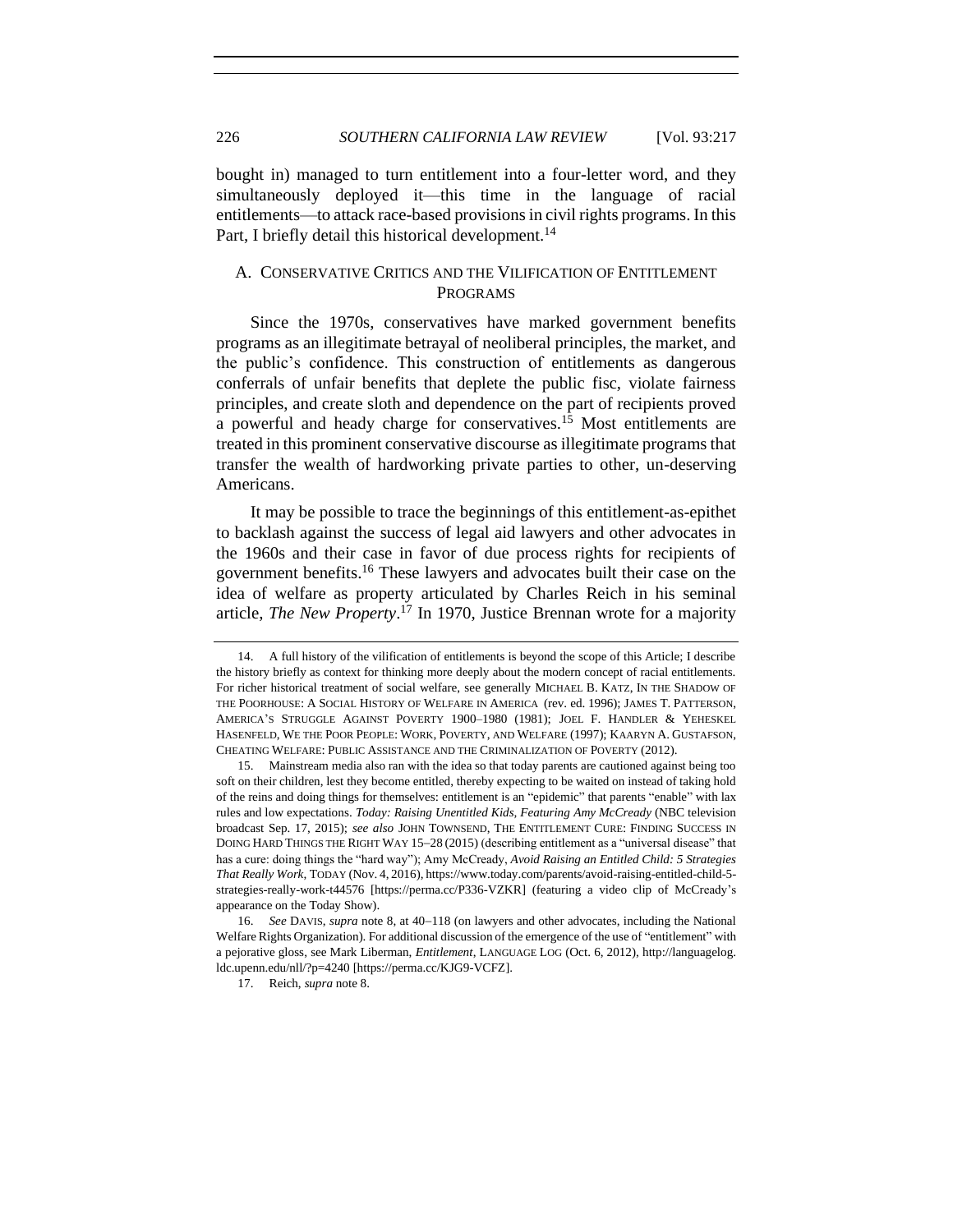of the Court in *Goldberg v. Kelly* holding that procedural due process requirements are applicable to termination of welfare benefits.<sup>18</sup> According to Brennan, "Such benefits are a matter of statutory entitlement for persons qualified to receive them" and their termination could cause recipients "to suffer grievous loss."<sup>19</sup> Citing Reich, Brennan said that "[i]t may be realistic today to regard welfare entitlements as more like 'property' than a 'gratuity."<sup>20</sup> Therefore, while "some governmental benefits may be administratively terminated without affording the recipient a pre-termination evidentiary hearing," welfare benefits could not.<sup>21</sup> Justice Black in dissent insisted that welfare was merely a "promised charitable instalment" and not a person's own property.<sup>22</sup> Just six years later, the promise of *Goldberg* had been largely rolled back.<sup>23</sup> As long-time social welfare analyst and advocate Elizabeth Wickenden put it in an internal memo written in 1971 to fellow advocate George Wiley, "The wave of regressive reaction to liberal welfare policy has now surfaced and is inescapably clear to everyone . . . . Every day, there is more and more talk of 'welfare cheaters,' 'free loaders,' and 'greed.""<sup>24</sup>

Most publicly, though, the express vilification of entitlements started in the 1970s and early 1980s with reference to the government fisc. President Ronald Reagan brought the term to the fore in a speech he made in the summer of 1981 at a Jaycee convention in San Antonio, Texas.<sup>25</sup> Before then, Reagan had always referred to government programs for the old, sick, and poor as the "Social Security net"; in that speech he renamed them "entitlements."<sup>26</sup> Listing food stamps and federal housing subsidies as examples, he described entitlement programs as "programs [that] have spending increases built into them directly by the law," and labeled them

<span id="page-10-0"></span>

<sup>18.</sup> Goldberg v. Kelly, 397 U.S. 254, 264 (1970).

<sup>19.</sup> *Id.* at 262 (citation omitted).

<sup>20.</sup> *Id*. at 262 n.8.

<sup>21.</sup> *Id.* at 263–64.

<sup>22.</sup> *Id.* at 275 (Black, J., dissenting).

<sup>23.</sup> Resnick, *supra* note [8,](#page-7-1) at 498–503 (describing post-*Goldberg* cases). In 1996, Congress enacted welfare legislation that included a provision stating that it should not be "interpreted to entitle any individual of family to assistance under any State program funded" therein. Personal Responsibility and Work Opportunity Reconciliation Act of 1996, Pub. L. No. 104-193, § 401, 110 Stat 2105, 2113 (codified as amended at 42 U.S.C. § 601(b) (2018)).

<sup>24.</sup> DAVIS, *supra* note [8,](#page-7-1) at 139.

<sup>25.</sup> *See* Ronald Reagan, President of the United States, Remarks at the Annual Convention of the United States Jaycees in San Antonio, Texas (June 24, 1981), https://www.reaganlibrary.gov/research/ speeches/62481a [https://perma.cc/A7KF-D7TS] [hereinafter "Reagan, Jaycees Speech"]; *see generally* MAKIN & ORNSTEIN, *supra* not[e 12,](#page-8-2) at 222–25 (describing this turn in use of the term "entitlement").

<sup>26.</sup> Hertzberg, *supra* not[e 10;](#page-8-1) *see also* Reagan, Jaycees Speech, *supra* not[e 25.](#page-10-0)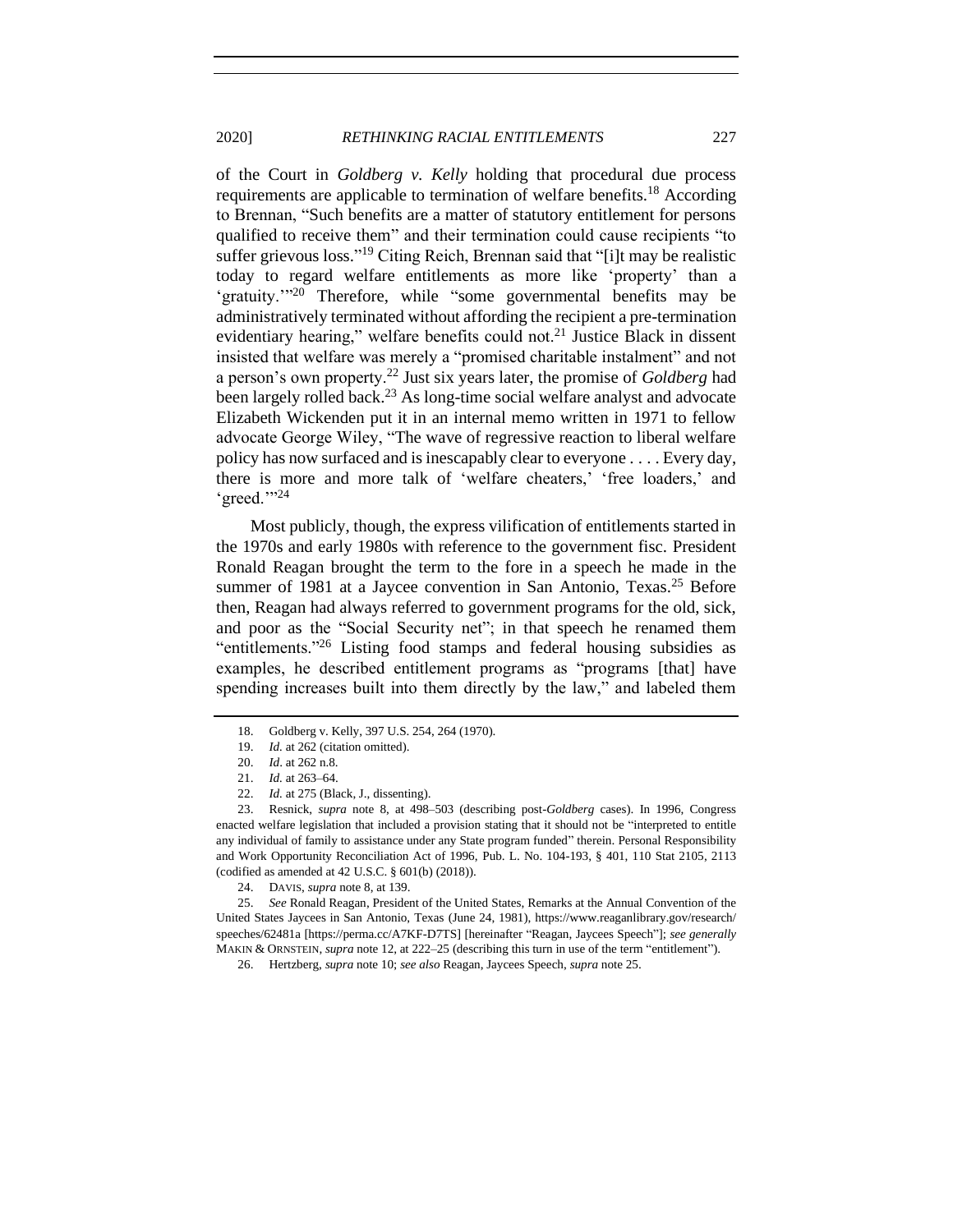"budgetary time bombs."<sup>27</sup> Reagan called on his supporters to reduce these automatic spending programs and thereby to balance the budget (and reduce taxes). Soon thereafter, the term was commonplace. By one account, the Washington Post used the term "entitlements" or "entitlement programs" in the same article as "Social Security" over 800 times by the 1990s; it had done so just five times in 1979.<sup>28</sup>

Within just a few years of Reagan's Jaycees speech, entitlements had gained a distinctly pejorative gloss that went well beyond fiscal concern.<sup>29</sup> Entitlement had come to be a term tied to the psychology and behaviors of those receiving benefits, to an assumed un-deservingness and lazy dependence.<sup>30</sup> Mitt Romney wrote in an op-ed in 2011,

Over the past three years, Barack Obama has been replacing our meritbased society with an Entitlement Society. . . . If we continue this course for another four years, we may pass the point of no return. We will have created a society that contains a sizable contingent of long-term jobless, dependent on government benefits for survival.... Government dependency can only foster passivity and sloth.<sup>31</sup>

<span id="page-11-0"></span>In 2012, Nicolas Eberstadt, a conservative political economist, drove

30. *Id*. at 328 (noting that "[w]ithin only a few years [in the 1990s], 'entitlement' had developed a connotation nearly as negative as 'welfare'"). Some see use of the term "entitlement" today as a signal of political identity. *See* THOMAS BYRNE EDSALL, THE AGE OF AUSTERITY: HOW SCARCITY WILL REMAKE AMERICAN POLITICS 123−24 (2012) ("Entitlement reform as a catchphrase has two political advantages: first, it softens what are in fact draconian cuts in federal benefits aimed at the poor and disabled, children, and the elderly; secondly, insofar as it refers to a government-granted right, it appeals to conservative hostility to the catalog, over the past fifty years, of government-sanctioned rights, of all kinds, collectively known as the rights revolution—civil rights, gay rights, abortion rights, prisoners' rights, criminal defendants' rights, the right to sexual privacy, and so forth.").

31. Mitt Romney, *What Kind of Society Does America Want?*, USA TODAY, Dec. 20, 2011, at A11; *see also* David Corn, *Secret Video: Romney Tells Millionaire Donors What He Really Thinks of Obama Voters*, MOTHER JONES (Sept. 17, 2012), https://www.motherjones.com/politics/2012/09/secretvideo-romney-private-fundraiser [https://perma.cc/6EHY-8KC7].

<sup>27.</sup> According to Reagan, the food stamp program went from \$577 million in 1970 to \$11.5 billion in 1981; federal housing subsidies went from \$500 million in 1970 to \$6.5 billion in 1981. Reagan, Jaycees Speech, *supra* not[e 25.](#page-10-0)

<sup>28.</sup> Hertzberg, *supra* not[e 10.](#page-8-1)

<sup>29.</sup> *See* LAWRENCE MEAD,BEYOND ENTITLEMENT: THE SOCIAL OBLIGATIONS OF CITIZENSHIP 1– 3 (1986). For an excellent social history of welfare in the United States from the Eighteenth Century through the mid-1990s, see KATZ, *supra* not[e 14.](#page-9-1) Among other things, Katz shows that the assumption that welfare begets laziness goes back much further than the "entitlement" of the 1980s. *Id.* at 17–20 (noting that "[o]verseers of the poor in Beverly, Massachusetts, [in the 1820s] claimed that poor relief encouraged 'idleness' and 'improvidence'"). A report published in New York around the same time put forth similar ideas. *Id.* at 18 (describing a New York report as stating that poor-relief practices operated "as so many invitations to become beggars" (citation omitted)). Katz shows that welfare policies since the 1800s have "focused more on changing behavior than [on] helping people survive with some comfort and dignity." *Id.* at 301 (referring to welfare reform in the 1990s).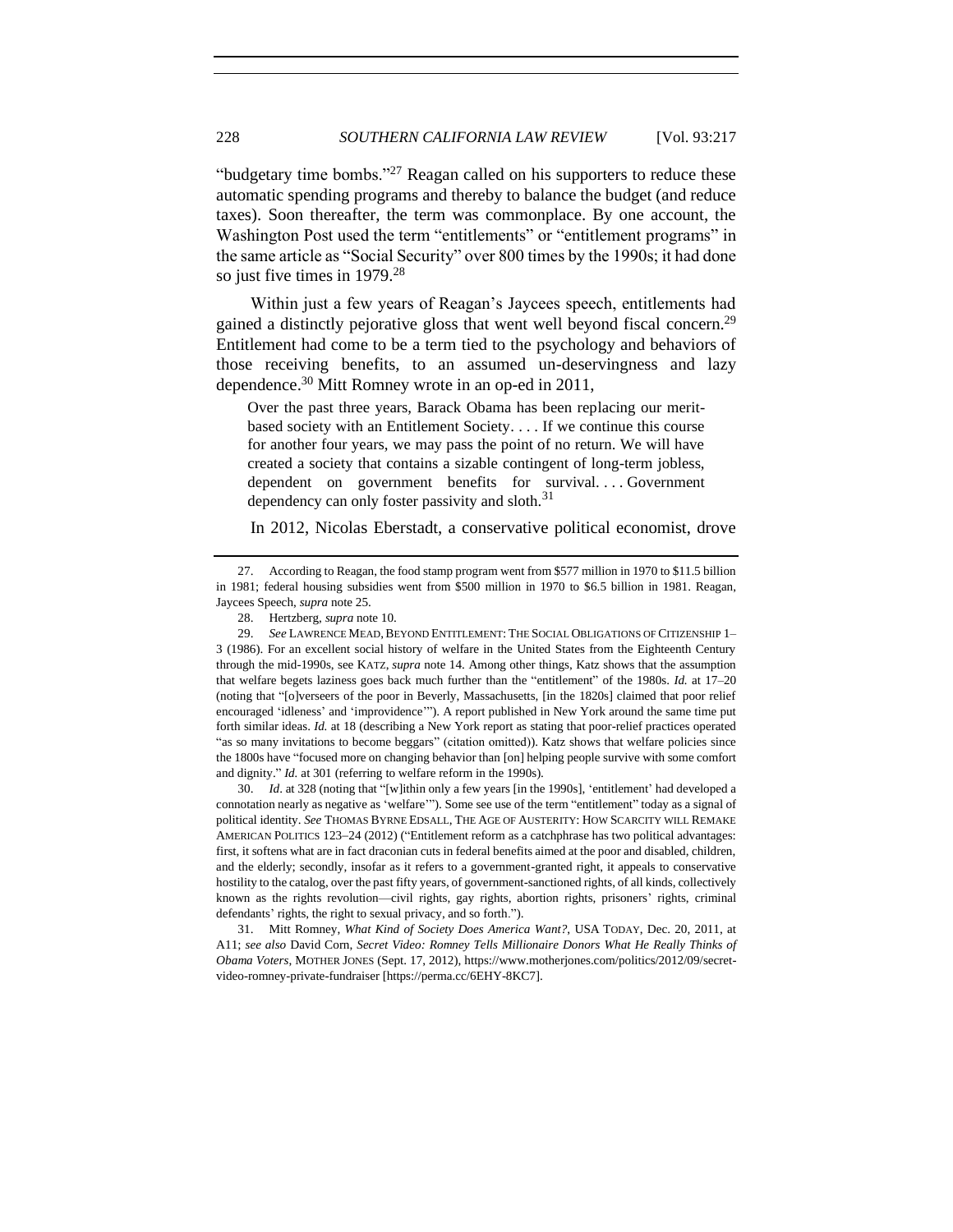<span id="page-12-0"></span>this point home in his book, *A Nation of Takers: America's Entitlement Epidemic*. <sup>32</sup> He documented the rise in government benefits paid out from 1960 to 2010, and, among other things, he showed that the most extreme county-level dependence tended to be in rural areas over urban ones, and in red states over blue ones.<sup>33</sup> When it came to drawing lessons from the data, Eberstadt was firmly committed to a negative psychological tale.<sup>34</sup> Ouoting Daniel Patrick Moynihan, he said, "It cannot too often be stated that the issue of welfare is not what it costs those who provide it, but what it costs those who receive it."<sup>35</sup> In Eberstadt's view, the "entitlement epidemic" is not just a matter of increased governmental spending on benefits (Reagan's "budgetary time bomb"); it is the "entitlement lifestyle" in modern America,  $36$  the "noxious something-for-nothing thinking that lies at the heart of the modern entitlement mentality."<sup>37</sup>

President Donald Trump, for his part, has played the pathologizing of entitlement at both ends, calling upon whites to tamp down on others as a means of getting their own due, of "mak[ing] America great again," and capitalizing on a rhetoric of immorality in receipt of welfare benefits.<sup>38</sup> As

35. EBERSTADT, *supra* note [32,](#page-12-0) at 38. In a 1965 report, Moynihan promoted the idea that the problems of inner cities could be traced to a "tangle of pathology" perpetuated by unmarried black mothers. DANIEL P. MOYNIHAN, OFFICE OF POLICY PLANNING & RESEARCH, U.S. DEP'T OF LABOR, THE NEGRO FAMILY: THE CASE FOR NATIONAL ACTION 29–45 (1965).

36. EBERSTADT, *supra* not[e 32,](#page-12-0) at 25.

37. *Id*. at 73. Eberstadt's "entitlement epidemic" followed closely arguments made by Charles Murray about public welfare with racial imagery of the "underclass." For Murray's work, see generally CHARLES MURRAY, LOSING GROUND: AMERICAN SOCIAL POLICY, 1950–1980 (1984). For discussion of the racial lines in these arguments, see *infra* notes [47–](#page-14-0)[54](#page-15-2) and accompanying text. For a convincing response to Murray from the same era, see generally WILLIAM JULIUS WILSON, THE TRULY DISADVANTAGED: THE INNER CITY, THE UNDERCLASS, AND PUBLIC POLICY (1987) (placing conditions of urban poverty in context of broader social, economic, and historical structures).

38. In April 2018, Trump issued an executive order directing federal agencies to strengthen work requirements for welfare recipients so that all benefits are "consistent with principles that are central to the American spirit—work, free enterprise, and safeguarding human and economic resources." Exec. Order No. 13,828, 83 Fed. Reg. 15,941, 15,941 (Apr. 13, 2018).

<span id="page-12-1"></span>

<sup>32.</sup> NICHOLAS EBERSTADT, A NATION OF TAKERS: AMERICA'S ENTITLEMENT EPIDEMIC (2012). Daniel Patrick Moynihan published a paper in 1965 known as the "Moynihan Report" in which he blamed the black racial community and especially black families for problems faced by black people in the United States. See IAN HANEY LÓPEZ, DOG WHISTLE POLITICS: HOW CODED RACIAL APPEALS HAVE REINVENTED RACISM AND WRECKED THE MIDDLE CLASS 94-102 (2014) (describing some of Moynihan's work and its influence).

<sup>33.</sup> *Id.* at 3–10, 28.

<sup>34.</sup> *Id.* at 41–58. The evidence is much more mixed on the question of dependence and moral decline than Eberstadt lets on. *See infra* notes [53](#page-15-1)[–54.](#page-15-2) As William Galston points out in his "dissenting view" in Eberstadt's book, "to be entitled to something is not necessarily to be dependent on it." William A. Galston, *Have We Become a "Nation of Takers"?*, *in* EBERSTADT, *supra* not[e 32,](#page-12-0) at 93, 98. Galston also disputes use of the term "dependence," preferring "interdependence" to better capture the ways that benefits can reflect human interrelations and moral obligations. *See id.* at 97–98.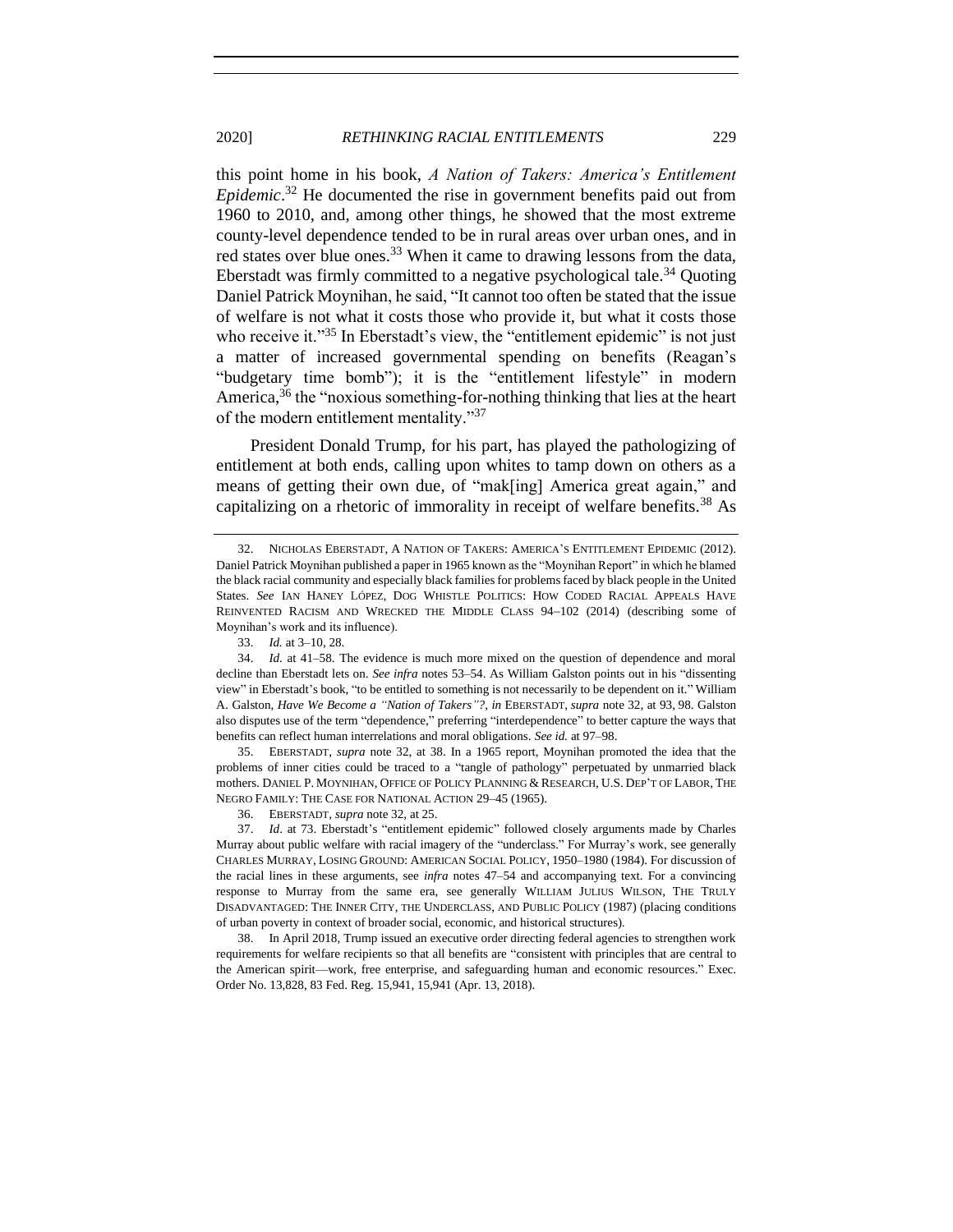for express use of the term "entitlement" in the Trump administration: it became so reviled as to be declared forbidden. In late 2017, news reports revealed that the Center for Disease Control had imposed a ban on use of certain terms in budget documents. "Entitlement" was on that list.<sup>39</sup>

Lest we think the pathologizing of entitlements has been the work entirely of conservatives, I should point out that some liberal politicians and even the mainstream media have bought in as well. Democratic Senator Bob Kerrey once said that entitlement programs promote a "corrosive give-tome, help-me attitude" in which individuals seek to be "protected from the consequences of their own actions."<sup>40</sup> President Bill Clinton famously pledged to "end welfare as we know it," and although he did not use the term entitlement in signing the Personal Responsibility and Work Opportunity Reconciliation Act, which substantially restructured the nation's welfare system, he did buy in strongly to the idea of dependency, stating that the Act "gives us a chance we haven't had before to break the cycle of dependency that has existed for millions and millions of our fellow citizens, exiling them from the world of work."<sup>41</sup> Even President Barack Obama, rather than taking on the term and interrogating it, mostly avoided using it in his public speeches, especially to refer to TANF or healthcare, two traditional entitlement programs. Instead, he referred to "commitments" that we make to each other, commitments which he claimed "do not sap our initiative, they strengthen us. They do not make us a nation of takers; they free us to take the risks that make this country great."<sup>42</sup>

<sup>39.</sup> Lena H. Sun & Juliet Eilperin, *CDC Gets List of Forbidden Words: Fetus, Transgender, Diversity*, WASH. POST (Dec. 15, 2017), https://www.washingtonpost.com/national/health-science/cdcgets-list-of-forbidden-words-fetus-transgender-diversity/2017/12/15/f503837a-e1cf-11e7-89e8-edec163 79010\_story.html [https://perma.cc/RU24-FA8E].

<sup>40.</sup> BOB WOODWARD, THE AGENDA: INSIDE THE CLINTON WHITE HOUSE 289 (1994).

<sup>41.</sup> Bill Clinton, President of the United States, Announcement on Welfare Legislation (Aug. 1, 1996), https://www.nytimes.com/1996/08/01/us/text-of-president-clinton-s-announcement-on-welfarelegislation.html [https://perma.cc/R45U-VVF7].

<sup>42.</sup> Barack Obama, President of the United States, Second Inaugural Address (Jan. 20, 2013), https://obamawhitehouse.archives.gov/the-press-office/2013/01/21/inaugural-address-president-barackobama [https://perma.cc/38YL-4Z9E]. Obama's ambivalence toward the term entitlement was evident in his speech to graduates of Howard University in May 2016. He urged the graduates to avoid entitlement under a broader psychological meaning of the term, explaining that entitlement represented a lack of humility, lack of understanding of how structures can keep some people down, of the ways that luck, and not just hard work, helps get us where we want to go. Specifically, he called upon the graduates to eschew a sense of entitlement, and to be cognizant of history and of structures of discrimination. In his words, "We can't meet the world with a sense of entitlement." Barack Obama, President of the United States, Remarks by the President at Howard University Commencement Ceremony (May 7, 2016), https://obama whitehouse.archives.gov/the-press-office/2016/05/07/remarks-president-howard-university-commence ment-ceremony [https://perma.cc/6574-7CX7].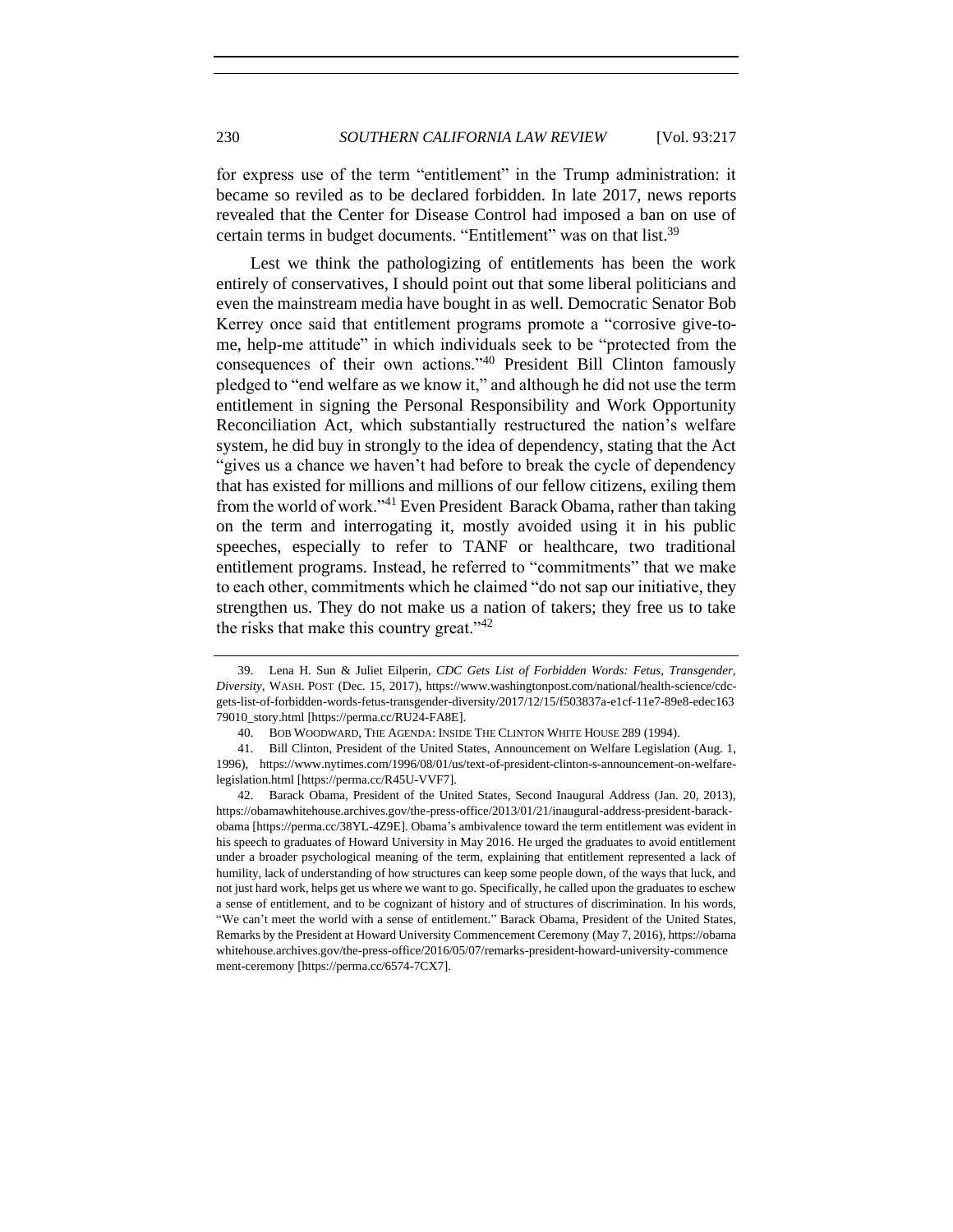#### 2020] *RETHINKING RACIAL ENTITLEMENTS* 231

<span id="page-14-1"></span>There was (and continues to be) a distinct racial side to the conservative dependency overlay on entitlements, as numerous scholars have shown. In *Shifting the Color Line: Race and the American Welfare State*, political scientist Robert Lieberman exposes how racial divisions and anxieties shaped the institutional structure of several New Deal social welfare policies against blacks and in favor of whites.<sup>43</sup> And in *Why Americans Hate Welfare*, sociologist Martin Gilens shows that racial stereotypes of blacks continued to play a central role in generating opposition to welfare in America in the 1990s.<sup>44</sup> Racial stereotypes of blacks as lazy were used to support slavery, as well as more recently to champion welfare cuts and strict work requirements.<sup>45</sup> As Gilens shows, the news media racialized poverty at the same time that President Richard Nixon and Senator George McGovern offered plans to fix the "welfare mess."<sup>46</sup> Gilens reports that "[v]irtually all poverty-related coverage during [1972 and 1973]—whatever the topic—was illustrated with pictures of blacks. $147$  In the 1980s, when entitlement rhetoric in conservative politics was on the rise, so were racialized campaign appeals by politicians like President George H.W. Bush.<sup>48</sup> By this juncture entitlements had a distinctly negative connotation of un-deservingness and dependence on the part of those who receive the benefits.<sup>49</sup>

<span id="page-14-0"></span>Conservatives in this way turned entitlements into a story about morality: politicians claim government entitlement programs are ill advised because they stunt self-sufficiency on the part of recipients and trigger moral

49. Use of the term entitlement continued even after the Personal Responsibility and Work Opportunity Act of 1996 restructured funding for welfare to depend on block grants. *See* 42 U.S.C. § 601(b) (2018) (stating a definition of entitlement that depends upon funding structure); HANDLER  $\&$ HASENFELD, *supra* note [14,](#page-9-1) at 5–8 (summarizing the major welfare provisions of the Personal Responsibility and Work Opportunity Reconciliation Act of 1996).

<sup>43.</sup> *See generally* ROBERT C. LIEBERMAN, SHIFTING THE COLOR LINE: RACE AND THE AMERICAN WELFARE STATE (1998).

<sup>44.</sup> *See generally* MARTIN GILENS, WHY AMERICANS HATE WELFARE: RACE, MEDIA, AND THE POLITICS OF ANTIPOVERTY POLICY (1999).

<sup>45.</sup> *See generally* ANGE-MARIE HANCOCK, THE POLITICS OF DISGUST: THE PUBLIC IDENTITY OF THE WELFARE QUEEN (2004) (discussing the intersection between welfare and racial stereotypes); GUSTAFSON, *supra* not[e 14](#page-9-1) (providing a thorough account of welfare fraud from both a policy and bootson-the-ground perspective).

<sup>46.</sup> GILENS, *supra* not[e 44,](#page-14-1) at 122.

<sup>47.</sup> *Id.* at 123.

<sup>48.</sup> HANEY LÓPEZ, *supra* note [32,](#page-12-0) at 57. In short, the term entitlement has been used as a racecoded weapon. *Id.* It is of a piece with the twisted neutrality of discrimination and colorblindness that erase a long history of race-based subordination and turn a blind eye to persistent advantage and disadvantage along racial lines. *See generally* BONILLA-SILVA, *supra* not[e 2](#page-4-0) (discussing colorblind racism at length). It is a concept that likely exacerbates whites' fears that others—blacks and Hispanics particularly, but also Indians and Asians—are cutting in line, taking something that is perceived by whites to belong to them after years of government support for white enclaves and power. HOCHSCHILD, *supra* not[e 4,](#page-4-1) at 135−207.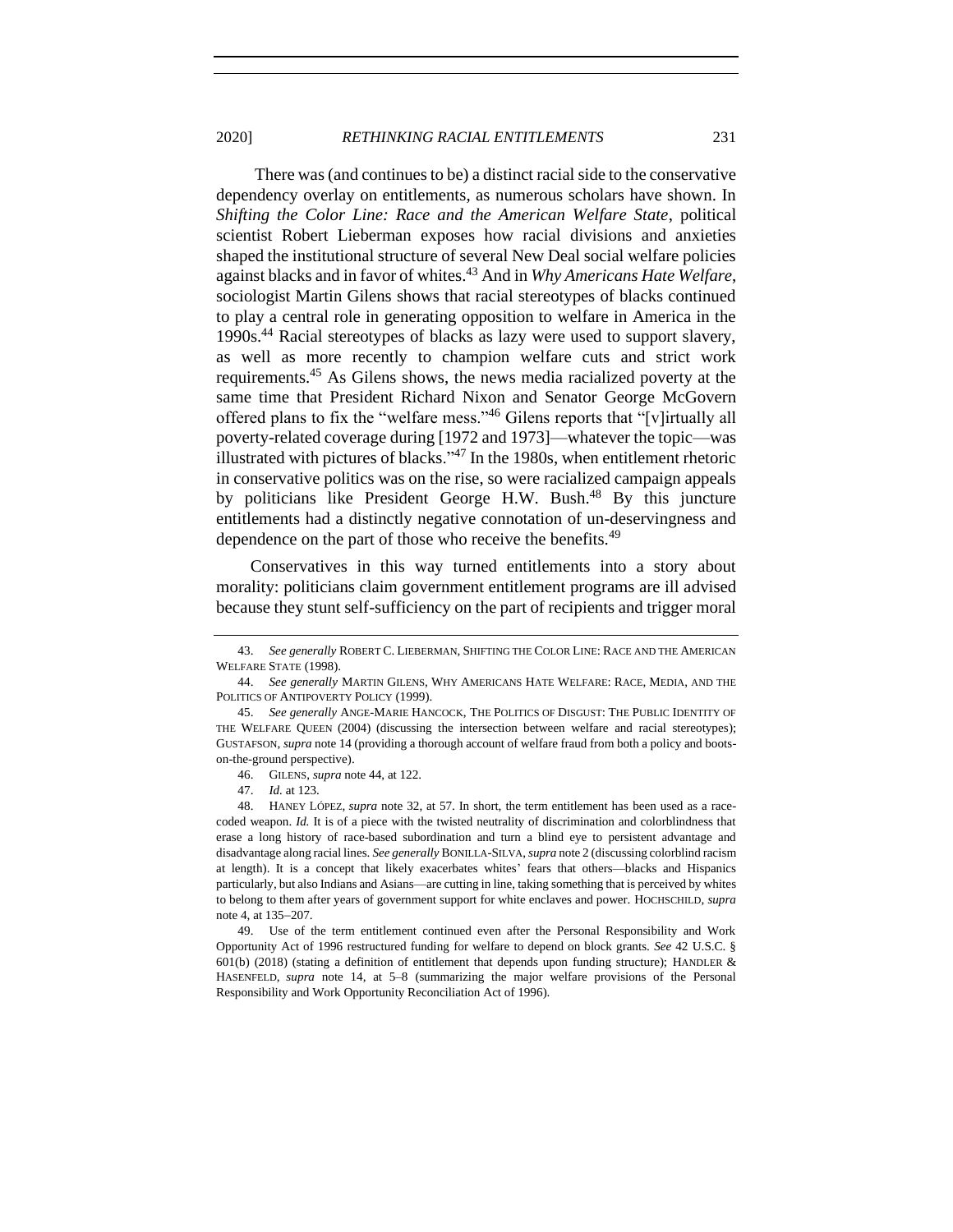<span id="page-15-3"></span>decline.<sup>50</sup> Yet it turns out that this story is mostly fiction. No evidence has been offered to support the claim. To the contrary, a broad array of evidence has amassed that undermines the assumption that provision of government benefits by statutory eligibility standards necessarily leads to laziness and sloth on the part of recipients.<sup>51</sup> For example, studies in several major cities in the late 1980s, when welfare had fewer work restrictions than today,<sup>52</sup> found that virtually all welfare recipients worked.<sup>53</sup> In much the same way, empirical research also calls into question the efficacy of many of the more recent welfare-to-work measures.<sup>54</sup>

<span id="page-15-2"></span><span id="page-15-1"></span>That the morality story of entitlements seemed to be of fiction rather than fact did not detract from its inherent attraction, however, and out of the story emerged a means of attacking race-based civil rights protections: by labeling them racial entitlements.

# <span id="page-15-0"></span>B. USING ENTITLEMENT RESENTMENT TO CONSTRUCT CHALLENGES TO ANTIDISCRIMINATION PROTECTIONS: RACIAL ENTITLEMENT AS EPITHET IS BORN

With their attack on welfare benefits, conservative critics soon realized the power in pathologizing and racializing entitlements as triggers of government dependence and claims of special rights. Another logical place for deployment of the term was to upend rights programs that specifically mentioned and addressed the racial subordination of minorities. In this moment, the modern concept of racial entitlements was born.

52. HANDLER & HASENFELD, *supra* not[e 14,](#page-9-1) at 47–48. For a description of more stringent work requirements since 1996, see *id.* at 6–7.

<sup>50.</sup> *See generally* Martha T. McCluskey, *Efficiency and Social Citizenship: Challenging the Neoliberal Attack on the Welfare State*, 78 IND. L.J. 783 (2002) (tying the rhetoric shift to neoliberalism and its focus on the economic rhetoric of efficiency).

<sup>51.</sup> *See* HANDLER & HASENFELD, *supra* not[e 14,](#page-9-1) at 44–52 (describing studies involving work of those receiving welfare benefits); Galston, *supra* note [34,](#page-12-1) at 105–13 (questioning Eberstadt's assertion that welfare policies have resulted in dependence and citing to studies involving attitudes toward work); *see also* PATTERSON, *supra* note [14,](#page-9-1) at 14 (noting evidence of strong work ethic among the poor in the late 1800s and early 1900s and yet descriptions of a "culture of poverty" much like the conservative gloss on entitlement today). For a more recent account of the history of poverty policies and measures of poverty, see generally Robert Haveman et al., *The War on Poverty: Measurement, Trends, and Policy*, 34 J. POL'Y ANALYSIS & MGMT. 593 (2014).

<sup>53.</sup> Even inner city, teenage black mothers expressed desire to work and worked. *See id*. at 50–51.

<sup>54.</sup> *See, e*.*g.*, Lawrence M. Mead, *Why Welfare Reform Succeeded*, 26 J. POL'Y ANALYSIS & MGMT. 370, 371–72 (2007); Sharon Parrot & Arloc Sherman, *TANF's Results are More Mixed than is Often Understood*, 26 J. POL'Y ANALYSIS & MGMT. 374, 374–80 (2007); *see also* Haveman et al., *supra* not[e 51,](#page-15-3) at 605 ("In the long run, PRWORA appears to have had a greater impact on reducing the caseload rather than on increasing employment rates or reducing poverty."). For recent research that calls into question popular beliefs about welfare fraud, see generally GUSTAFSON, *supra* note [14.](#page-9-1)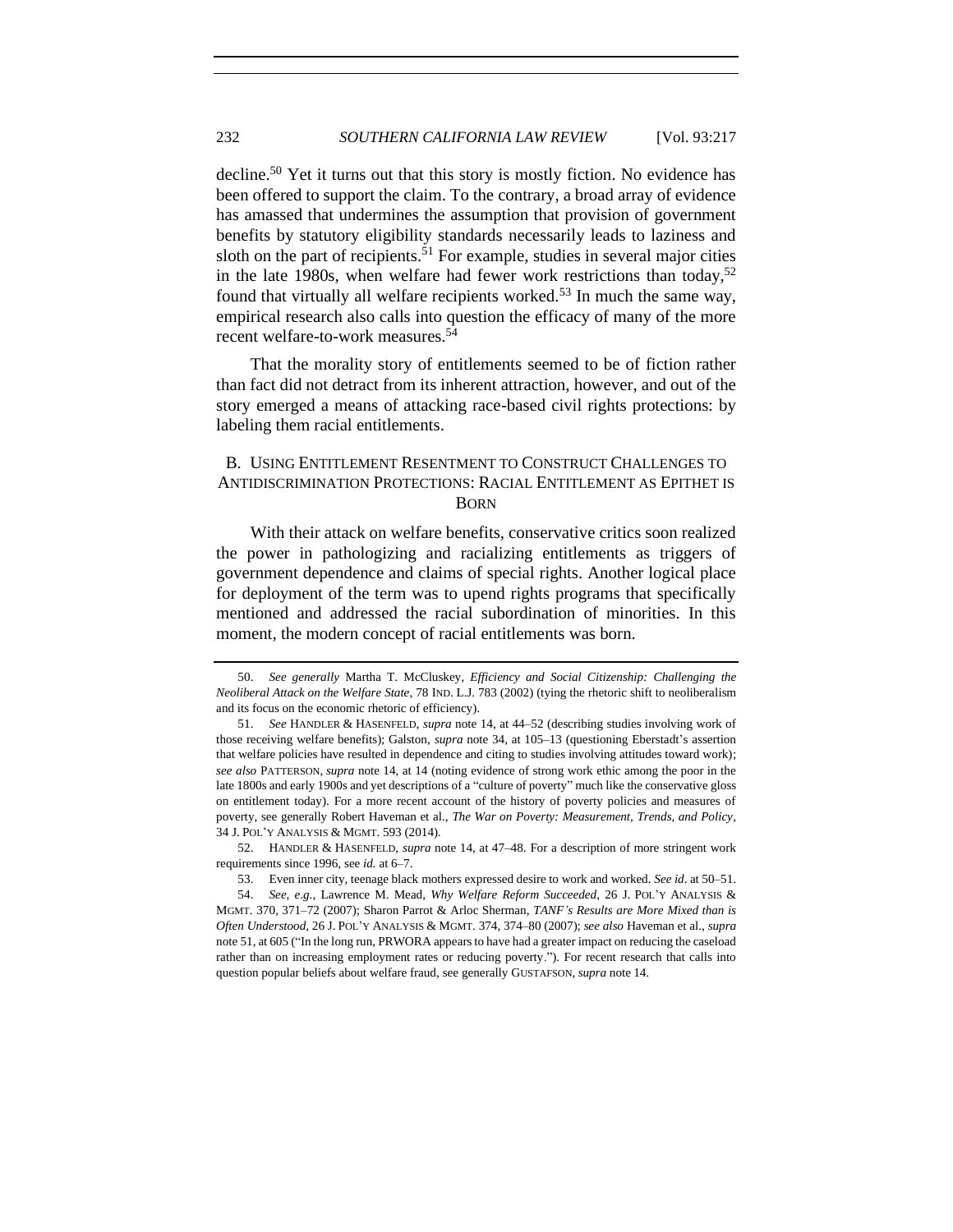<span id="page-16-0"></span>The idea of a racial entitlement as applied to civil rights protections was coined in 1979 by then-Professor Scalia in an academic commentary, *The Disease as Cure: "In Order to Get Beyond Racism, We Must First Take Account of Race*.*"* <sup>55</sup> Scalia wrote in that piece that preferring a black medical school applicant to a white one, even when they are of equal qualifications, is "based upon concepts of racial indebtedness [of whites] and racial entitlement [of blacks] rather than individual worth and individual need."<sup>56</sup> This, in his words, made such a preference "racist."<sup>57</sup>

Not long after Scalia's commentary was published, Justice Stewart invoked the term in his dissenting opinion in *Fullilove v. Klutznick*, the Supreme Court case holding that the "minority business enterprise" provision of the Public Works Employment Act of 1977 did not violate the Equal Protection Clause of the Constitution.<sup>58</sup> Scalia did so again much later, by then as a sitting justice on the Supreme Court, in his concurrence in *Adarand Constructors v. Pena*, where he noted that "[t]o pursue the concept of racial entitlement—even for the most admirable or benign of purposes is to reinforce and preserve for future mischief the way of thinking that produced race slavery, race privilege and race hatred."<sup>59</sup>

Although not as frequently drawing on the term, Justice Thomas and other black conservative commentators have also long decried affirmative action as dependency-producing for blacks. $^{60}$  As Thomas wrote in his concurrence in *Adarand*, "These programs stamp minorities with a badge of inferiority and may cause them to develop dependencies or to adopt an

<sup>55.</sup> Antonin Scalia, Commentary, *The Disease as Cure: "In Order to Get Beyond Racism, We Must First Take Account of Race*,*"* 1979 WASH. U. L.Q. 147, 154.

<sup>56.</sup> *Id.*

<sup>57.</sup> *Id.*

<sup>58.</sup> Fullilove v. Klultznick, 448 U.S. 448, 532 (1980) (Stewart, J., dissenting) (stating that "[n]otions of 'racial entitlement' will be fostered" by the government's "making race a relevant criterion . . . in its own affairs").

<sup>59.</sup> Adarand Constructors, Inc. v. Pena, 515 U.S. 200, 239 (1995) (Scalia, J., concurring). The term was also used by those objecting to an effects standard in the Voting Rights Act. *See* Reva B. Siegel, *Foreword: Equality Divided*, 127 HARV. L. REV. 1, 25 & n.121 (2013).

<sup>60.</sup> *See, e.g.*, SHELBY STEELE, CONTENT OF OUR CHARACTER: A NEW VISION OF RACE IN AMERICA 118–19, 134 (1990) (discussing the victim mentality and its effect on middle-class black students). For a discussion of black and white conservative thought on affirmative action and other civil rights issues, see generally Angela Onwuachi-Willig, *Just Another Brother on the SCT?: What Justice Clarence Thomas Teaches Us About the Influence of Racial Identity*, 90 IOWA L. REV. 931 (2005).

Steele uses the word entitlement broadly as a state of belief about one's innocence and deservingness of power. *See* STEELE, *supra*, at 140. Although he uses the term entitlement in his arguments against affirmative action, he tends to veer from the political conservative emphasis on psychological or behavioral dependency, focusing instead on what he calls "implied inferiority" as it translates to "an enlargement of self-doubt" in the benefited group. *Id*. at 116–17.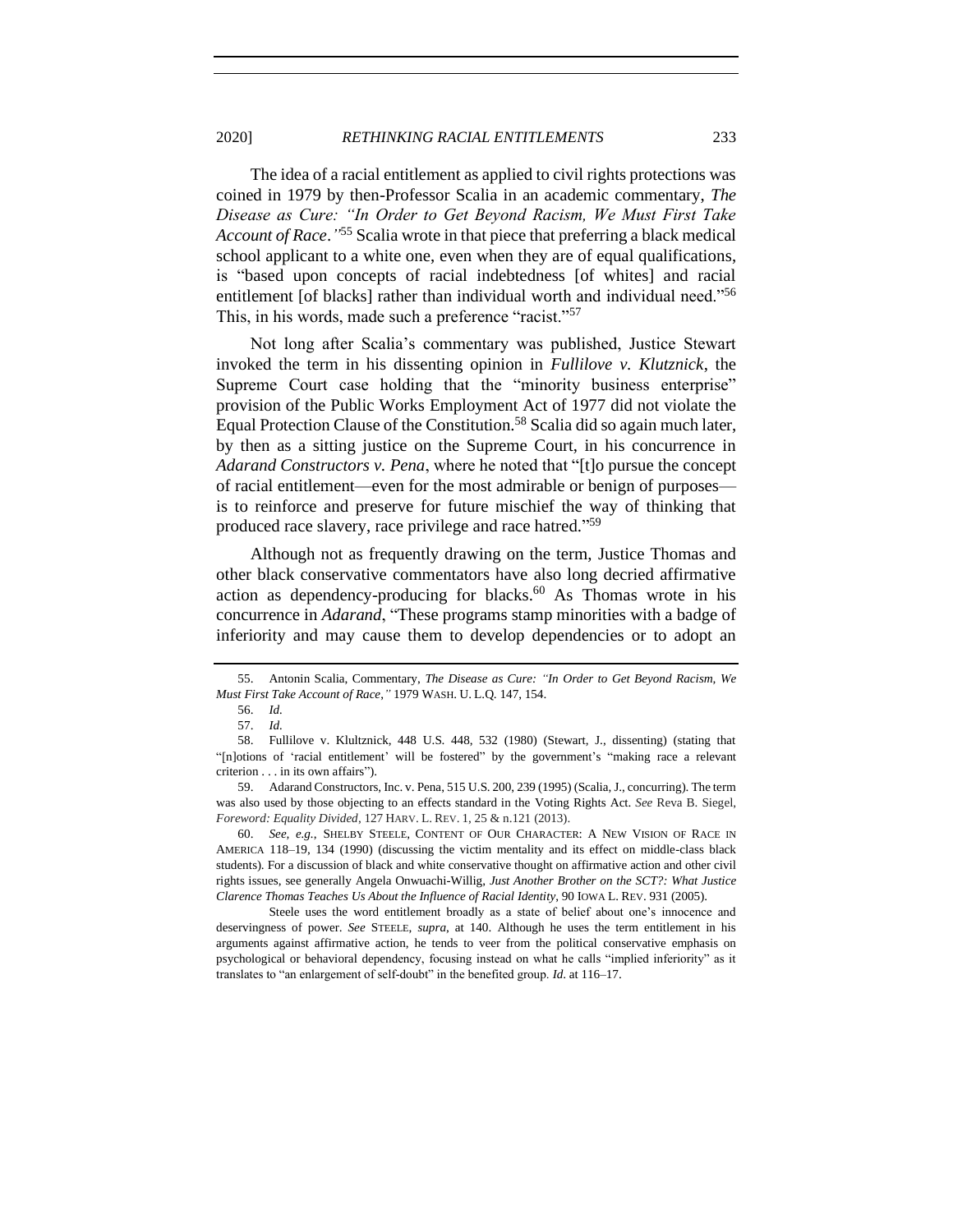attitude that they are 'entitled' to preferences."<sup>61</sup> And later in dissent in *Grutter*, involving affirmative action and admissions to the Michigan Law School, Thomas maintained that "there is no incentive for the black applicant to continue to prepare for the LSAT ["Law School Admissions Test "] once he is reasonably assured of achieving the requisite score."<sup>62</sup> According to Thomas, whites, on the other hand, who "aspir[e] to admission at the Law School have every incentive to improve their score to levels above that range."<sup>63</sup>

The conservative idea of racial entitlement in the voting context, just like with affirmative action, rested at bottom on colorblindness. To see how and why the conservative claim of racial entitlement emerged in the voting rights context requires a bit of background. In 1969, the Supreme Court held in *Allen v. State Board of Elections* that section 5, the preclearance provision of the Voting Rights Act, protected racial minorities not only against obvious disenfranchising devices, such as physically blocking blacks from the ballot box or, in many cases, imposing literacy tests,  $64$  but also against those that more subtly affected the outcome of elections by diluting their vote, such as a change from district to at-large elections.<sup>65</sup> Vote dilution after *Allen* constituted a "practice or procedure" that is subject to preclearance under section 5. As Chief Justice Warren wrote for the Court, "The Voting Rights Act was aimed at the subtle, as well as the obvious, state regulations which have the effect of denying citizens their right to vote because of their race."<sup>66</sup>

Some years later, in 1977, the Court specifically held in *United Jewish Organizations v. Carey* that race was relevant in considering redistricting in preclearance districts and that consideration of race in such cases was constitutional.<sup>67</sup> The case came out of redistricting in Brooklyn, New York in 1970.<sup>68</sup> The county had been added to the list of counties requiring preclearance under section 5 of the Voting Rights Act in 1970 because it used a literacy test and voter turnout was below 50 percent in the 1968 election.<sup>69</sup> When New York submitted its redistricting plan for the state

<sup>61.</sup> *Adarand Constructors Inc*, 515 U.S. at 241 (Thomas, J., concurring).

<sup>62.</sup> Grutter v. Bollinger, 539 U.S. 306, 377 (2003).

<sup>63.</sup> *Id.*

<sup>64.</sup> Gaston Cty. v. United States, 395 U.S. 285, 296−97 (1969) (literacy tests). In 1970, Congress amended the Voting Rights Act to ban literacy tests nationwide. Voting Rights Act Amendments of 1970, Pub. L. No. 91-285, § 6, 84 Stat. 314, 315−16 (codified as amended at 52 U.S.C. § 10501 (2018)).

<sup>65.</sup> Allen v. State Bd. of Elections, 393 U.S. 544, 550 (1969).

<sup>66.</sup> *Id.* at 565.

<sup>67.</sup> United Jewish Orgs. v. Carey, 430 U.S. 144, 167–68 (1977).

<sup>68.</sup> *Id.* at 186 (Burger, J., dissenting).

<sup>69.</sup> *Id.* at 148–49 (majority opinion).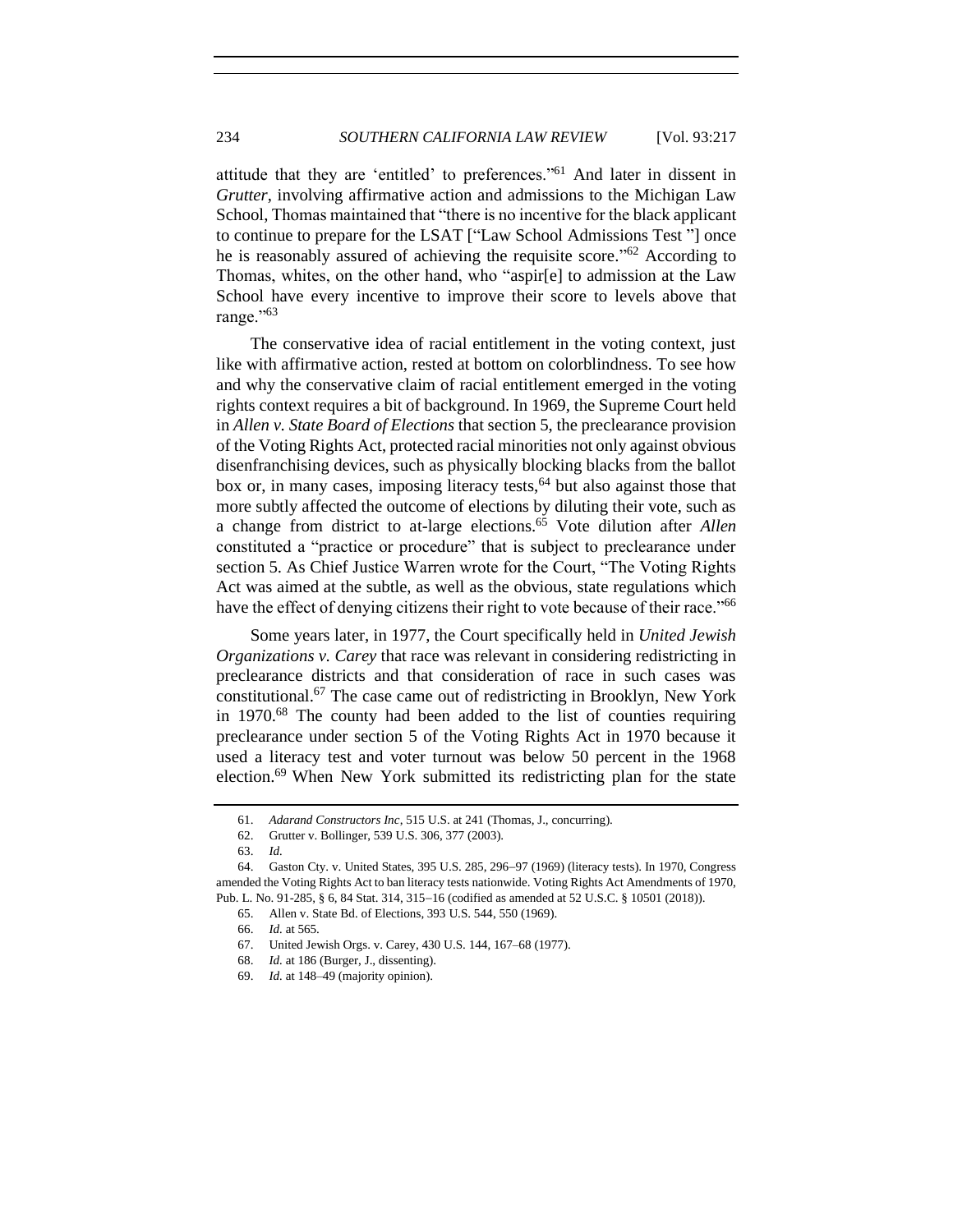legislatures following the 1970 census, the Department of Justice recommended drawing boundaries that would result in a minority (black and Puerto Rican) population of 65 percent, which would be sufficient to elect minority representatives.<sup>70</sup> To draw these districts, the state divided the neighborhood's Hasidic voters into two senate and two assembly districts.<sup>71</sup> The Hasidim sued, arguing that the Constitution forbids consideration of race in redistricting.<sup>72</sup> Writing for the Court, Justice White rejected that argument, stating that, "[c]ompliance with the Act in reapportionment cases would often necessitate the use of racial considerations in drawing district lines," and that "the Constitution does not prevent a State subject to the . . . Act from deliberately creating or preserving black majorities in particular district in order to ensure that its reapportionment plan complies with  $\S 5.^{173}$ 

<span id="page-18-1"></span>Prominent conservatives responded to these and other Voting Rights Act decisions with harsh critique. Justice Burger in dissent in *United Jewish Organizations* objected principally to any use of race, stating that the use of a mathematical formula based on race "moves us one step farther away from a truly homogeneous society."<sup>74</sup> This was mostly a colorblind idea. But the idea of entitlement, too, began to work its way in. Abigail Thernstrom, a conservative writer and confidant of Justice Thomas, wrote in 1987 in her book, *Whose Vote Counts,* that once the Court interpreted the Voting Rights Act to include vote dilution as disenfranchisement, "a meaningful vote was almost bound to become an entitlement."<sup>75</sup> Elsewhere in her book, she described the entitlement as something attaching to political candidates rather than to voters. She said that the Voting Rights Act grants racial minority candidates an "entitlement" to "special protection from white competition."<sup>76</sup>

<span id="page-18-0"></span><sup>70.</sup> *Id.* at 181 (Burger, J., dissenting).

<sup>71.</sup> *Id.* at 152 (majority opinion).

<sup>72.</sup> *See id.* at 155.

<sup>73.</sup> *Id.* at 159, 161. Apparently, even Robert Bork, Nixon's solicitor general at the time, agreed with this position. *See* ARI BERMAN, GIVE US THE BALLOT: THE MODERN STRUGGLE FOR VOTING RIGHTS IN AMERICA 129 (2015).

<sup>74.</sup> *United Jewish Orgs.*, 430 U.S. at 187 (Burger, J., dissenting).

<sup>75.</sup> ABIGAIL THERNSTROM, WHOSE VOTES COUNT? AFFIRMATIVE ACTION AND MINORITY VOTING RIGHTS 4 (1987). On the connection between Thernstrom and Thomas, see Adam Shatz, *The Thernstroms in Black and White*, AM. PROSPECT (Dec. 10, 2001), https://prospect.org/features/ thernstroms-black-white [https://perma.cc/WNL7-XF49] (stating that Thernstom's book is a "virtual bible" to Justice Sandra Day O'Connor and Clarence Thomas, and noting that Thernstrom is a "frequent visitor in Thomas's chamber").

<sup>76.</sup> THERNSTROM, *supra* not[e 75,](#page-18-0) at 5. As Thernstrom elaborated: "[O]ur sensitivity to the special significance of black officeholding in the South, where blacks were disenfranchised before 1965, has shaded into a belief in the entitlement of black and Hispanic candidates everywhere to extraordinary protection from white competition." *Id.* at 235.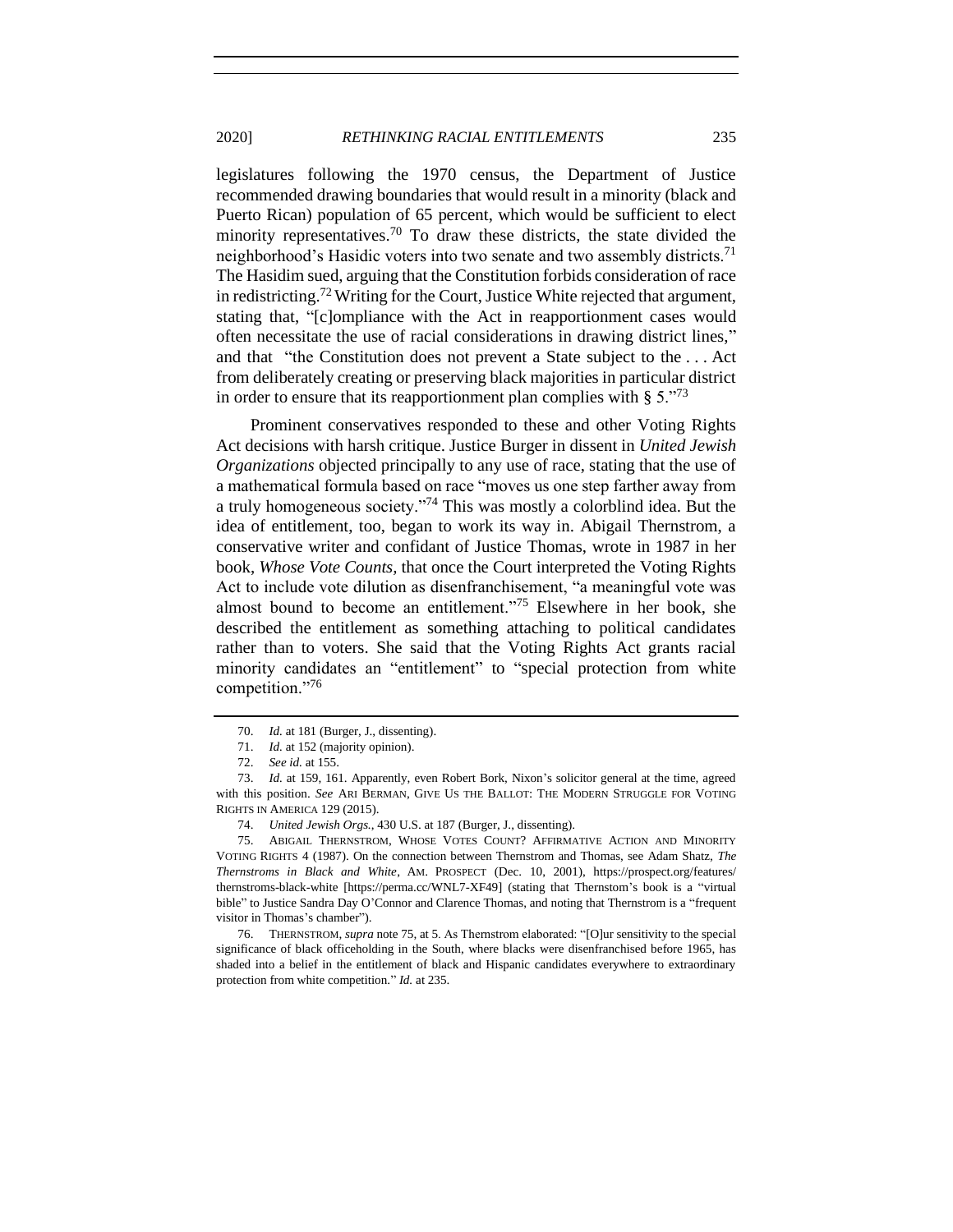<span id="page-19-0"></span>In 2013, prior to the Court's fatal decision on the racial preclearance provisions to the Voting Rights Act in *Shelby County v. Holder*, Justice Scalia famously declared the provisions to be a racial entitlement.<sup>77</sup> When Scalia referred to the Voting Rights Act as a racial entitlement, he assumed a new consequence from a race-based benefit. Specifically, he said: "I think [the vote by Congress in 2006 to continue the Act without change] is attributable, very likely attributable, to a phenomenon that is called perpetuation of racial entitlement. . . . Whenever a society adopts racial entitlements, it is very difficult to get out of them through normal political processes." <sup>78</sup> According to Scalia, this meant that the judiciary was in the best position to intervene, to act where the politically elected legislature would not.<sup>79</sup> This view circles back to a thread of the political rhetoric around entitlements. It assumes political entrenchment. The idea is that entitlements are difficult to pull back once instituted because they lead to a constituency of benefit recipients who are dependent and fiercely opposed to removal of the benefit such that they will not vote for someone who would pull it back. This was what Romney meant with his 47 percent remark during the campaign: "those that are dependent on government and those who think the government's job is to redistribute—I'm not going to get them."<sup>80</sup>

Conservatives' use of the term "racial entitlement" provides us with only a glimpse into the harms that they imagine inure from race-based benefits provided by the state. The first, of course, is unfairness as the provisions declared as racial entitlements violate the colorblind notion of equality. The second is where the entitlement comes in: conservatives like Abigail Thernstrom, Justice Scalia, and Justice Thomas assume that any race-based benefit will accrue along racial lines in ways that foster dependency and resistance to removal of the benefit on the part of racial minorities.<sup>81</sup> The problem, like with the conservative gloss on entitlement

<sup>77.</sup> Transcript of Oral Argument at 47, Shelby Cty. v. Holder, 570 U.S 529 (2013) (No. 12-96). Justice Sotomayor was quick to challenge this representation, asking counsel for Shelby County for his view. *Id.* at 63.

<sup>78.</sup> *Id.* at 47. In its decision in the case, the Supreme Court struck down the coverage formula for determining which jurisdictions would be held to preclearance requirements under section 5 of the Act. Shelby Cty. v. Holder, 570 U.S. 529, 556 (2013).

<sup>79</sup>*. See* Transcript of Oral Argument, *supra* note [77,](#page-19-0) at 47.

<sup>80.</sup> Romney, *supra* not[e 31.](#page-11-0)

<sup>81.</sup> These and other conservatives would be sure to point out that they object to the Voting Rights Act provisions and affirmative action on multiple grounds, moral, political, and economic, but there is little question that the psychological and behavioral hazards that I have drawn out above are key to their understanding of the harms of entitlements, and racial entitlements specifically. I do not claim to address any other objections here, but rather undertake to interrogate more closely a meaning of racial entitlements that captures the psychological hazards thread.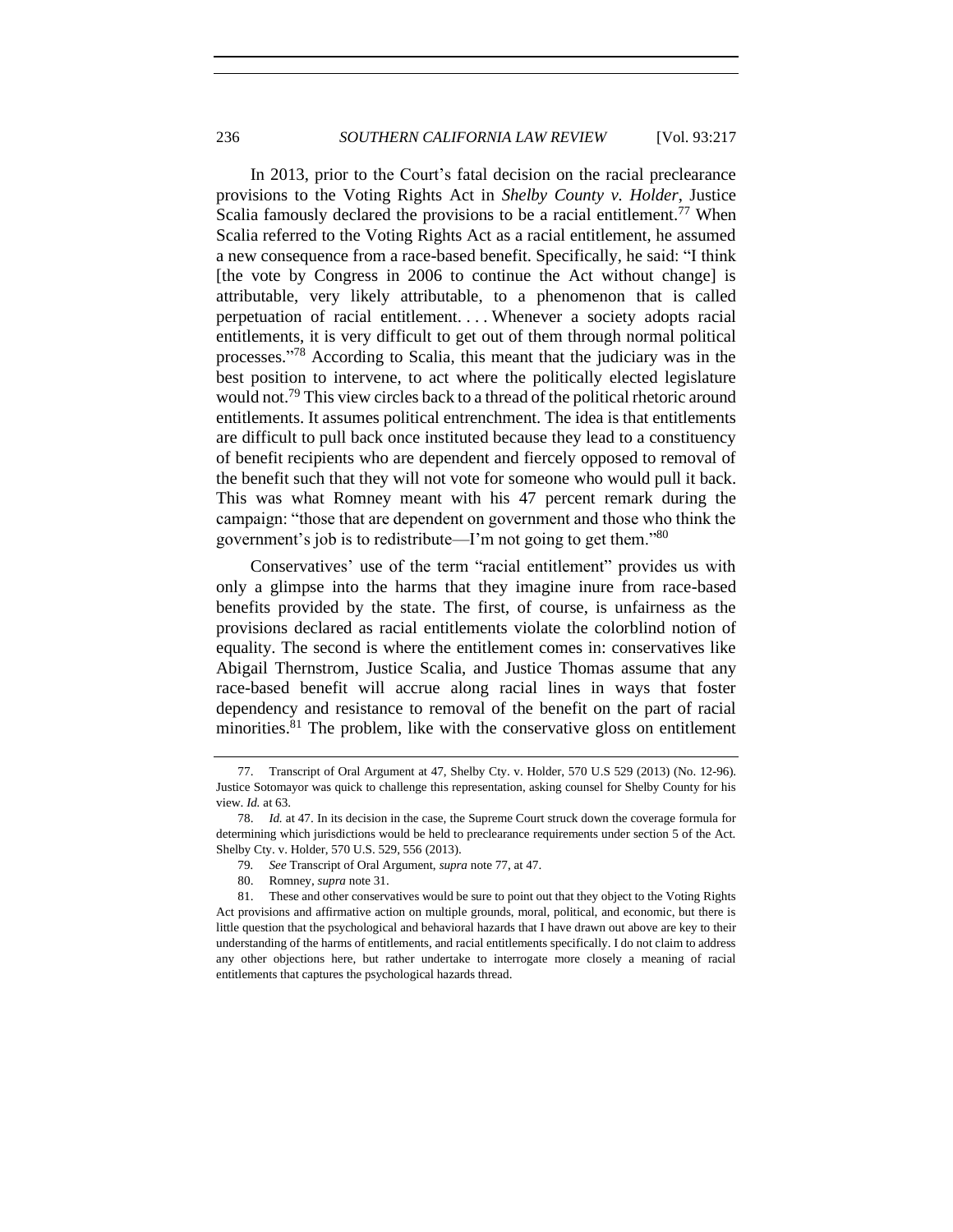more broadly, however, is that there is neither theoretical nor empirical reason to believe that this result will occur, that racial entitlement beliefs and behaviors will result from affirmative action or voting rights protections. I turn to this question of whether affirmative action or voting rights protections as practiced under the law today likely amount to racial entitlements in Part III. In the next Part, I first provide the beginnings of a theory of racial entitlements, what they are, and why when they exist they might rightly warrant concern.

## <span id="page-20-0"></span>II. RETHINKING RACIAL ENTITLEMENTS—FROM EPITHET TO **THEORY**

Before deciding whether racial entitlements are good or bad for American society, it is critical to know what a racial entitlement is. Indeed, while conservatives have been quick to criticize antidiscrimination protections as racial entitlements—and to talk about government financial entitlement programs in racialized terms—they have never articulated precisely what a "racial entitlement" is.

I define a racial entitlement here, consistent with the conservative lead, as a government-provided or backed benefit that automatically accrues because of one's membership in a protected group and that creates undue feelings of deservedness and behaviors of dependency along racial lines. A racial entitlement understood in this way is a relationship between the state and people.<sup>82</sup> Racial entitlements cannot be determined by looking solely at government policies, at whether they confer a benefit, and then assigning or assuming negative consequences. Rather, racial entitlements can be identified only by examining government policies in practice as they interact with social expectations. Moreover, racial entitlements carry with them a racially categorized psychological, emotional component on the part of people who are interacting with the state. More specifically, a racial entitlement involves a relation between law and people that creates a psychological mindset of self-deservingness based on membership in a racial category alone, apart from work put in, a mindset that can lead to feelings of dependence and group-based superiority and that may result in reduced work and excessive protectionism in the face of threat.

<sup>82.</sup> At least this is one thread of meaning for racial entitlements. One could also argue that in addition or in the alternative racial entitlements should be understood and interrogated without the pejorative gloss of psychological and behavioral hazards. I do not disagree, but that project is beyond the scope of this Article, which seeks to take seriously the idea of psychological and behavioral hazard.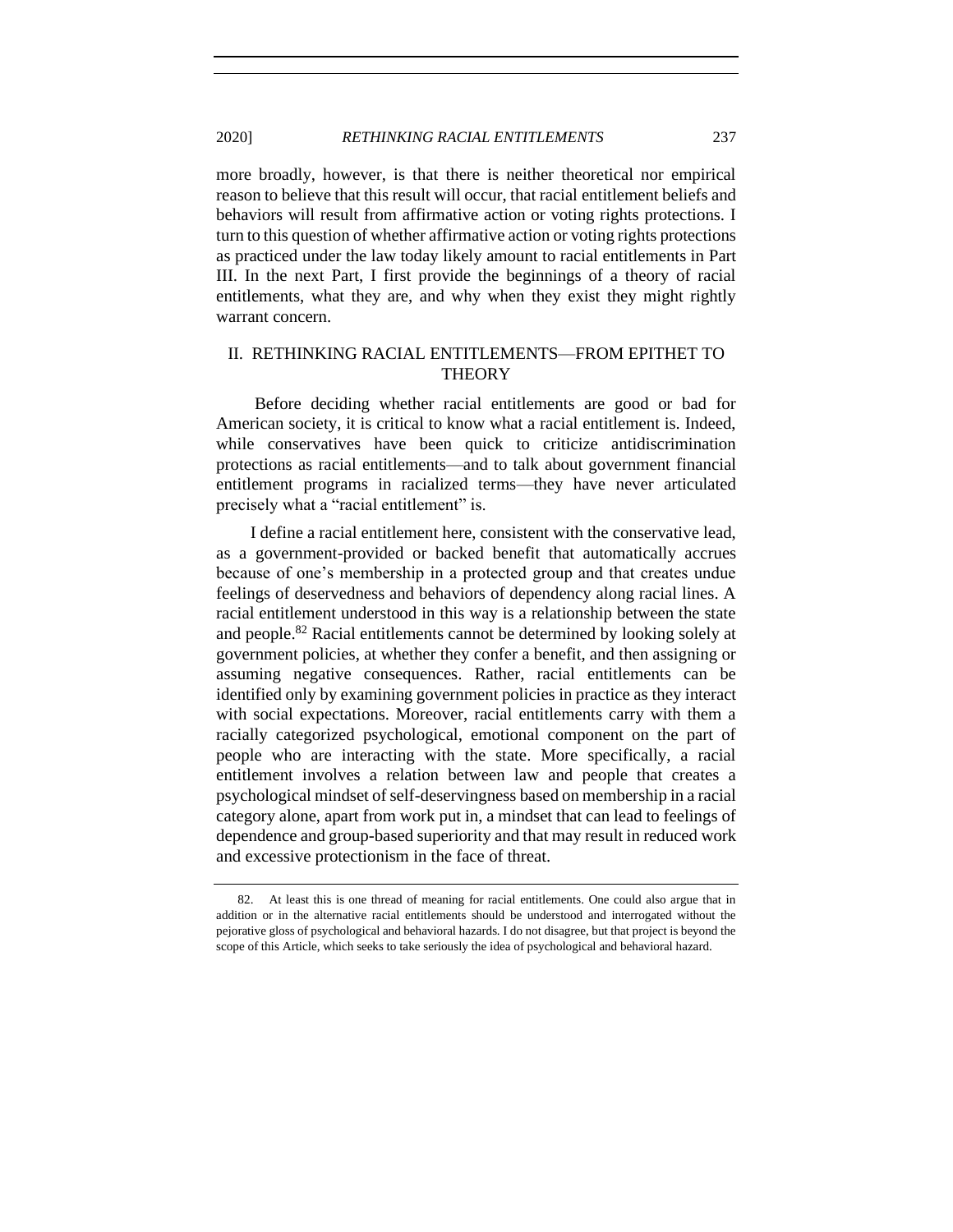## <span id="page-21-0"></span>A. SOME RELEVANT RESEARCH ON PSYCHOLOGICAL ENTITLEMENT AND BEHAVIORS

Some of the growing body of research on psychological entitlement in the social sciences can help us understand what the subjective state of racial entitlement and behaviors associated with it might look like. As of yet, this research does not focus either on racial entitlements or even on the subjective psychological state of racial entitlement specifically, and research in this area generally is nascent. But the research does suggest both what racial entitlement beliefs and behaviors might look like, when they arise, and why racial entitlements might be of concern to those interested in racial equality and justice.

<span id="page-21-1"></span>Over the past couple of decades, entitlement beliefs and behaviors associated with those beliefs have become more frequent subjects of scientific study and theoretical inquiry in the social sciences, particularly the field of psychology. The popular measure of narcissism, the Narcissistic Personality Inventory ("NPI"), has included a factor of and several questions measuring a person's entitlement beliefs since the late 1980s, but the first study of entitlement as an independent psychological construct was published much more recently, in 2004.<sup>83</sup> In that study, W. Keith Campbell and colleagues describe entitlement as a "pervasive sense that one deserves more and is entitled to more than others."<sup>84</sup> They developed a stand-alone measure of psychological entitlement, the Psychological Entitlement Scale ("PES"), that measures entitlement by asking subjects to respond to a list of statements and to indicate a number that best reflects their beliefs, from one (strong disagreement) to seven (strong agreement).<sup>85</sup> The statements include things like, "If I were on the Titanic, I would deserve to the on the first lifeboat!"; and "I feel entitled to more of everything."; and "Great things should come to me."<sup>86</sup>

Psychological entitlement in this emerging literature is sometimes described as involving expectations based on status or quality of a person or other social contract or norms, while deservingness is described to involve

<sup>83.</sup> W. Keith Campbell et al., *Psychological Entitlement: Interpersonal Consequences and Validation of a Self-Report Measure*, 83 J. PERSONALITY ASSESSMENT 29, 30–31 (2004).

<sup>84.</sup> *Id.* In the psychological literature, entitlement is often understood as a trait that is generally experienced across situations and not just in response to a specific moment or incident, such as paying into social security or performing well in a class. *Id*. at 31.

 <sup>85.</sup> *Id.* at 31.

<sup>86.</sup> *Id.* at 45. The full list of statements also includes: "I feel entitled to more of everything."; "I honestly feel like I am more deserving than others."; "I demand the best because I'm worth it."; "I do not necessarily deserve special treatment."; "I deserve more things in life."; "People like me deserve an extra break now and then."; and "Things should go my way." *Id*.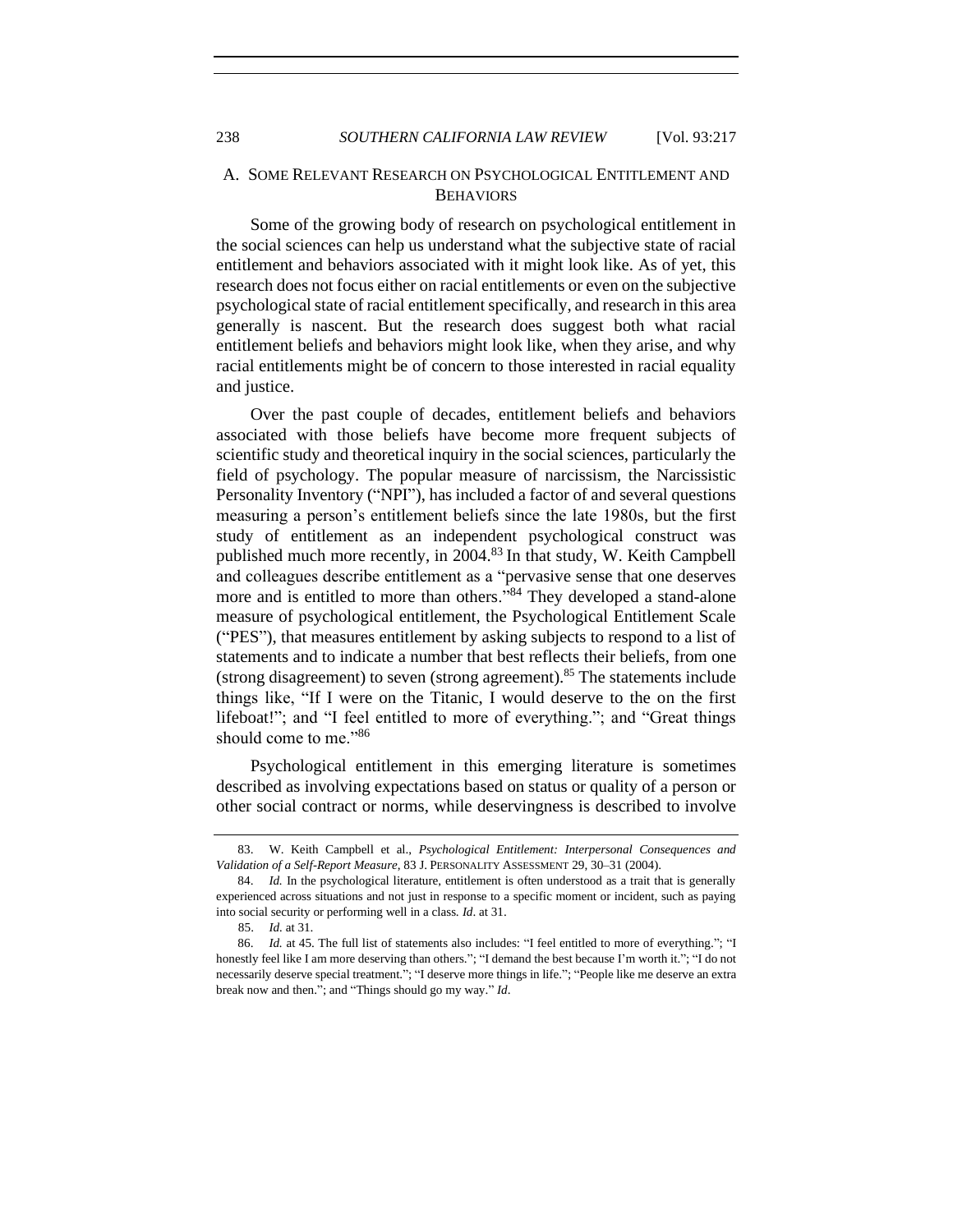expectations based on what has been earned by the individual. $87$  The basis for psychological entitlement is seen to derive externally from social norms or formally prescribed rules, while the basis for deservingness derives internally from one's own work put in. As one researcher describes it, "[D]eservingness is a product of what one has internally and controllably earned or achieved, whereas entitlement refers to an external prescriptive frame of reference that is independent of individual actions and due to causes beyond individual control."<sup>88</sup> This said, entitled individuals are likely to perceive themselves as deserving, which is reflected in the list of statements in the PES that refer to self-deservingness.<sup>89</sup>

Recent research in the field of management elaborates. Early research in this field tied entitlement beliefs to equity sensitivity, or one's reactions to inequity. This research suggests that people vary in their degree of preference for inequity from benevolent (preferring underpayment of self in relation to others) to equity sensitive (preferring equity) to entitled (preferring overpayment of self in relation to others).<sup>90</sup> Several studies in this area identify someone who is "entitled" as someone who is "more focused on the outcomes they receive than the inputs they contribute," meaning that while the result may be a preference for overpayment in equity, the key trait is the focus on obtaining outcomes and the neglect of inputs that give rise to those outcomes.<sup>91</sup> Entitled people in these studies, in other words, are those people who think that they should be paid more than others regardless of the amount of work they put in.

Some research also suggests that entitlement beliefs involve a derogation of relevant others. Put another way, psychological entitlement has a component of the self-centric ("I deserve . . .") that stands in relation to

<span id="page-22-0"></span>

<sup>87</sup>*. See* Edward C. Tomlinson, *An Integrative Model of Entitlement Beliefs*, 25 EMP. RESP. RTS. J. 67, 69 (2013).

<sup>88.</sup> *Id*. at 70. Point in time can affect whether someone experiences deservingness or entitlement. Tomlinson provides the following example: "[S]tudents must earn certain grades to obtain an academic degree (a matter of deservingness); but once that degree is earned, it confers upon the recipient 'all the honors, rights, and privileges thereunto appertaining' (a matter of entitlement)." *Id*.

<sup>89.</sup> Stefanie E. Naumann et al., *The Use of the Concept "Entitlement" in Management Literature: A Historical Review, Synthesis, and Discussion of Compensation Policy Implications*, 12 HUM. RESOURCE MGMT. REV. 145, 146−47 (2002) (surveying entitlement as it is understood in several fields and identifying a common defining element as what individuals perceive they deserve).

<sup>90.</sup> Tomlinson, *supra* note [87,](#page-22-0) at 70. For more research on this topic, see generally Richard C. Huseman et al., *A New Perspective on Equity Theory: The Equity Sensitivity Construct*, 12 ACAD. MGMT. REV. 222 (1987).

<sup>91.</sup> Tomlinson, *supra* note [87,](#page-22-0) at 70 (quoting H. Kristl Davison & Mark N. Bing, *The Multidimensionality of the Equity Sensitivity Construct: Integrating Separate Benevolence and Entitlement Dimensions for Enhanced Construct Measurement*, 20 J. MANAGERIAL ISSUES 131, 132 (2008)).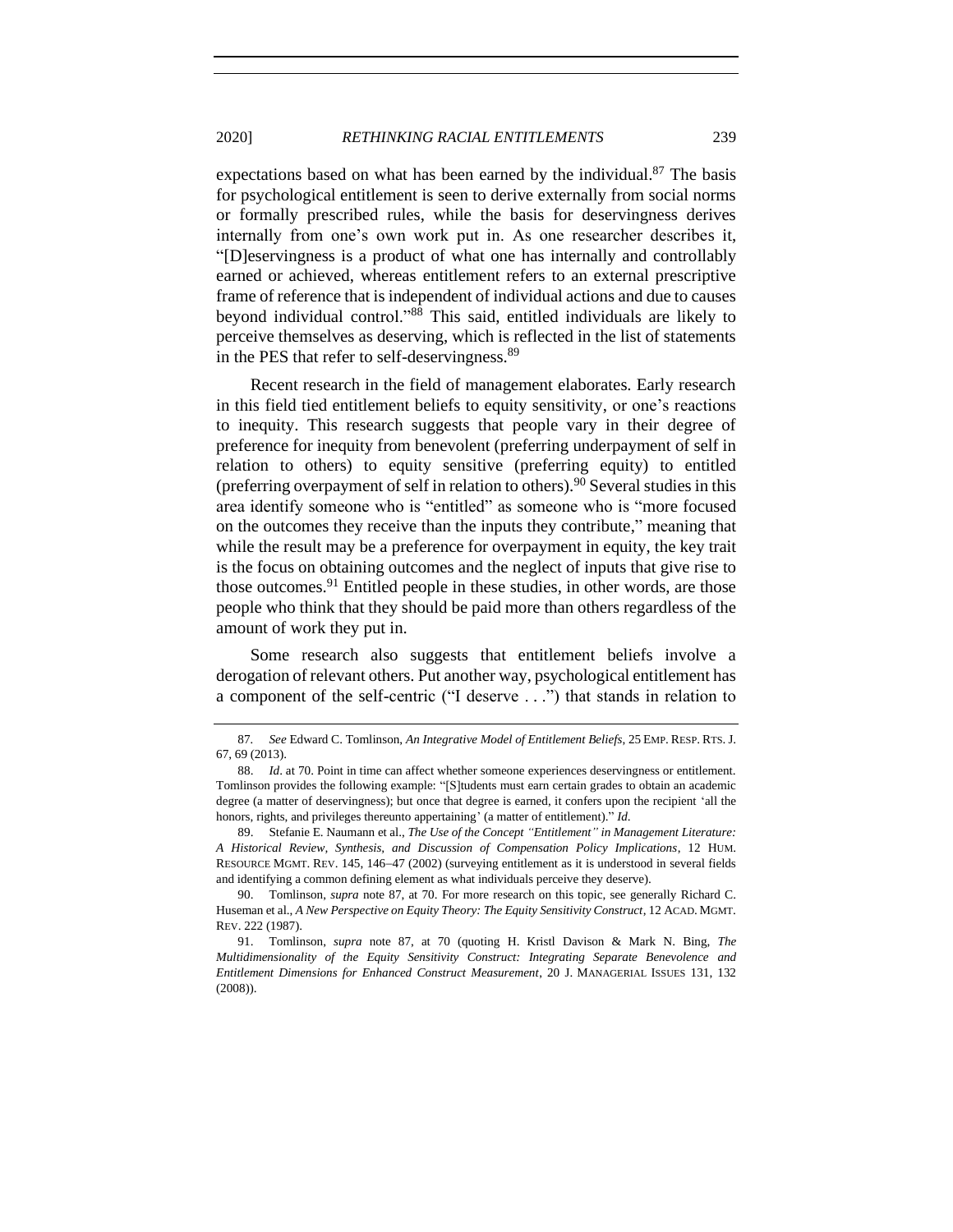<span id="page-23-0"></span>others ("more than others"). <sup>92</sup> Moreover, the sense of deservingness in relation to others is not in relation to just any others, but in relation to those who are considered rivals. In a series of studies published in 2014, Phyllis Anastasio and Karen Rose measured undergraduate students' entitlement (using the Campbell test) and then measured their attitudes toward two collegiate out-groups and an in-group.<sup>93</sup> The items measured how much participants "(a) liked students from a nearby university considered to be their chief rival, (b) liked students from a nearby university not considered to be a rival, and (c) liked students from their own university."<sup>94</sup> Participants high in psychological entitlement in these studies did not dislike all outgroups; they disliked only those groups that were perceived as a potential threat, such as the rival school group.<sup>95</sup> Further research buttresses this point. As one author recently put it, "[E]ntitled individuals consistently strive to receive special treatment, often responding particularly harshly to those who they perceive as standing in the way of such gain."<sup>96</sup> Moreover, Anastasio and Rose found that perception of belonging to the in-group was not necessary for entitlement; not belonging to the out-group was enough.<sup>97</sup>

Some studies also find that entitled people (those with high levels of entitlement using the PES) behave more selfishly than less entitled people. One component of the Campbell et al. study, for example, found that people who scored high on the PES took more candy from a bowl purportedly intended for young children, rated themselves as deserving higher salaries than their co-workers in a hypothetical company, and took more in a commons dilemma.<sup>98</sup> Another study showed that individuals who scored high in entitlement were more willing than low scorers to engage in selfish behaviors, such as riding a bike on a crowded sidewalk, and less willing to

<sup>92.</sup> Phyllis A. Anastasio & Karen C. Rose, *Beyond Deserving More: Psychological Entitlement Also Predicts Negative Attitudes Toward Personally Relevant Out-Groups*, 5 SOC. PSYCHOL. & PERSONALITY SCI. 593, 593–94 (2014).

<sup>93.</sup> *Id*. at 594.

<sup>94.</sup> *Id*. The researchers also tested endorsements of female equality, attitudes toward homosexuality, and endorsements of modern racism, finding at least some support in each study for a relationship between entitlement and negative out-group attitudes toward groups that may pose a threat to group dominance. Moreover, the authors found no relationship between psychological entitlement and in-group favoritism. They took this to suggest that "a strong identification with the in-group is not necessary for the entitled person to hold negative attitudes toward meaningful out-groups." *Id*. at 598.

<sup>95.</sup> *See id*.

<sup>96.</sup> Joshua B. Grubbs et al., *Psychological Entitlement and Ambivalent Sexism: Understanding the Role of Entitlement in Predicting Two Forms of Sexism*, 70 SEX ROLES 209, 211 (2014).

<sup>97.</sup> Anastasio & Rose, *supra* not[e 92,](#page-23-0) at 598.

<sup>98.</sup> Campbell et al., *supra* not[e 83](#page-21-1) (subjects with high PES scores also reported behaving selfishly in romantic relationships).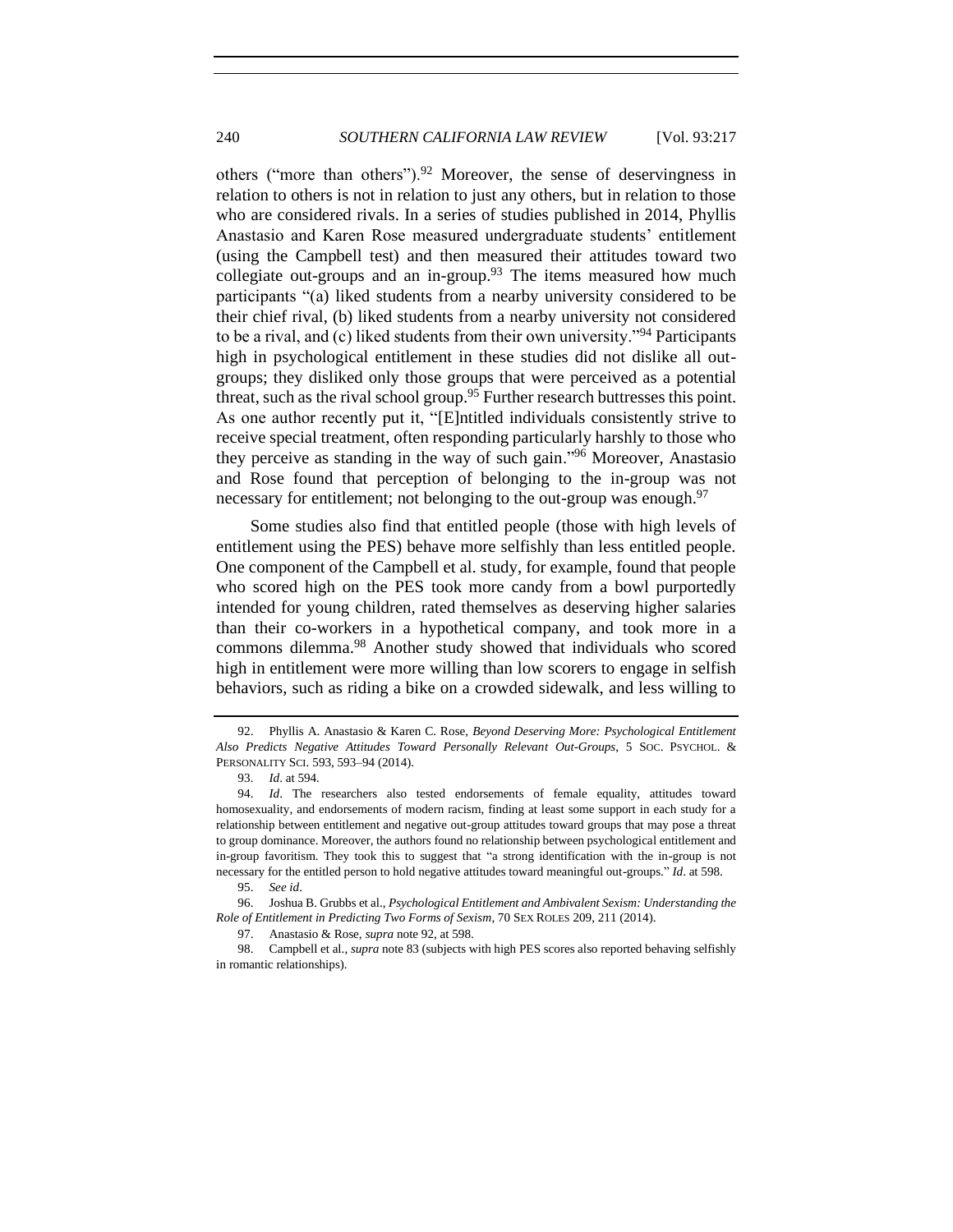engage in helpful behaviors, such as volunteering or giving blood.<sup>99</sup> Individuals high in entitlement also lashed out and behaved more aggressively toward those who criticized them.<sup>100</sup> Further research in the management field suggests that psychological entitlement in the work context can promote conflict with supervisors, decreased job satisfaction, and increased turnover intentions.<sup>101</sup> This research also suggests that entitlement can be associated with self-serving attributional biases, assignment of blame for a missed deadline to others, for example, without pausing to consider their own role or responsibility.<sup>102</sup>

Finally, a related line of research in the field of psychology has focused on psychological entitlement as it is affected by group status. In a recent article, psychologist Brenda Major and colleague Laurie O'Brien theorize that group status can lead to inferences or assumptions about inputs (for example, skills and intelligence). "The inference that high-status groups have more inputs than low-status groups may [then] lead to the belief that they deserve greater outcomes, and thus increase feelings of personal entitlement among members of high-status groups and decrease entitlement among members of low-status groups."<sup>103</sup>

O'Brien and Major point to the vast body of research showing gender differences in entitlement to pay. In one study, for example, researchers assigned men and women an identical clerical task to work on for twenty minutes. After performing the task, each participant was given four dollars in change and asked to pay themselves the amount that they saw as fair for their work. Having done the same work, male participants paid themselves over three dollars on average, while female participants paid themselves less than two dollars on average. In a follow-up study, participants were paid four dollars and asked to do as much work as they thought was fair in exchange for the payment. Men in that study worked for significantly shorter periods

<span id="page-24-0"></span>

<sup>99.</sup> *See* Emily M. Zitek et al., *Victim Entitlement to Behave Selfishly*, 98 J. PERSONALITY & SOC. PSYCHOL. 245, 249 (2010). This study also showed that feeling wronged (or recalling such an incident) can lead to entitlement. *Id*.

<sup>100.</sup> Campbell et al., *supra* note [83,](#page-21-1) at 41.

<sup>101.</sup> Paul Harvey & Mark J. Martinko, *An Empirical Examination of the Role of Attributions in Psychological Entitlement and Its Outcomes*, 30 J. ORGANIZATIONAL BEHAV. 459, 460 (2008).

<sup>102.</sup> *Id*. 103. Laurie T. O'Brien & Brenda Major, *Group Status and Feelings of Personal Entitlement: The Roles of Social Comparison and System-Justifying Beliefs*, *in* SOCIAL AND PSYCHOLOGICAL BASES OF IDEOLOGY AND SYSTEM JUSTIFICATION 427, 427 (John T. Jost et al. eds., 2009). In this line of work, researchers define entitlement and deservingness as "affectively laden cognitive judgments that someone, or some category of people, should receive a particular set of outcomes by virtue of who they are (entitlement) or what they have done (deserving[ness])." *Id*. at 427–28 (emphasis omitted).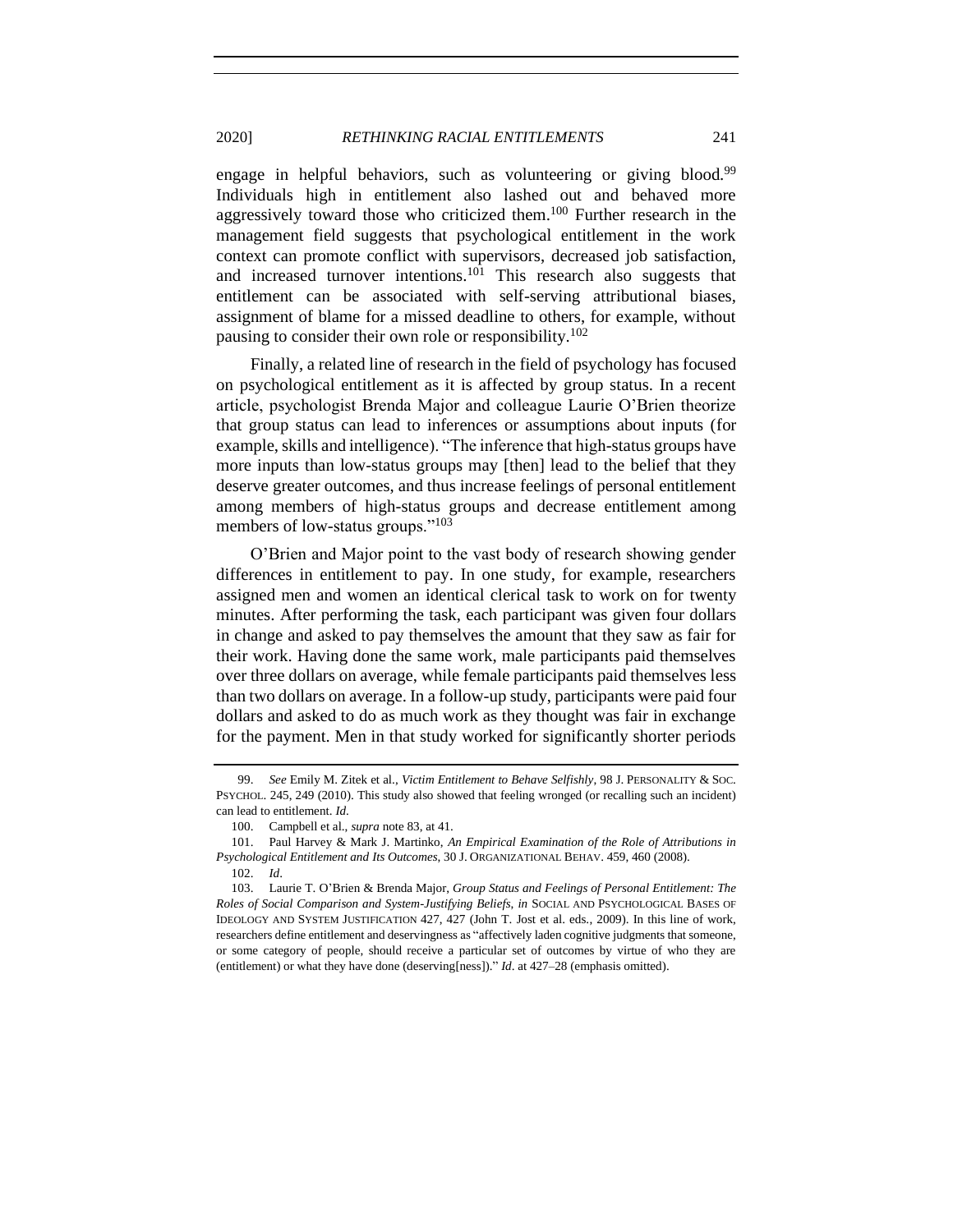of time and did less work and less accurate work than women.<sup>104</sup>

Research by O'Brien and Major also suggests that entitlement can be affected by (and manipulated by) the degree to which individuals endorse (or are primed with) system-justifying beliefs, belief systems that justify hierarchical and unequal relationships.<sup>105</sup> Not surprisingly, research in this line also suggests that those of high status may resist new status orders, particularly when rewards are at stake. Researchers in one study on women and men explained:

[W]hen status change would result in loss of reward for men, most men ignore the new status order. They do so by not conforming to the new order (e.g., by refusing to reduce the amount of their allotted self-pay), and they do so by actively opposing the new order (e.g., by increasing assertions of their own competence).<sup>106</sup>

What can we learn from this research on entitlement beliefs and behaviors for our understanding of government-provided or backed racial entitlements and their possible harms? One thing this research does is

106. Mary Hogue et al., *The Gender Wage Gap: An Explanation of Men's Elevated Wage Entitlement*, 56 SEX ROLES 573, 577 (2007). Other research suggests mere labeling can result in entitlement beliefs. For example, in a series of studies, researchers studied the effect of being labeled a "leader" on entitlement beliefs. Participants in the studies engaged in a social dilemma experiment where they were given identical information and instructions except for whether they were labeled a "leader" or a "follower." It turned out that those labeled "leaders" consistently took more than those labeled "followers." Tomlison, *supra* not[e 87,](#page-22-0) at 75 (describing a study by DeCremer, van Dijk, & Folmer on this topic). While the psychological research and literature on entitlement tends to focus on entitlement as a trait (even as the product in part of social norms), research in the management field has turned to focus more closely on the role of situational factors in generating entitlement beliefs. This research distinguishes between trait entitlement, which is often the focus of psychological studies and describes an individual characteristic that is stable across situations and therefore not particularly malleable, and entitlement beliefs, which describes a state of expectation that is more malleable and formed in response to the situation, including organizations' policies, rules, and norms. Some studies suggest a relationship between trait entitlement and entitlement beliefs in that the higher one is in trait entitlement, the higher one's entitlement beliefs are likely to be, but that changing situational factors can nonetheless affect entitlement beliefs. *See* Zitek et al., *supra* note [99,](#page-24-0) at 249, 251–52 (showing that feeling wronged or recalling an incident of being wronged can result in entitlement).

<sup>104.</sup> *Id*. at 429 (describing studies). O'Brien and Major argue that because women tend to compare themselves with their own social group, as do men (social comparison theory), women tended to undervalue their work in relation to men's work, while men overvalued theirs in relation to women's work. *Id*. at 430.

<sup>105.</sup> *Id*. at 432. In a study much like their earlier one in which participants were asked to pay themselves fairly for work done, men who were primed with meritocratic beliefs, a type of systemjustifying belief, paid themselves much more than those who were not primed with meritocratic beliefs. Women who were so primed paid themselves much less than women who were not so primed. *Id*.; *see also* Mary Hogue & Janice D. Yoder., *The Role of Status in Producing Depressed Entitlement in Women's and Men's Pay Allocations*, 27 PSYCHOL. WOMEN Q. 330, 336 (2003) (finding correlation between women's beliefs about relatively lower worth and lower social status such that when women's status was raised, their wage entitlement rose as well).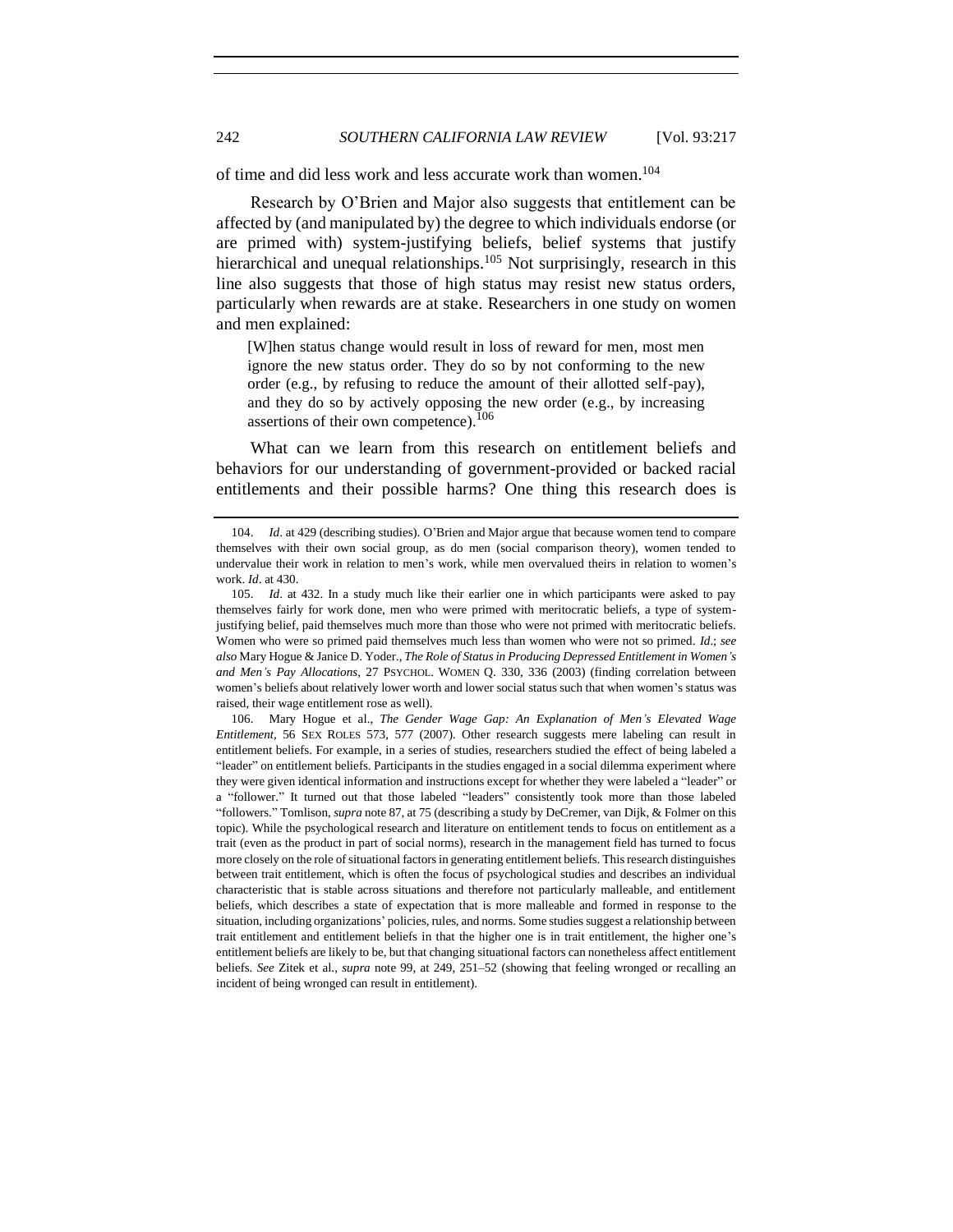provide a very preliminary sense of the subjective component of racial entitlements. It would be a stretch to say that the research builds a particular theory of racial entitlements for use in thinking about when law creates negative social behaviors, but the research is helpful for envisioning what we might expect racial entitlement beliefs to look like when they take hold.

The research also helps us see why racial entitlements, when they exist, might be problematic. We should be concerned about racial entitlements if they buttress a sense of superiority built on racial category. Moreover, the research suggests that feelings of racial entitlement are likely to result in increased or exacerbated racial conflict based on beliefs of deserving more than others and derogation of out-groups as well as dependency and importantly resistance to removal of the group-based benefit to which the recipient feels entitled.<sup>107</sup>

Moreover, the literature suggests that entitlement as a subjective condition involves feelings and perceptions of self that set it apart from mere objective expectation. It involves a sense of deservedness, not just of expectation. I may expect that as a member of a particular racial group my odds are better that I will succeed on a specific test, for example. A feeling of entitlement takes me further, not only to expect success or even a certain condition in life, but to emotionally anticipate it and to justify it based on my membership in one category over others.

## B. SITUATING CONCEPTS

<span id="page-26-0"></span>It is worth exploring how the concept of a racial entitlement may differ from existing concepts in the study of racial ideologies and persistent racial inequality, including white privilege and supremacy, among others. One of the benefits of theorizing racial entitlements, after all, lies in opening more conceptual space for understanding and disrupting or dismantling longstanding (and re-occurring) inequalities and injustices. Realizing that potential requires understanding how racial entitlements fit in with existing research and theory.

White privilege is a key concept in modern racial justice research and theory. As it has developed over the past several decades, privilege, like racial entitlement, tends to involve two components. It describes a system of sustained and intertwined advantage and also the psychological state of comfort and self-confidence that comes from obliviousness about that

<sup>107.</sup> Racial entitlement is also likely to intersect with identity in important ways. Study of race and racial identity as it is experienced in everyday life will benefit from identifying and studying racial entitlement as it has built historically, both socially and with the support of law.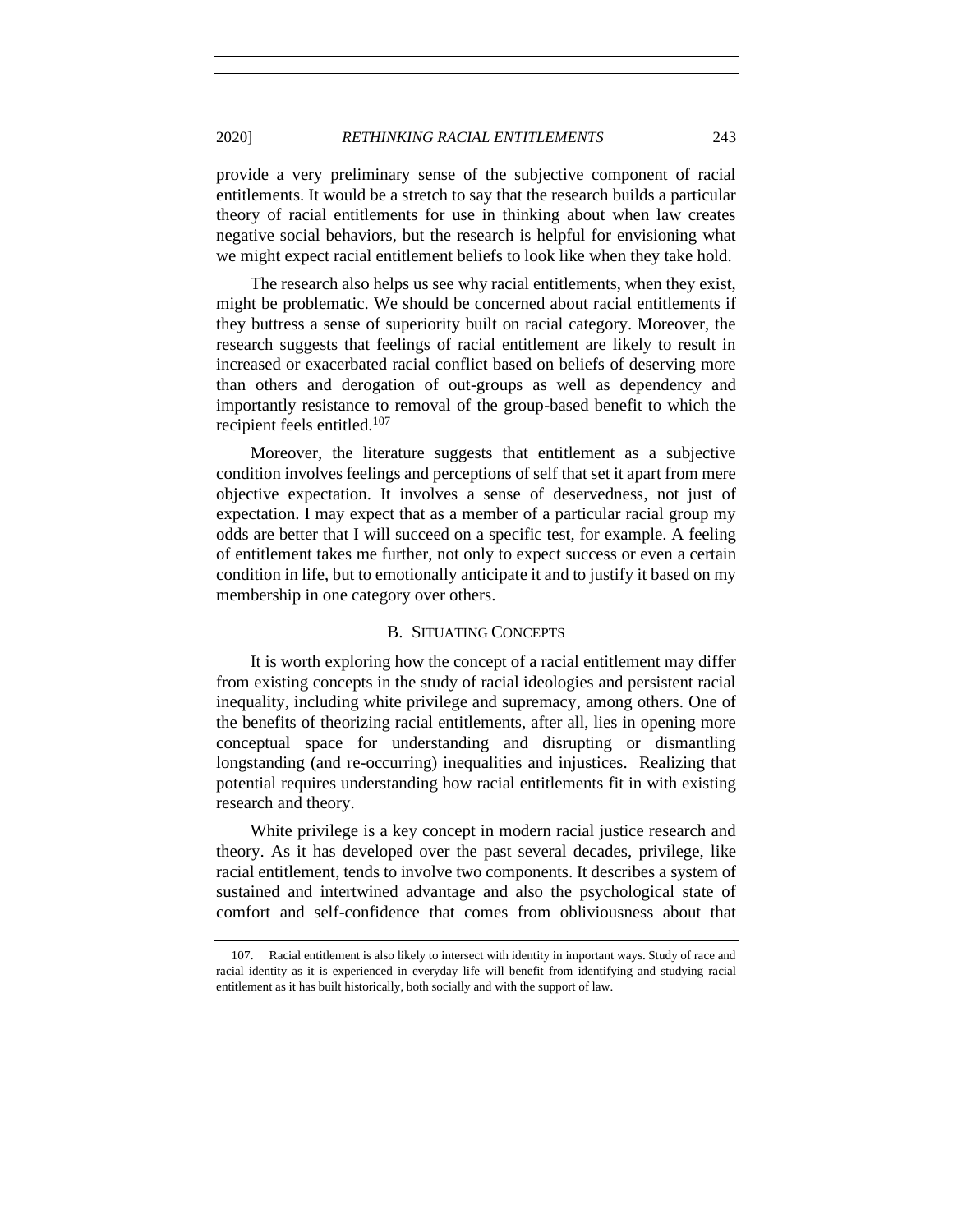<span id="page-27-0"></span>systemic white advantage.<sup>108</sup> White privilege is understood to be a part of racial identity for many whites (a racial identity that includes consciousness or in some cases lack of consciousness of race).<sup>109</sup> Moreover, psychologists have shown that when their privilege is revealed to them, whites can experience anger, fear, and resentment, which can lead to avoidance and resistance or unwillingness to discuss the ways in which privilege operates in American society.<sup>110</sup>

<span id="page-27-1"></span>Despite their common grounding in a relation between macro conditions and micro beliefs, emotions, and behaviors, the two concepts and their research emphases are likely to differ in several key ways. On beliefs and emotions, for example, the entitlement research suggests that psychological entitlement involves a core sense of comparative deservingness (a feeling of deserving more than others) that is not usually emphasized in privilege alone.<sup>111</sup> Moreover, while research on privilege

109. In comparing white privilege to male privilege, McIntosh described white privilege as being "like an invisible weightless knapsack of special provisions, assurances, tools, maps, guides, codebooks, passports, visas, clothes, compass, emergency gear, and blank checks." McIntosh, *supra* not[e 108,](#page-27-0) at 23.

110. *See, e*.*g.*, E. Janie Pinterits et al., *The White Privilege Attitudes Scale: Development and Initial Validation*, 56 J. COUNSELING & PSYCHOL. 417, 417–18 (2009) (describing affective, cognitive, and behavioral reactions to surfacing of white privilege to whites). For a recent study examining how racial attitudes motivate the desire to avoid additional information about white privilege and influence desire to change white privilege, see John G. Conway et al., *Racial Prejudice Predicts Less Desire to Learn About White Privilege*, 48 SOC. PSYCHOL. 310 (2017).

111*. See* McIntosh, *supra* note [108,](#page-27-0) at 22−24. This is not to say that the concept of privilege is not capacious enough to capture something like entitlement beliefs and emotions. When Peggy McIntosh asks herself the question, "On a daily basis, what do I have that I didn't earn?" she is evoking a similar idea of earned versus unearned deservingness, though she does not explore further the emotions and beliefs of those who do not ask that question of themselves. Joshua Rothman, *The Origins of "Privilege*," NEW YORKER (May 12, 2014), https://www.newyorker.com/books/page-turner/the-origins-of-privilege [https://perma.cc/Z5KA-GP5N] (relaying an interview with Peggy McIntosh).

Recent research and theory in the area of race and politics has evoked the idea of entitlement in understanding white opinions. *See* Maruice Mangum & LaTasha DeHaan, *Entitlement and Perceived Racial Discrimination: The Missing Links to White Opinions Toward Affirmative Action and Preferential Hiring and Promotion*, 47 AM. POL. RES. 415, 428 (2018) (exploring the factors of racial resentment as they inform whites' opinions on affirmative action and preferential hiring and promotion and framing the factors together as evidence of entitlement among whites, stating that "[e]ntitlement marries the belief

<sup>108.</sup> STEPHANIE WILDMAN WITH MARGALYNNE ARMSTRONG, ADRIENNE D. DAVIS, & TRINA GRILLO, PRIVILEGE REVEALED: HOW INVISIBLE PREFERENCE UNDERMINES AMERICA 29–30 (1996). Peggy McIntosh is credited with first describing privilege and its psychological and emotional components. For her work, see generally Peggy McIntosh, *White Privilege and Male Privilege; A Personal Account of Coming to See Correspondences Through Work in Women's Studies*, *in* POWER, PRIVILEGE AND LAW: A CIVIL RIGHTS READER 22 (Leslie Bender & Daan Braveman eds., 1995). For a more recent introductory treatment, see generally JEAN HALLEY ET AL., SEEING WHITE: AN INTRODUCTION TO WHITE PRIVILEGE AND RACE (2011). For a history on use of the term, see generally Jacob Bennett, White Privilege: A History of the Concept (April 11, 2012) (unpublished thesis), https://scholarworks.gsu.edu/cgi/viewcontent.cgi?article=1051&context=history\_theses [https://perma. cc/548M-JG46].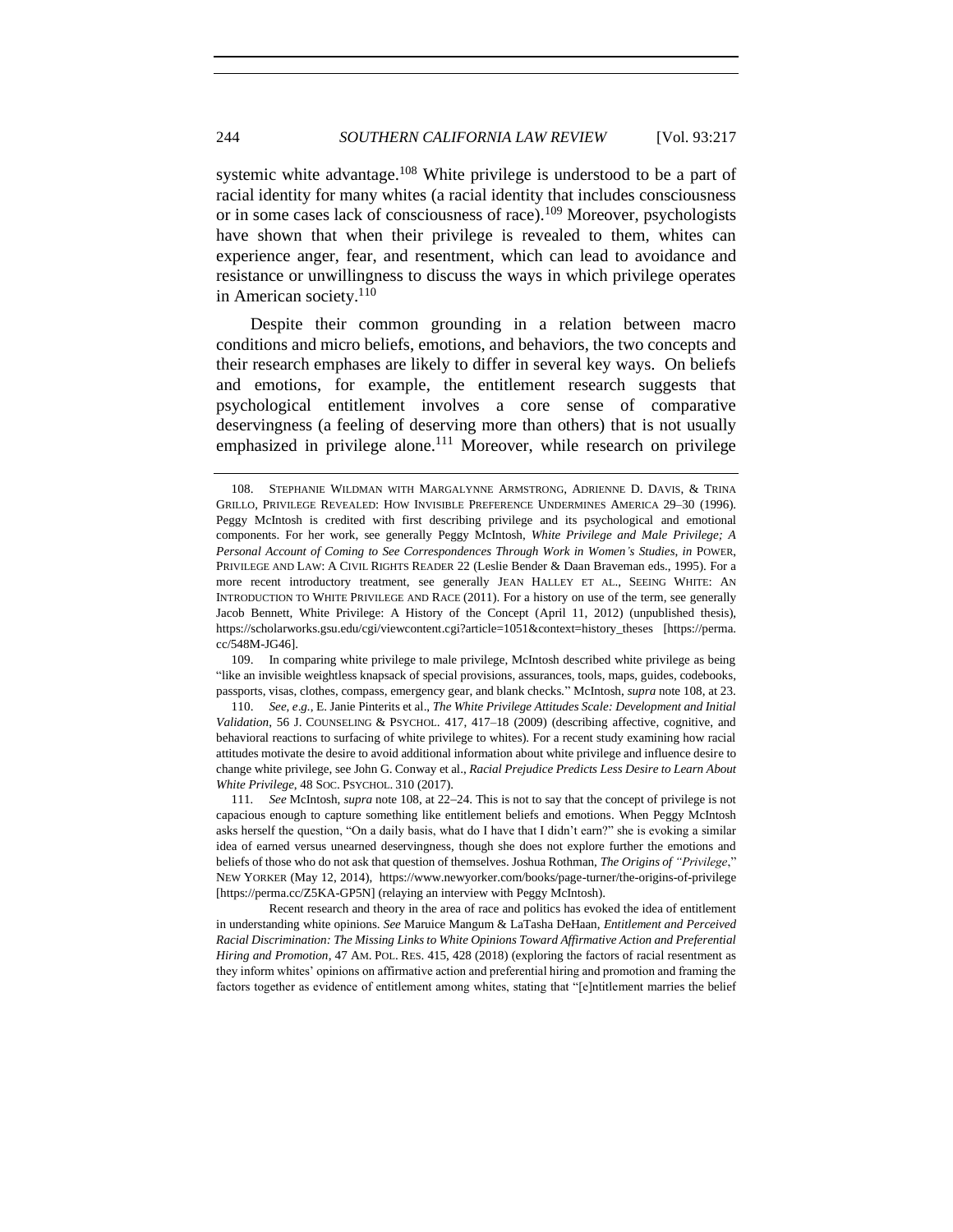surfaces emotion as privilege is challenged, it tends not to focus on psychological states or emotions when privilege operates without challenge. Research on entitlement, in contrast, suggests that the psychological state of entitlement and associated behaviors, selfishness and derogation of others, are likely to emerge and operate regardless of whether the advantage is challenged. Conceptualizing racial entitlement as distinct from privilege thereby provides an opening for additional research on beliefs and emotions involved with entitlement as well as with privilege, both when advantage goes unchallenged and when it is challenged.<sup>112</sup>

In addition, the two concepts—privilege and entitlements—differ in the scope of their more macro influences. Like privilege, racial entitlement beliefs build from group-based advantage or benefit.<sup>113</sup> However, while privilege is nearly always systemic, advantage or benefit can also occur in a more isolated circumstances. For example, a black man can be advantaged by his race in a supervisor's decision whether to fire him, even as he is unlikely to be privileged by his race more broadly in society or in work.<sup>114</sup> Racial entitlement beliefs (and behaviors) can arise from this isolated advantage in a particular context as provided or backed up by law as well as from the more systemically intertwined advantages that amount to privilege.

In critical race theory scholarship, the concept of "white entitlement" also emerges as a psychological, world-view concept tied to longstanding

that African Americans are undeserved beneficiaries with the belief that Whites are discriminated against").

<sup>112.</sup> Much of the research on privilege has focused in the field of counseling and education, where better understanding the psychology of white privilege is thought to improve counselors' and teachers' ability to raise, discuss, and combat white privilege. It will be useful to study points of intersection between the psychology of privilege and entitlement. For example, some affective reactions to removal of a benefit to which someone feels entitled, particularly fear of losing advantage, may be similar to those of whites forced to see their white privilege. *See, e.g.*, Helen A. Neville et al., *Race, Power, and Multicultural Counseling Psychology: Understanding White Privilege and Color-Blind Racial Attitudes*, *in* HANDBOOK OF MULTICULTURAL COUNSELING 257, 265–69 (Joseph G. Ponterotto et al. eds., 2d ed 2001) (describing studies on fear in context of white privilege); *see generally* Pinterits et al., *supra* note [110,](#page-27-1) at 417–18 (describing affective reactions, including fear, guilt, shame, and anger to the surfacing of white privilege).

<sup>113.</sup> For a recent call for more study of privilege that situates privilege in systemic context, see William Ming Liu, *White Male Power and Privilege: The Relationship Between White Supremacy and Social Class*, 64 J. COUNSELING PSYCHOL. 349, 351 (2017) (explaining that "privilege must represent the ways in which history, systems of power, and structures of legitimization leverage themselves into people's worldviews, values, and beliefs in everyday life").

<sup>114.</sup> Note that this does not turn racial entitlements into an individual phenomenon. It is the person's membership in a particular racial category that advantages him or her in this particular context. My point rather is that a racial entitlement, while group based, is not always systematically intertwined with other disadvantages or advantages; it can be isolated to a specific law or governmental policy. This is one of the practical benefits of theorizing racial entitlements separately from white privilege.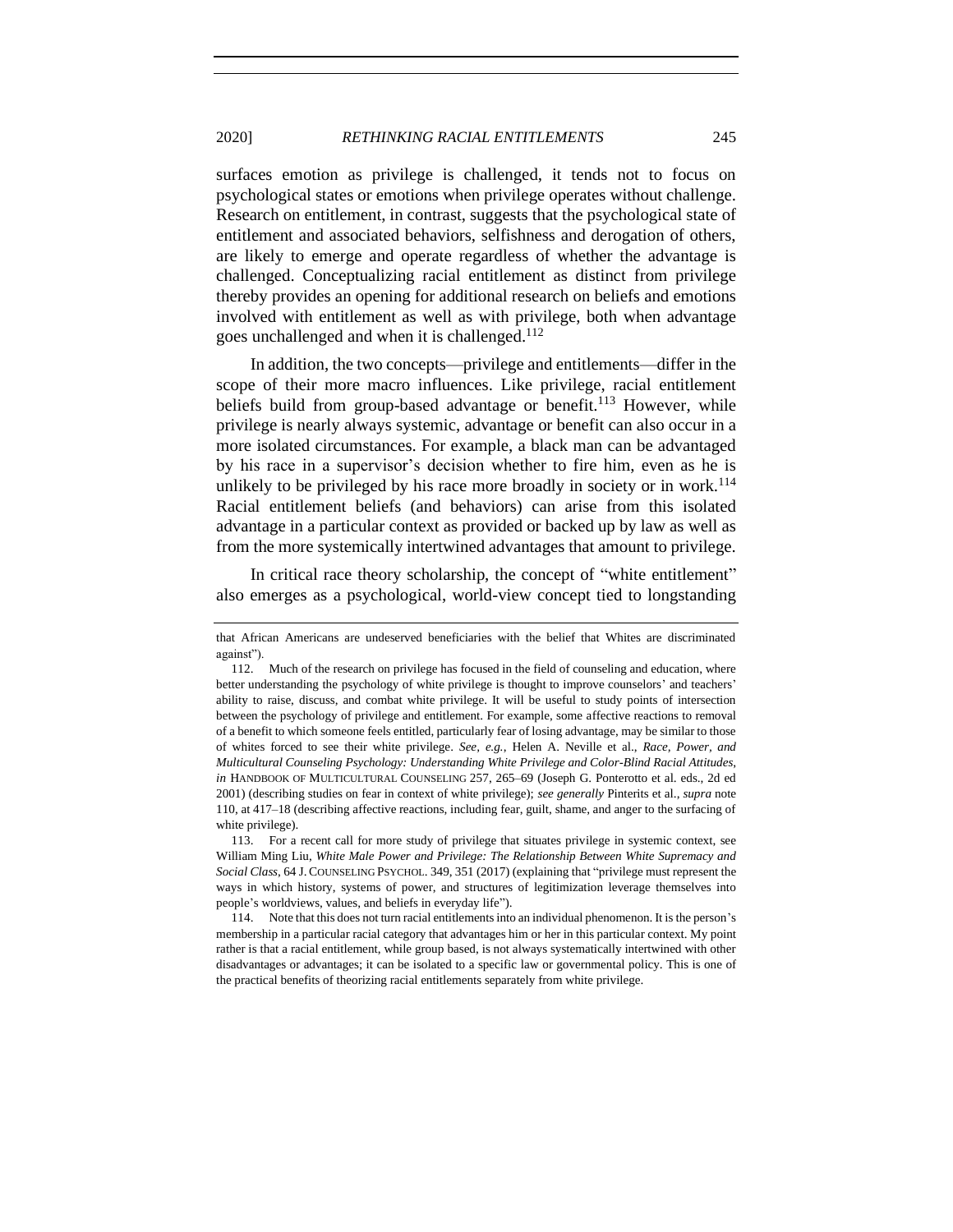<span id="page-29-1"></span><span id="page-29-0"></span>white supremacy.<sup>115</sup> In her seminal article, *Whiteness as Property*, Cheryl Harris showed how whiteness as an aspect of identity has been converted by law into an external object of property, "moving whiteness from privileged identity to a vested interest."<sup>116</sup> Since the publication of Harris's article, the idea of white entitlement is most evident in scholarship on affirmative action and in critiques of the merit principle in education,  $117$  although it has appeared elsewhere as well.<sup>118</sup> This concept of white entitlement associated with longstanding white supremacy, like entitlement traits and beliefs generally, is well worth further study. To date it has not been deeply interrogated or developed. It seems to differ, however, from the concept of racial entitlement that I develop here in that, like privilege, it tends to describe broad legal and social conditions or norms created, influenced, and reinforced by a range of laws over time, rather than to focus on the relationship between specific laws and people today.<sup>119</sup>

This emphasis on specific laws also distinguishes a racial entitlement from racial supremacy and general racism. Racial entitlement beliefs may be similar to racist beliefs in the sense that they involve "better than" beliefs: "I believe I am better than someone else due to my racial identity." For this reason, they may also involve similar societal harms. However, an entitlement, unlike general racism or supremacy, involves beliefs with respect to a particular benefit. This makes racial entitlement a particularly useful concept for devising change—it allows us to target those laws that provide or back up the benefit.

<sup>115.</sup> *See*, *e.g.*, DERRICK BELL, CONFRONTING AUTHORITY: REFLECTIONS OF AN ARDENT PROTESTER 148 (1994) (reflecting on "the difficulty and often the futility of trying to propagate [his] views about racial discrimination to those who already possessed quite different, and equally deeply held views about white entitlement").

<sup>116.</sup> Harris, *supra* not[e 2,](#page-4-0) at 1725.

<sup>117.</sup> *See*, *e.g.*, Robert S. Chang, Reverse Racism!*: Affirmative Action, the Family, and the Dream That Is America*, 23 HASTINGS CONST. L.Q. 1115, 1123 (1996) ("[M]erit and fairness are deployed in ways that mask the real issues, white entitlement and patriarchy"); Jeremiah Chin, *What a Load of Hope: The Post-Racial Mixtape*, 48 CAL. W. L. REV. 369, 381 (2012) ("Whites' 'disfavored' status represents white entitlement and a distancing move by comparing attempts at dismantling whiteness to the disenfranchisement of people of color . . . ."); Cheryl I. Harris & Kimberly West Faulcon, *Reading* Ricci*: Whitening Discrimination, Racing Test Fairness*, 58 UCLA L. REV. 73, 85 (2010) ("Race neutrality is . . . manipulated in ways that entrench white entitlement to overrepresentation.").

<sup>118.</sup> *See*, *e.g.* LISA MARIE CACHO, SOCIAL DEATH, RACIALIZED RIGHTLESSNESS AND THE CRIMINALIZATION OF THE UNPROTECTED 35–38, 61−96 (2012).

<sup>119.</sup> *See*, *e.g.*, George H. Taylor, *Racism as "The Nation's Crucial Sin": Theology and Derrick Bell*, 9 MICH. J. RACE & L. 269, 278 (2004) (stating that "[e]ven if a case is won, its goals will be ignored, circumvented, or negated if they challenge existing claims of White entitlement"). For recent use of the term "white entitlement" that is closer to the idea of racial entitlements that I explore in this Article, see Harris & Faulcon, *supra* not[e 117,](#page-29-0) at 85, 122, 159; see also *supra* Section III.B.3 (discussing *Ricci*).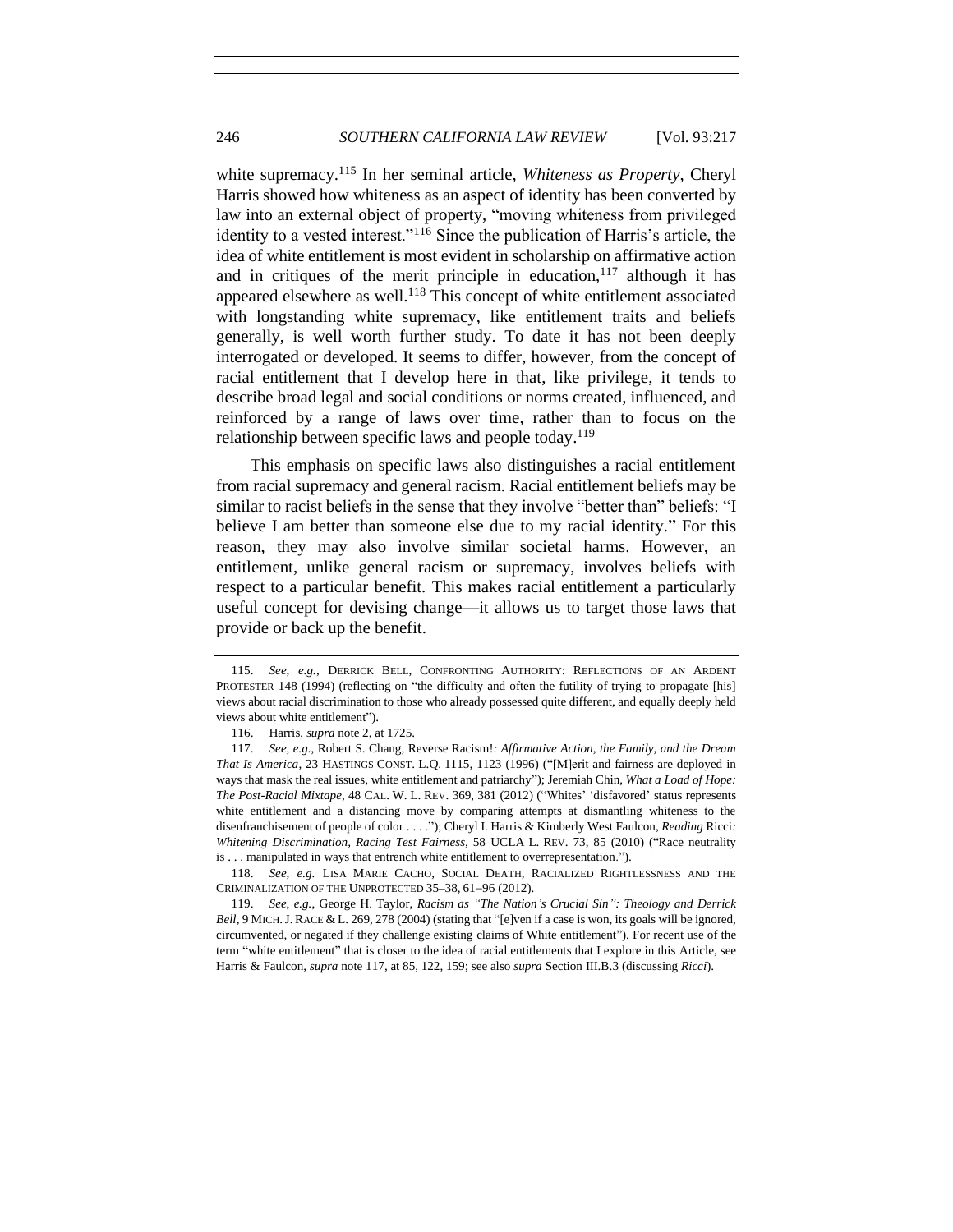Indeed, racial entitlements (and the psychological state that emerges from them) might be seen as a distinct, observable layer to the problem of race-based subordination and racial conflict in our society. Studying the subjective, psychological state or condition of racial entitlement that emerges from a specific, identifiable relationship between law and people thereby not only provides us a more precise language for thinking about various forms of racial subordination and conflict; it adds to our conceptual toolbox for dismantling it. We can study how and under what conditions racial entitlement beliefs emerge. Moreover, being able to home in on places where law or government policies today may amount to racial entitlements (thereby creating the subjective state of racial entitlement in members of a racial group) provides a new lever for change. We can focus change at the level of racial entitlements—targeting removal of the entitlements—in addition to the level of advantage or privilege.

With a sense of the subjective component of racial entitlement (the beliefs of racial entitlement in people who are benefited along racial category lines), we can better theorize about when a racial entitlement is likely to arise. I have said that a racial entitlement can be understood as a relationship between the law and people that creates undue feelings of deservedness and dependency along racial lines. Empirical work on beliefs and behaviors among those benefited will of course be important to determining whether a particular law amounts to a racial entitlement. But we can also begin by theorizing about the conditions under which law or government programs are likely to amount to racial entitlements. In the next Part, I take that step, examining civil rights law for likelihood of racial entitlements by first considering conservatives' claims and then presenting my own.

## <span id="page-30-0"></span>III. RACIAL ENTITLEMENTS AND CIVIL RIGHTS LAWS—A THEORY IN APPLICATION

It turns out that modern antidiscrimination law may operate as a racial entitlement, but the racial entitlement is likely to take different forms and lie in different areas of antidiscrimination law than conservative critics imagine. This Part starts with an examination of those laws or programs that conservatives decry as racial entitlements for racial minorities. It asks whether in practice they are likely to be such, and concludes that they are not. It does not claim that these laws or programs could never amount to racial entitlements, but that as interpreted and constrained by the courts and practiced today they are unlikely to amount to racial entitlements. In the area of employment discrimination law, in contrast, preliminary theoretical inquiry suggests that the law is likely to amount to a racial entitlement for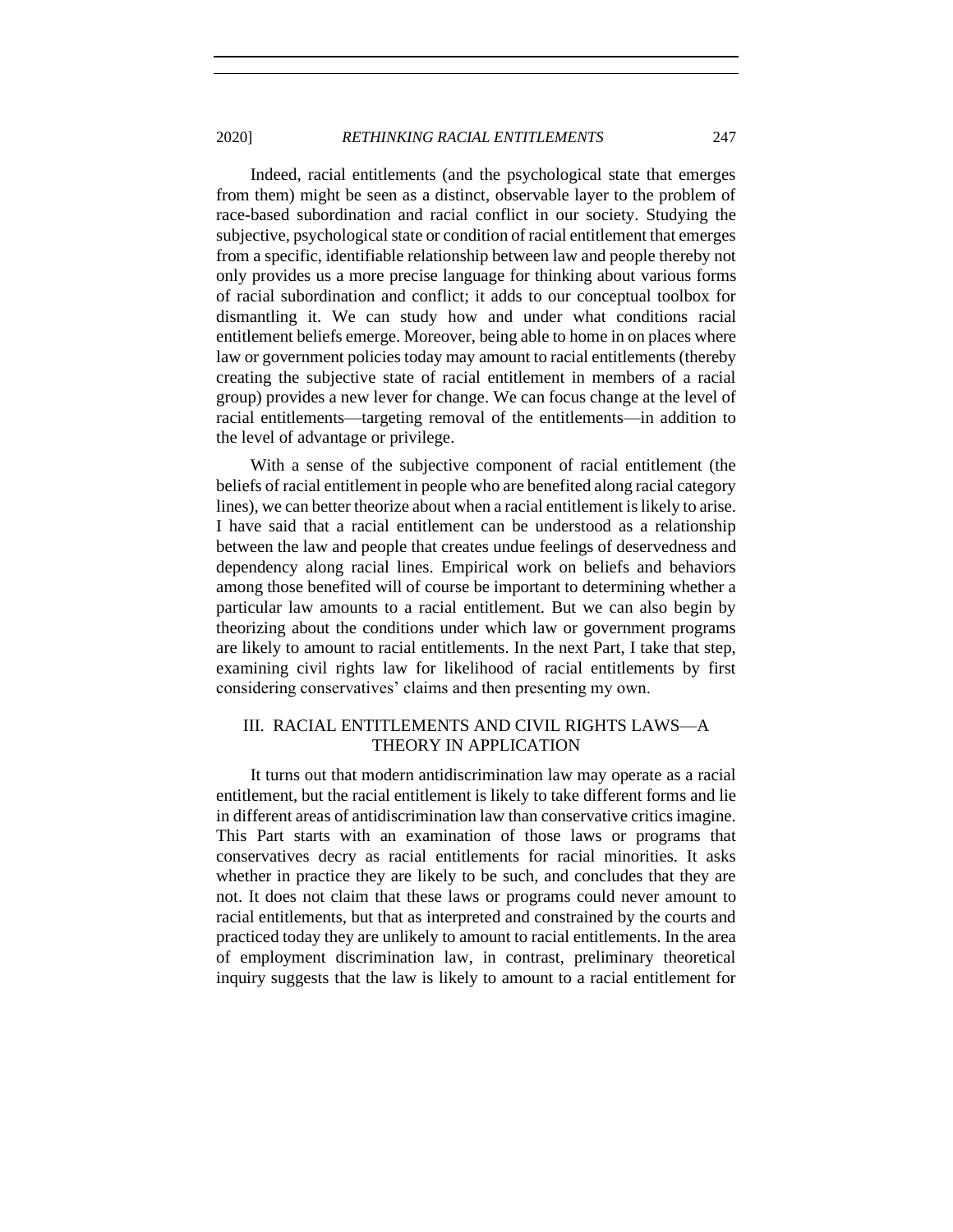<span id="page-31-0"></span>whites, which points to this area of the law as ripe for reform.

## A. FAKE NEWS AND REAL NEWS: DECONSTRUCTING RACIAL ENTITLEMENT CLAIMS

Do the Voting Rights Act or affirmative action programs permitted by law today amount to racial entitlements? At this juncture, it is worth returning to these particular provisions to determine whether they do in fact function in the ways that conservative critics claim. If these programs do not constitute racial entitlements, how are they distinguishable from programs that subsidize the harms conservatives fear from racial entitlements? Conservatives assume racial entitlement from mere mention of racial category, but both the voting rights law and affirmative action programs are distinguishable from racial entitlements. As they operate on the ground, they are unlikely to inure either the sense of deservingness or behaviors of dependency that are the hallmarks of racial entitlements.

#### <span id="page-31-1"></span>1. The Voting Rights Act

Are the voting preclearance provisions as interpreted by the Supreme Court effectively a racial entitlement, as Thernstrom and Justice Scalia claim? Do voters or political candidates receive an automatic benefit based on their membership in a particular racial category that is likely to create in racial minorities undue feelings of deservedness and behaviors associated with dependence?

The Voting Rights Act is a law protecting all citizens from discrimination in voting. In that sense, it makes voting an American entitlement, at least in the sense of a right guaranteed by law for all. The Act was passed in an era of Jim Crow entrenchment against constitutionally guaranteed rights to black citizens, including the right to vote in the Fifteenth Amendment of the U.S. Constitution.<sup>120</sup> Persistent violations of voting rights by state actors (and violent white resistance to calls for voting rights like the one in Selma, Alabama) led President Lyndon Johnson to put the Act to Congress and fueled its passage.<sup>121</sup>

Justice Scalia, we know, saw the benefit provided to blacks and other racial and ethnic minorities under the preclearance provisions of the Act as akin to affirmative action, his original "racial entitlement." Under the

<sup>120.</sup> *See generally* GARY MAY, BENDING TOWARD JUSTICE: THE VOTING RIGHTS ACT AND THE TRANSFORMATION OF AMERICAN DEMOCRACY (2013) (discussing the historical background of the Voting Rights Act).

<sup>121.</sup> *See generally id*.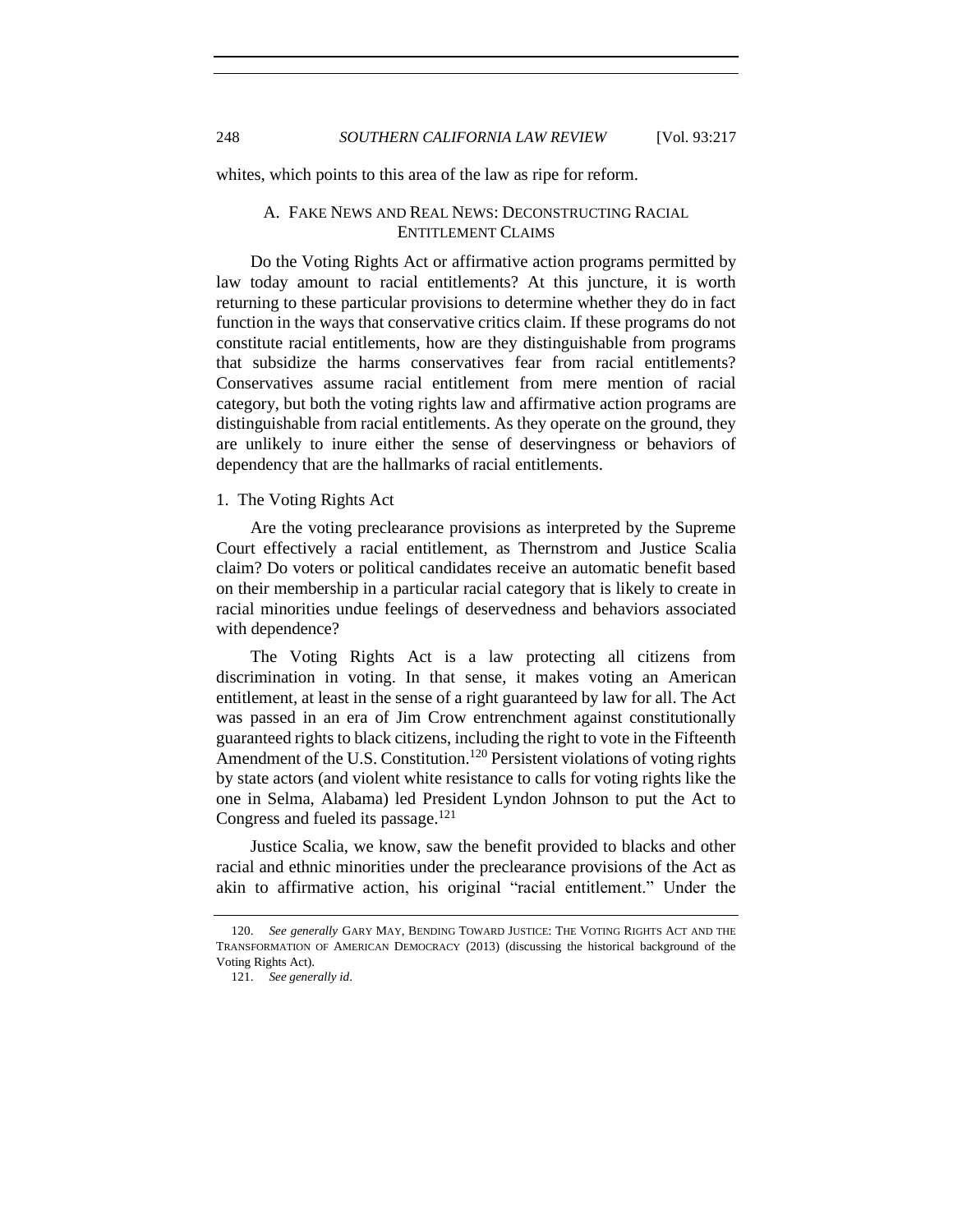preclearance provisions of the Voting Rights Act, certain counties are required to obtain approval of the Attorney General of the United States or the District Court for the District of Columbia for changes to "procedures with respect to voting," including redistricting plans and annexations as well as literacy tests.<sup>122</sup> As discussed above, in application, this came to mean that some redistricting plans and other changes to voting submitted by states for preclearance included districts drawn with race in mind to preserve blocks of minority populations that would be sufficient to elect minority representatives.<sup>123</sup> Conservatives saw this willingness to consider race a betrayal of the colorblind ideal that in their view the Voting Rights Act was meant to advance.<sup>124</sup> In the words of William Bradford Reynolds, the assistant attorney general for civil rights during the Reagan administration, the Voting Rights Act had become part of "a kind of racial spoils system in America" favoring historically disadvantaged minorities over whites.<sup>125</sup>

But color consciousness allowed by law is not the same thing as a racial entitlement. To the contrary, using the definition of a racial entitlement delineated here as a benefit conferred along racial lines that creates undue feelings of deservedness and behaviors of dependency and resistance to removal of the benefit, we can see that the Voting Rights Act does not likely amount to a racial entitlement, whether for political candidates or for voters. Preclearance protections under the Act are triggered by a pattern of segregation or exclusion in a particular jurisdiction; history and prior evidence are the triggers for increased scrutiny. Consequently, not every minority district is eligible for protection.<sup>126</sup> Moreover, the fact that this history establishes a reason for concern suggests that there is no illegitimate invocation of rights or deservedness in racial status alone. The additional layer of protection is required, after all, because of evidence of prior illicit behavior involving race in those targeted districts. It is true that some

<sup>122.</sup> *See* Allen v. State Bd. of Elections, 393 U.S. 544, 563, 566 (1969) (interpreting the Voting Rights Act preclearance requirement to include redistricting). I use the present tense because the Voting Rights Act, including its preclearance requirement, is still in place, even after the Supreme Court invalidated the coverage formula that determines which counties will be covered by the preclearance requirement. *See* Shelby Cty. v. Holder, 570 U.S. 529, 557 (2013).

<sup>123.</sup> *See* United Jewish Orgs. v. Carey, 430 U.S. 144, 176–79 (1977) (upholding a redistricting plan in which race was considered to preserve voting power of blacks and Puerto Ricans in Brooklyn).

<sup>124.</sup> Abigail Thernstrom was one of the most prominent academics asserting this position. Her position was consistent with and drew from other prominent opponents of any consideration of race, including Nathan Glazer and Antonin Scalia. *See* BERMAN, *supra* note [73,](#page-18-1) at 127–31 (describing the relationship between Thernstrom and Glazer and their conservative adoption of colorblindness).

<sup>125.</sup> BERMAN, *supra* note [73,](#page-18-1) at 143 (citation omitted).

<sup>126.</sup> *See generally* Pamela S. Karlan & Peyton McCrary, *Without Fear and Without Research*, 4 J.L. & POL. 751 (1988) (reviewing ABIGAIL THERNSTROM, WHOSE VOTES COUNT?: AFFIRMATIVE ACTION AND MINORITY VOTING RIGHTS (1987)).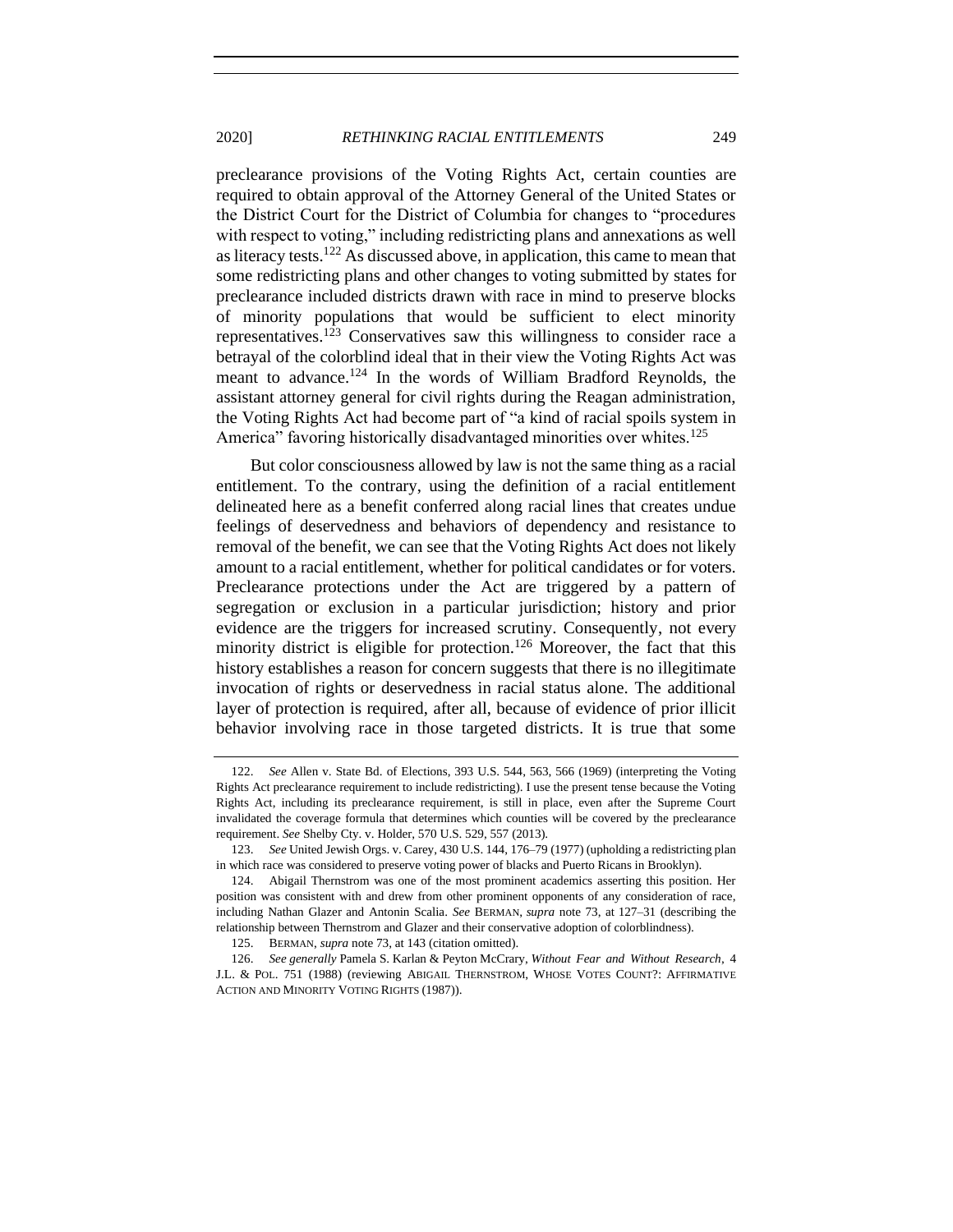incumbent political candidates may benefit from creation of competitive districts that are protected from racial minority vote dilution by the Voting Rights Act, but so long as race remains less than a "predominant" factor, those districts are not likely to become so over-packed that re-election is a certainty rather than a competitive possibility.<sup>127</sup> Notice, too, that while some incumbent political candidates will be racial minorities, many will not. This makes development of racial entitlement beliefs for political candidates

127. Miller v. Johnson, 515 U.S. 900, 916 (1995) (holding that a district becomes an unconstitutional racial gerrymander if race was the "predominant" factor in the drawing of its lines).

There is one way in which current implementation of voting rights law may amount to a racial entitlement for some racial minority politicians. One race-based gerrymandering tactic that Republicans occasionally use is to over-pack racial minorities in certain districts with the aim of providing partisan advantage to Republicans in neighboring districts. *See* Gowri Ramachandran, *Math for the People: Reining in Gerrymandering While Protecting Minority Rights*, N.C. L. REV. (forthcoming) (manuscript at 10 & n.40), https://papers.ssrn.com/sol3/papers.cfm?abstract\_id=3340991 [https://perma.cc/5K6A-PEH5] [hereinafter Ramachandran, *Math for the People*]; *see also* Lani Guinier, *Groups, Representation, and Race-Conscious Districting: A Case of the Emperor's Clothes*, 71 TEX. L. REV. 1589, 1592 (1993) (describing how votes that a candidate did not need in order to win as well as votes for a losing candidate are "wasted"). With its recent decision, *Abbott v. Perez*, 138 S. Ct. 2305 (2018), the Supreme Court might be seen to allow this practice by heightening the burden of proving racial intent. What this can do in practice is protect an incumbent racial minority politician in the district that is overly packed with racial minorities. Sometimes, though not always, the candidate (usually a Democrat) will be a racial minority him or herself. Nonetheless, we might imagine that this scenario, if allowed, could produce feelings of entitlement by the minority-representing candidate in the super-safe, over-packed district.

Notice, too, that even if we were concerned about racial entitlement in this scenario, the solution is to interpret the Voting Rights Act to forbid over-packing minority districts, not to prohibit consideration of race at all. The Voting Rights Act could be interpreted to require competitive districts without allowing over-packed districts, which would ease any entitlement feelings of candidates in currently over-packed districts, whether we consider those feelings racial entitlement or not. For more on the need for emphasis on competitive districts as a means of protecting against racial over-packing, see Gowri Ramachandran, *Why Didn't the Democrats Talk about Minority Voting Rights During the Debates*, SLATE (June 28, 2019, 4:49 PM), https://slate.com/news-and-politics/2019/06/democratic-debate-votingrights-gerrymandering-supreme-court.html [https://perma.cc/W9WA-9UQZ]; Ramachandran, *Math for the People*, *supra* (manuscript at 33−43) (proposing a mathematical solution to improve the competitiveness of districts).

Yet this is not quite the racial entitlement that Justice Scalia had in mind. During oral argument in *Shelby*, Scalia objected to a Voting Rights Act that allowed consideration of race as a means of combatting longstanding disenfranchisement of racial minorities. His view was that in seeking to provide greater political opportunity for racial minorities in districts with histories of discrimination, the Act was providing an unearned windfall to racial minorities. In the post-*Abbott* scenario, in contrast, the Court may allow a plan to over-pack racial minorities in a single district with the aim of creating Republicanfavored districts surrounding that district.

Which gets us back to the question of whether the entitlement beliefs that the racial minority candidate in the over-packed district experiences are *racial* entitlement beliefs. The candidate likely knows that while race is being used in drawing the district lines, his/her own protection is a side-effect of politically motivated action by Republicans seeking to protect their own districts. In this scenario, therefore, just as with drawing of competitive districts under the Voting Rights Act, I submit that we should not expect the entitlement beliefs to be racial; in other words, we would not expect feelings of superiority or deservedness along racial lines.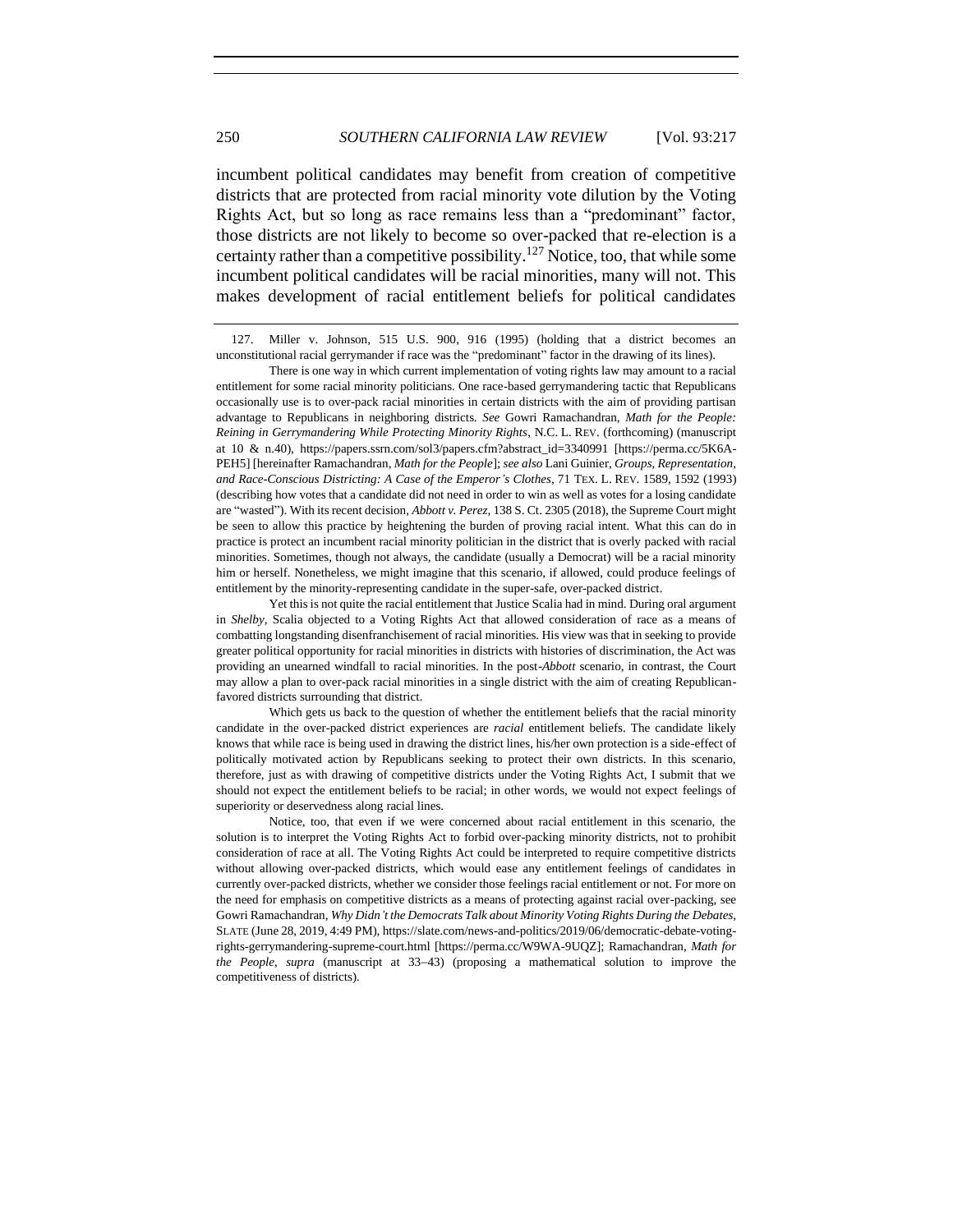unlikely as race is being considered at the level of district mapping rather than in preferring a minority candidate directly.

As to voter entitlement, there is an additional problem with the causal link between the protections of the Voting Rights Act and racial entitlement concerns. Preclearance provisions are properly characterized as fiduciary provisions—they are invoked by politicians or advocacy groups on behalf of voters. Accordingly, information about when challenges are made and when race conscious action is permitted is not likely to be transmitted in the way conservatives suggest, automatically upon drawing of district lines. Indeed, any benefit to members of minority groups from preservation of minority districts is likely to be so attenuated, dependent as it is on political representation, that it would seem highly unlikely for a voter to develop the sort of group-based feelings of deservedness or behaviors of dependency based on protections of the Act.

#### <span id="page-34-0"></span>2. Affirmative Action Programs

What about affirmative action? The claim here, too, seems to be that any race consciousness pursuant to an affirmative action program amounts to a racial entitlement for racial minorities. More specifically, going back to Justice Scalia's point in his 1979 commentary, he said that preferring a black medical school applicant to a white one, even when they are of equal qualifications, is "based upon concepts of racial indebtedness [of whites] and racial entitlement [of blacks] rather than individual worth and individual need." <sup>128</sup> The entitlement as Scalia sees it is in relation to whites' indebtedness; that is, any expectation on the part of the black applicant turns on perceived indebtedness of whites as a group for harms done to blacks as a group. The black applicant, in turn, Scalia might argue, expects something that does not tie to his own work but rather to his membership in the racial category. The emphasis here is on the unfairness of the system for whites, but the use of the term "racial entitlement" is tinged with pejorative gloss that goes beyond mere unfairness to assertions about dependency and conceptions of self-deservingness. Justice Thomas states the concern even more directly: he is worried about "developed dependencies" on the part of blacks from affirmative action programs.<sup>129</sup>

<sup>128.</sup> Scalia, *supra* not[e 55,](#page-16-0) at 154.

<sup>129.</sup> Justice Thomas's concern about stigma from affirmative action tends to overshadow that of his concern about dependency. Although stigma may present its own challenge for affirmative action, stigma (whether internal or external) is not a defining feature of an entitlement or a racial entitlement. A racial entitlement can just as easily (if not more easily, given the research on entitlement) generate feelings of and expectations of superiority as inferiority. *See supra* Section II.A. (discussing studies on entitlement). For a recent examination of the stigma claim against affirmative action, see generally Angela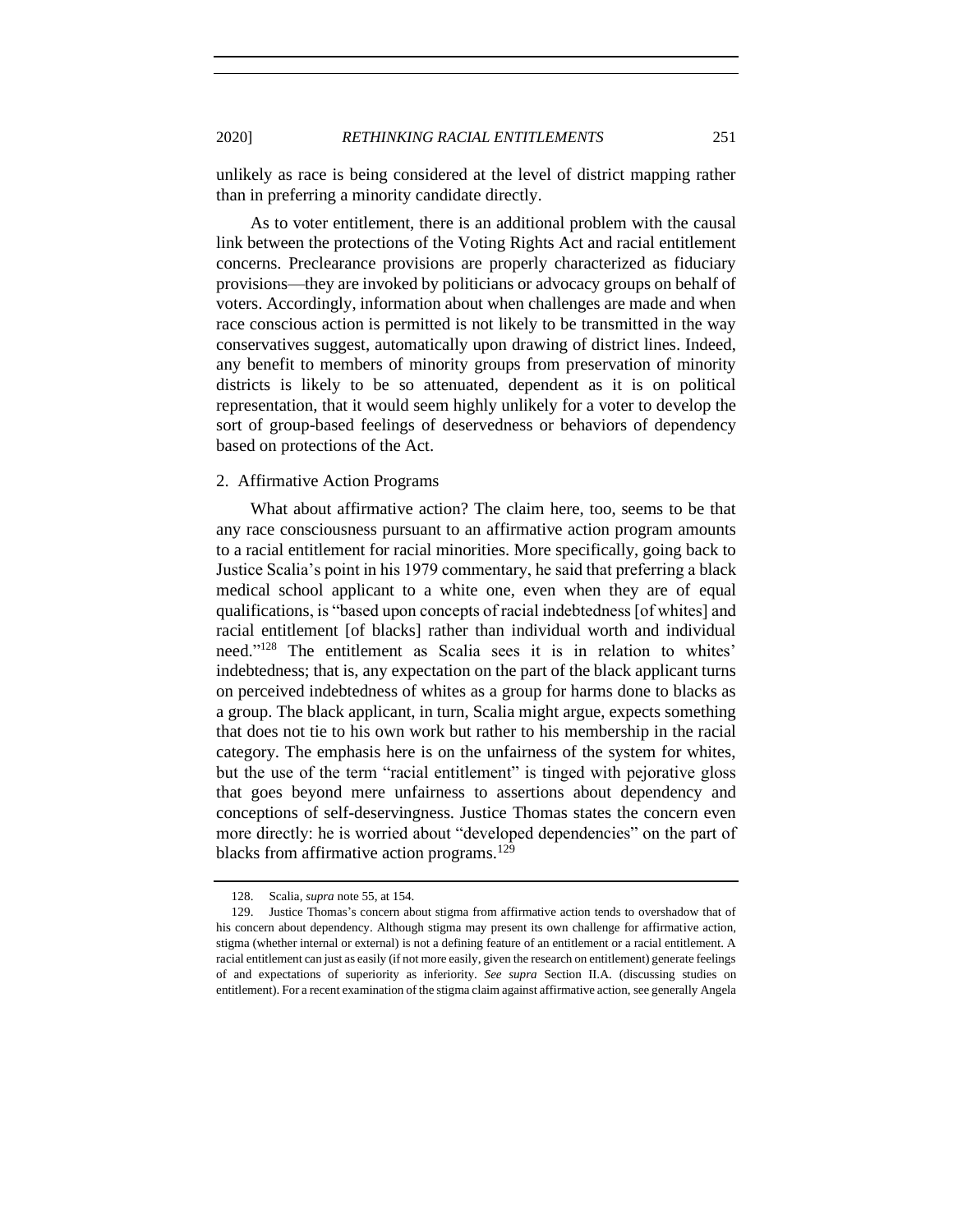Any theory of racial entitlement, however, requires that we interrogate more closely how the law or program actually operates on the ground. In other words, before we suspect a racial entitlement, we should at least have reason to expect that the costs of perceived deservedness and dependency, for example, are likely to inure from the relationship between the state and people that the law or program creates. I undertake that examination here, concluding that affirmative action as practiced under current law is unlikely to amount to a racial entitlement for several reasons.

<span id="page-35-0"></span>First, mere membership in a particular racial group does not ensure that a benefit is received. Scholars such as Cristina Rodríguez have noted the ways in which admissions officers are likely to sort within individual racial categories to select preferred over less preferred versions of racial identity.<sup>130</sup> Recent empirical research finding that white admissions counselors made intra-race distinctions in their responses to student inquiries lends support to this suspicion. The white counselors responded to non-racially-salient black students' emails 65 percent of the time, but to racially-salient black students' emails 55 percent of the time.<sup>131</sup> Black students who included an anti-racist narrative in their query experienced a response rate that was 17 percent lower than black students presenting one of three other narratives, including a racial unity narrative.<sup>132</sup> This research suggests that performance of racial identity, even among black applicants, is what determines access, not membership in the group alone.<sup>133</sup> Indeed, some commentators argue that the Court's rejection of transparency in favor of an opaque box of individualized decision making in affirmative action law rested precisely on this concern that transparency would build racial entitlement among racial minorities.<sup>134</sup>

134. *See* Robert Post, *Affirmative Action and Higher Education: The View from Somewhere*, 23 YALE L. & POL'Y REV. 25, 31 (2005) (stating that "the Court seems primarily concerned with the effect

Onwuachi-Willig et al., *Cracking the Egg: Which Came First—Stigma or Affirmative Action*, 96 CALIF. L. REV. 1299 (2008).

<sup>130.</sup> Cristina M. Rodríguez, *Against Individualized Consideration*, 83 IND. L.J. 1405, 1409–13 (2008); *see also* Lani Guinier, *Admissions Rituals as Political Acts: Guardians at the Gates of Our Democratic Ideals*, 117 HARV. L. REV. 113, 175–95 (2003) (critiquing the opacity of elite, individualized decision making under affirmative action law).

<sup>131.</sup> Ted Thornhill, *We Want Black Students, Just Not You: How White Admissions Counselors Screen Black Prospective Students*, 5 SOC. RACE & ETHNICITY 456, 464 (2019). For additional background theory on intra-race distinctions, see DEVON W. CARBADO & MITU GULATI, ACTING WHITE?: RETHINKING RACE IN A "POST-RACIAL" AMERICA 11–26 (2013); see also Devon W. Carbado & Mitu Gulati, *Working Identity*, 85 CORNELL L. REV. 1259, 1287–97 (2000).

<sup>132.</sup> Thornhill, *supra* not[e 131,](#page-35-0) at 10.

<sup>133.</sup> Given the current system, members of racial groups may experience feelings of superiority over other members of their group based on their ability to perform their racial identity in ways that are more palatable or valuable to the decision makers, see CARBADO & GULATI, *supra* not[e 131,](#page-35-0) at 23–25, but they are not likely to develop racial entitlement beliefs with respect to their group and others, as the conservative label of racial entitlement claims.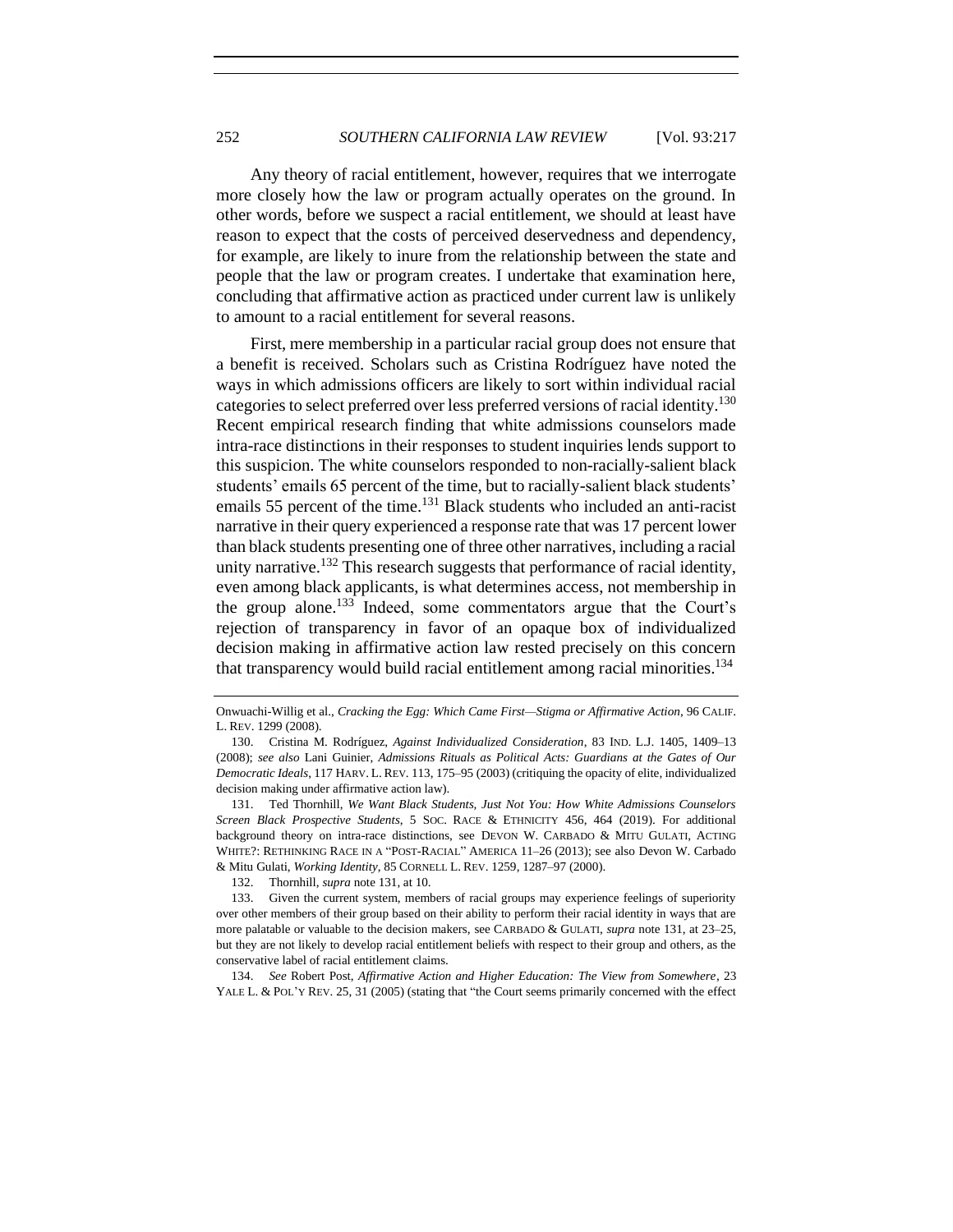Moreover, there is reason to believe that this sorting occurs within all racial categories. In today's political climate, some schools have taken a pointed interest in white diversity, in particular disempowered white communities in Appalachia or the Deep South as significant members that add to campus diversity. A recent study of admissions officers reported that 24 percent (non-public) and 36 percent (public) of those surveyed thought that colleges, especially elite colleges, should recruit more low-income white students.<sup>135</sup> Regional expression of particular racial identities, class, religion, and immigration history all play a role.

Any benefit to blacks is also not assured because schools' priorities with regard to diversity change with no input or acknowledgement of the impact on minority applicants and no sense on the part of racial minorities that they have any right to control these changes.<sup>136</sup> Rather, as Supreme Court doctrine on educational diversity makes clear, schools deploy and control the diversity definition.<sup>137</sup> They determine the type of diversity they seek based on their educational goals and the perceived needs of the university community.<sup>138</sup> There is neither transparency nor a right on behalf of minority

that transparent affirmative action programs will have on its minority beneficiaries"); *id*. ("The Court in *Grutter* is worried that minorities may come to feel entitled to whatever advantages a transparent affirmative action plan may award them . . . ."). Note, however, that while transparency would help racial minorities with knowledge about how their race might help them and would guard against stereotypes and biases in application of race, for other reasons detailed here, even a group-based, transparent consideration of race as a factor in decisionmaking would not likely amount to a racial entitlement.

<sup>135.</sup> Scott Jaschik, *The 2017 Survey of Admissions Directors: Pressure All Around*, INSIDE HIGHER ED (Sept. 13, 2017), https://www.insidehighered.com/news/survey/2017-survey-admissions-directorspressure-all-around [https://perma.cc/KKY5-VH4H].

<sup>136.</sup> *See* Nancy Leong, *Multiracial Identity and Affirmative Action*, 12 UCLA ASIAN PAC. AM. L.J. 1, 6–7 (2007) (noting the variation in ways that schools categorize race in the admissions process).

<sup>137.</sup> There is some reason to believe that current deployment of a "diversity" frame by elite universities in particular may generate feelings of racial entitlement in whites to racial access. *See*, *e.g.*, NATASHA K. WARIKOO, THE DIVERSITY BARGAIN: AND OTHER DILEMMAS OF RACE, ADMISSIONS, AND MERITOCRACY AT ELITE UNIVERSITIES 104 (2017) (relaying views of students at Brown and Harvard wherein the presence of racial minorities on campus is seen as a "resource" held out to them by the University and of which they feel wrongly deprived if racial minorities do not fully "integrate"). Because I suspect these feelings of entitlement are likely to inure today from the university-driven frame of diversity (even as the law played a role in the turn to the diversity frame), *see, e.g.*, Leong, *supra* not[e 6,](#page-5-0) at 1339−43. I postpone further discussion of these entitlement beliefs for future work focused on using the law as disrupter. *See supra* note [6.](#page-5-0) For one example of work emphasizing the role of law in shaping narrative and action involving race in employment, albeit not steeped in the concept of entitlement, see generally Tristin K. Green, *Race and Sex in Organizing Work: "Diversity," Discrimination, and Integration*, 59 EMORY L.J. 585 (2010). It may turn out, however, that affirmative action law is doing considerable work in this scenario by backing up the diversity frame, much like the work that Title VII is doing in my example below.

<sup>138</sup>*. See* ELLEN BERREY, THE ENIGMA OF DIVERSITY: THE LANGUAGE OF RACE AND THE LIMITS OF RACIAL JUSTICE 112–18 (2015) (describing changes in rhetoric and focus in admissions at the University of Michigan after *Grutter* and *Gratz*).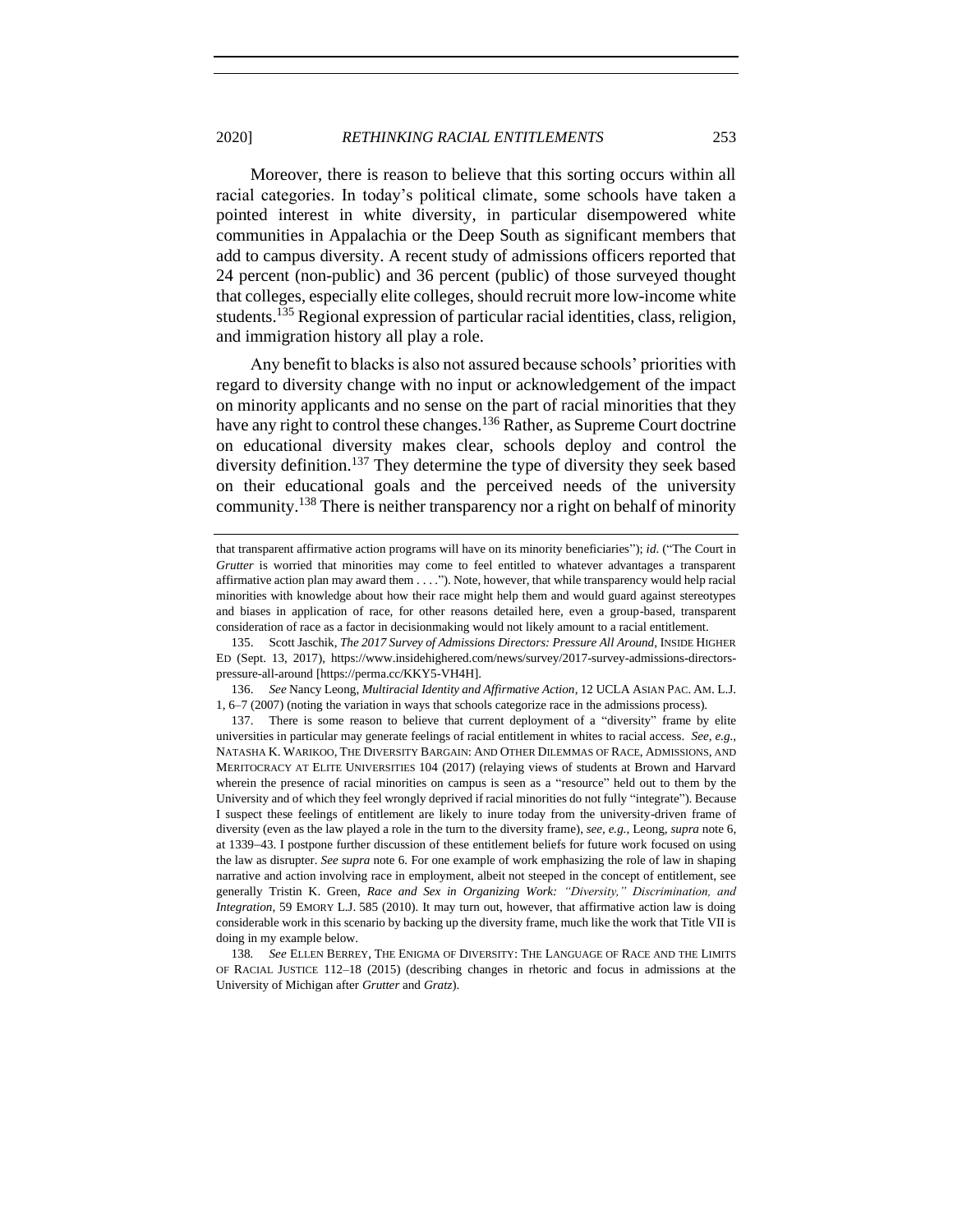student populations to an expected level of access.

Claims of racial entitlement from affirmative action are even weaker in the workplace context as the Court has repeatedly noted that in the absence of prior proof of discrimination (or, for private employers, proof of a "manifest imbalance" in a "traditionally segregated job category"), programs that aim for target numbers are inherently suspect.<sup>139</sup> Mere deviation from the demographics of the surrounding community is insufficient to establish harm as lack of interest, lack of training, and other barriers are cited as explanations as to why minorities are not guaranteed a particular level of access or inclusion to a particular industry or job category.

This is not to say that an affirmative action program designed to benefit racial minorities could never amount to a racial entitlement. For example, we might suspect that a nationwide program that promised top ten university admission to any black high school graduate, regardless of courses taken or grades received, might amount to a racial entitlement. This is because in practice we might expect that black high school students who are aware of the group-based benefit could develop dependence and a sense of deservedness apart from work put in. Being assured of the benefit by law makes it more likely in this scenario that expectations will develop, thereby raising legitimate concerns about racial entitlement beliefs and behaviors. These concerns would, of course, be tempered by historical and social context surrounding affirmative action in the United States,  $140$  and the theoretical conclusion should be subject to empirical check. But the possibility of a racial entitlement is much higher in this scenario than under current law and conditions. Indeed, even a university or employer with a target demographic goal or less individualized diversity inquiry than currently practiced would not rise to this level.

Nor do the conservatives claiming racial entitlement offer evidence to support the notion that deservedness and dependence norms have developed within minority applicant populations. Ironically, instead, legal claims reflecting a sense of deservedness and dependency have come from white applicants in the affirmative action arena. These claims from whites can show an emotional attachment to seemingly colorblind merit systems that ensure success to their group—even when those merit systems would not help in their particular case.

<sup>139.</sup> Johnson v. Transp. Agency, 480 U.S. 616, 631–32 (1987); United Steelworkers v. Weber, 443 U.S. 193, 209 (1979).

<sup>140.</sup> *See* Harris, *supra* not[e 2,](#page-4-0) at 1784–87.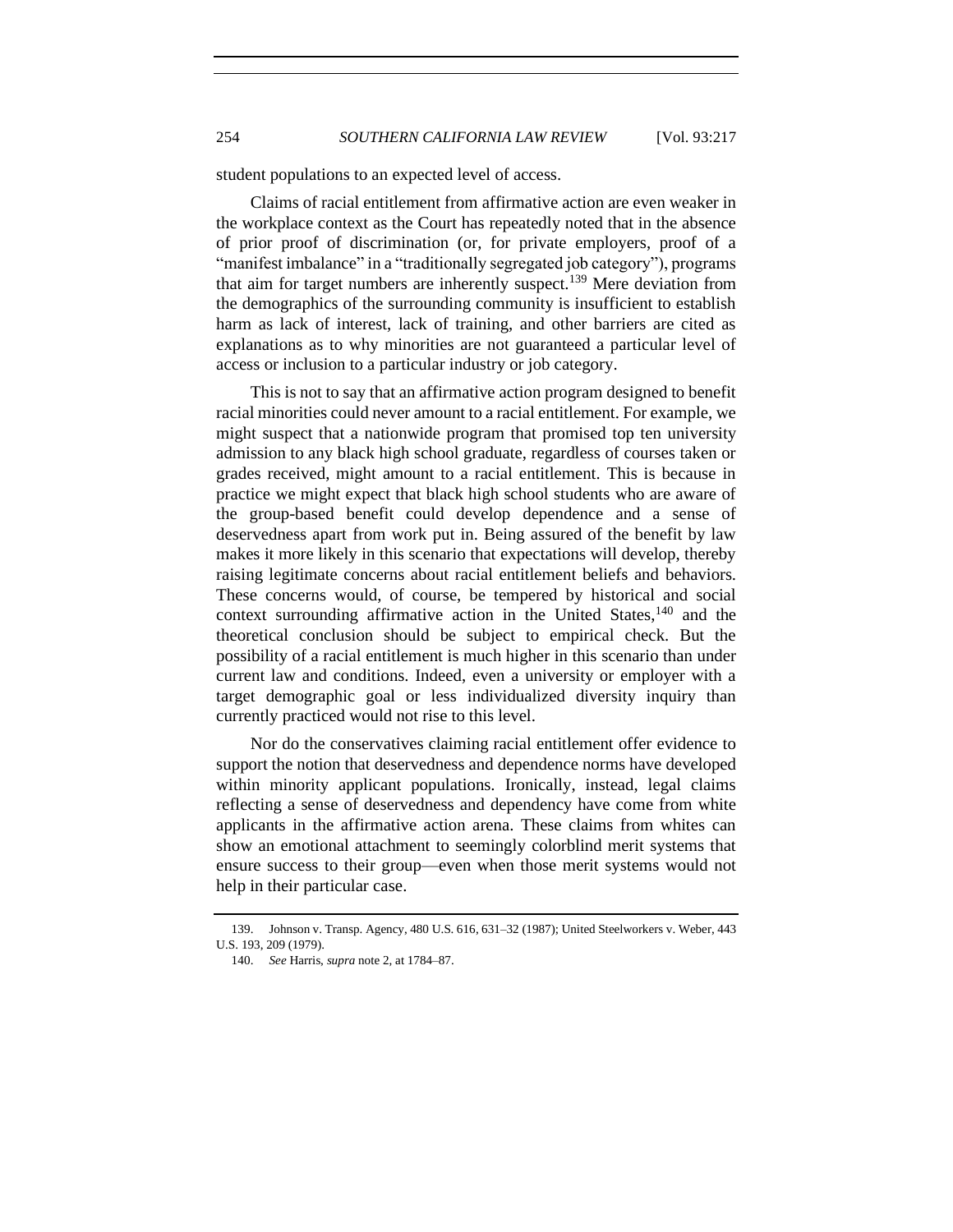Consider, for example, the *Fisher v. University of Texas* case.<sup>141</sup> After much litigation, it was revealed that Abigail Fisher did not meet the standard admission criterion she identified for white students attending the university.<sup>142</sup> Her complaint was that her substantially lower grades and less distinguished academic record were similar to that of some of the black applicants who had been admitted to the University.<sup>143</sup> Yet, to be clear, if the school had stuck firmly to its numerical guidelines for admission and admitted no student that did not meet those guidelines, it would have admitted other whites—but not Fisher. Fisher's claim was different; she claimed that the altered standard that included holistic review, designed to ensure inclusion of a diversity of racial and ethnic perspectives, must be applied to her and result in her admission.<sup>144</sup> But Fisher cannot have it both ways: either the numerical standards control and must be adhered to on basic fairness and colorblindness grounds or schools may deviate for diversity reasons. She cannot then insist that she offers the same diversity benefits as a black student in adding to the educational mission. Indeed, her attitude demonstrates a distorted sense of deservedness to every slot available.<sup>145</sup>

Abigail Fisher's pitch is similar to that of whites in *United Steelworkers v. Weber*, more than forty years ago, who insisted upon access to all of the training slots created under a diversity recruitment program by Kaiser Steel.<sup>146</sup> In that case, whites alleged discrimination because they were not granted access to all of the slots in the company's new diversity recruitment program, which was designed to train blacks to diversify the plant's workforce.<sup>147</sup> Instead of giving all slots to blacks (to correct for a longstanding exclusion of black workers from trade programs), the program gave black applicants only 50 percent of the spaces.<sup>148</sup> The irony in that case was that the new training program would not have been created but for the employer's desire to diversify the workforce.<sup>149</sup> It added spots to ensure that it could include whites in the new initiative as well.<sup>150</sup> However, the white

 <sup>141.</sup> Fisher v. Univ. of Tex., 570 U.S. 297 (2013).

<sup>142.</sup> *See* Osamudia R. James, *White Like Me: The Negative Impact of the Diversity Rationale on White Identity Formation*, 89 N.Y.U. L. REV. 425, 443−45 (2014) (describing Fisher's qualifications).

<sup>143.</sup> *See id.* at 427−30 (describing Fisher's sense of the injustice she suffered as reported by a news source).

<sup>144.</sup> Because she did not meet the top ten percent criteria, in order to be admitted, Fisher needed to get in under the school's holistic review system. *Id*.

<sup>145</sup>*. Id.* at 430 (identifying Fisher's response to her rejection as "entitled thinking").

146. *See* United Steelworkers v. Weber, 443 U.S. 193, 199 (1979).

 <sup>147.</sup> *Id*.

 <sup>148.</sup> *Id*. at 197.

 <sup>149.</sup> *See id*.

 <sup>150.</sup> *See id*. at 197–98.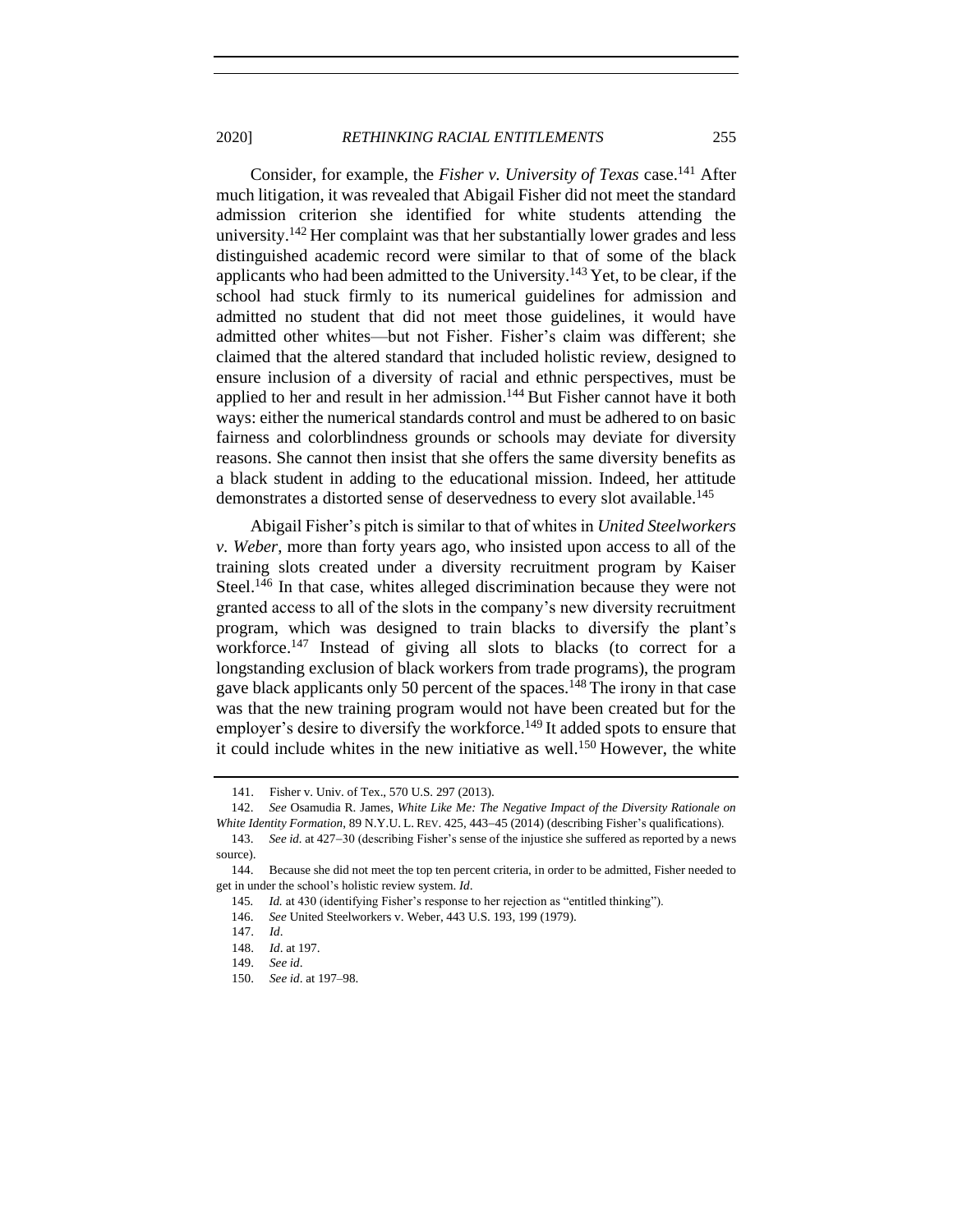<span id="page-39-0"></span>applicants arguably felt they deserved to compete for all of the slots in the program, even if that would defeat the purpose of the program itself.

#### B. A NEW STORY: TITLE VII AS RACIAL ENTITLEMENT

In this Section I consider how civil rights law today may amount to a racial entitlement. Again, my point is preliminary and theoretical, rather than empirical. But it applies a theory of racial entitlement that is consistent with conservatives' concerns at a level of grounded reality that is absent from the racial entitlement claims asserted by conservative commentators about affirmative action and voting rights. Moreover, it is supported by a body of empirical work on how Title VII law is experienced by employees. Specifically, in this Section, I identify several developments in Title VII law that lead the law to back up racially aligned benefits provided by employers, making it likely that at least in some workplaces whites may develop racial entitlement beliefs. In other words, I show how the law of Title VII may amount to a racial entitlement in some workplaces by backing up employerprovided white advantage. The goal is to map out how Title VII may amount to a racial entitlement, paving the way for future empirical work aimed at testing a racial entitlement theory.

I focus here on two interrelated developments in Title VII law that together allow employees and employers to define racialized work environments to the advantage of whites and that protect those environments from disruption. The first development is in the specific doctrinal rules created by the Supreme Court and lower federal courts in the area of individual disparate treatment and hostile work environment law that operate to enable racialized work environments. The well-documented stray remarks doctrine in individual disparate treatment law and ratcheting-up of behavior required for proof of racial harassment law in hostile work environment law act as a free pass on racism and racist comments for white supervisors and co-workers. The second is in the Court's broader approach to employment discrimination law over the past several decades, wherein the Court has steered antidiscrimination measures toward individualized retribution, thereby insulating organizational structures and cultures from antidiscrimination purview. Employment discrimination law as individualized retribution allows for occasional punishment of individuals, but otherwise tends to leave in place racialized work environments.

The group-based benefit in this scenario that may amount to a racial entitlement is not expressly stated in the law, but rather emerges as the law is implemented. The law allows whites to create rules and norms for behavior, including racialized behavior, thus providing an advantage to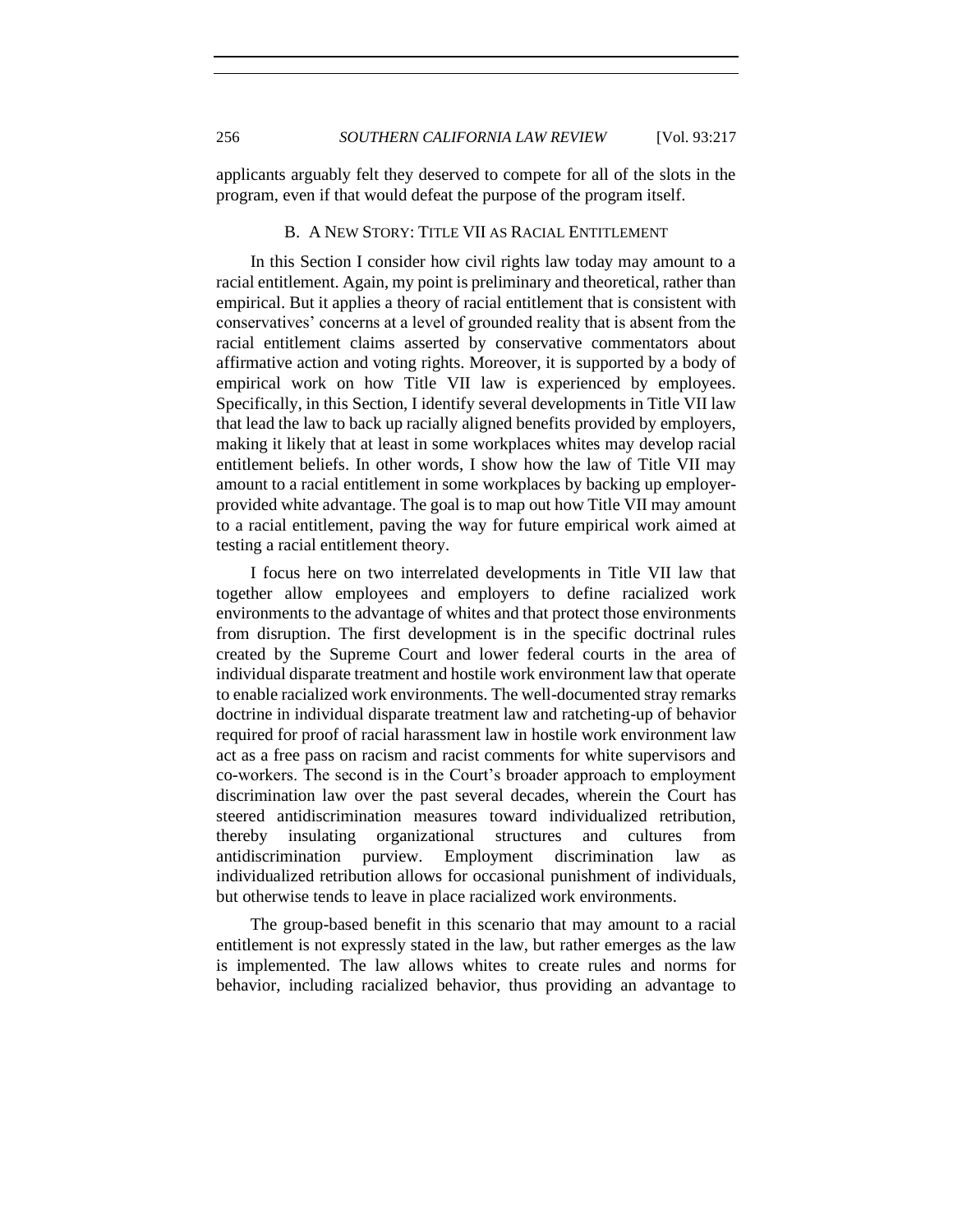whites in some workplaces where they can more easily adhere to behavioral expectations. And the law backs up this group-based advantage by shielding racialized work environments from disruption. Indeed, it is key to see that racial advantage in the workplace alone does not amount to a racial entitlement; rather, it is racial advantage together with a law that is shoring up that advantage, thereby providing state-backed certainty, that allows entitlement beliefs to build. By backing up the racial advantage, employment discrimination law as implemented today may create a relationship between the state and people in which whites working in a white-advantaged work environment will develop entitlement beliefs and behaviors with respect to that advantage. I close with an example of Title VII law in action that also serves to provide insight into how we might go about dismantling a racial entitlement once it is identified.

<span id="page-40-0"></span>1. Individual Disparate Treatment Law Protecting Racialized Work Environments: Doctrinal Machinations of Stray Remarks and Hostile Work Environments

Over the decades since Title VII was passed, courts have developed numerous doctrinal rules that are likely to affect the certainty of advantage experienced by white employees, shoring up their advantage rather than disrupting it.

<span id="page-40-1"></span>For example, when an individual brings a claim alleging that she was discriminated against because her supervisor denied her a promotion, the supervisor's clear statements of bias may not be considered evidence of discrimination if those statements are not uttered close enough in time or context to the promotion or other adverse employment decision.<sup>151</sup> In one case, the plaintiff alleged that his supervisor called him a "black motherfucker" and "an ugly black man" and that he said that black people "can be a lot of trouble."<sup>152</sup> The Court of Appeals for the Fourth Circuit in affirming summary judgment for the defendant held that this did not constitute evidence of bias in the plaintiff's employment ratings because the

<sup>151.</sup> On the "stray remarks doctrine," including a recent database search that yielded 2943 cases referring to "stray remarks," see Jessica A. Clarke, *Explicit Bias*, 113 NW. U. L. REV. 505, 540–42 & 540 n.240 (2018); *see also* SANDRA F. SPERINO & SUJA A. THOMAS, UNEQUAL: HOW AMERICA'S COURTS UNDERMINE DISCRIMINATION LAW 59–66 (2017); Kerri Lynn Stone, *Taking in Strays: A Critique of the Stray Comment Doctrine in Employment Discrimination Law*, 77 MO. L. REV. 149, 153−73 (2012). For discussion of the stray remarks doctrine as a way for courts to close relations and emotions out of antidiscrimination inquiry, see Tristin K. Green, *Racial Emotion in the Workplace*, 86 S. CAL. L. REV. 959, 983–88 (2013).

<sup>152.</sup> Brief of Appellant at 4, McNeal v. Montgomery Cty., 307 F. Appx. 766 (4th Cir. 2009) (Mem.) (No. 07-1323); *see also* McNeal v. Montgomery Cty. Md., 307 Fed. Appx. 766, 774 (4th Cir. 2009) (Mem.).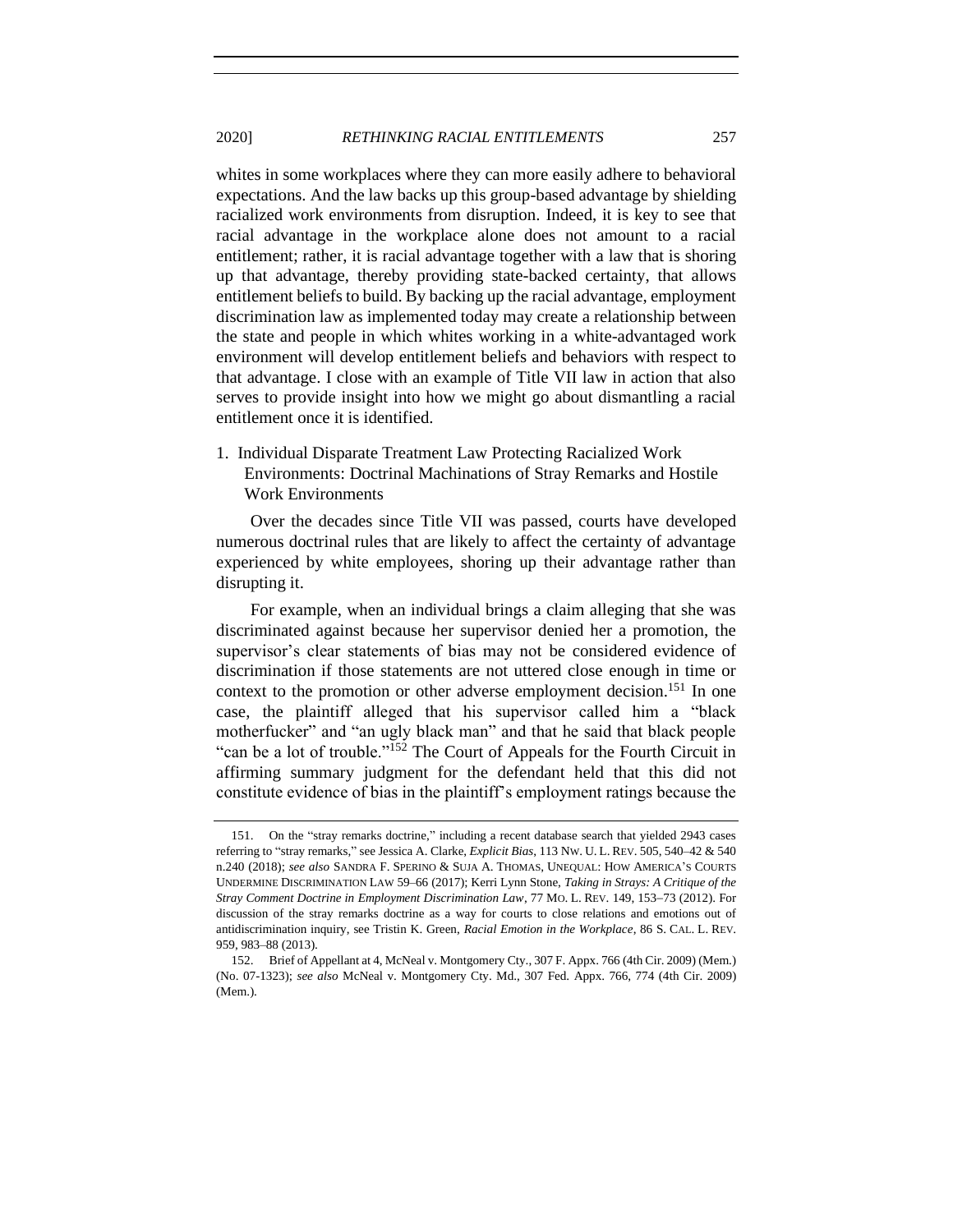plaintiff did not show that the comments were "temporally connected" to the ratings decisions and because two co-workers, in addition to the supervisor, were responsible for the ratings.

<span id="page-41-0"></span>The point here is not that any statement by a supervisor should necessarily be grounds for plaintiff success in all discrimination lawsuits going forward involving that supervisor,  $153$  but rather that by excluding the comment from the case or downplaying it as no evidence at all, courts send the message to employers (and employees) that some statements are safe from legal reproach. From this, white advantage to define the terms of work space is reinforced by the law.

Judges in the area of racial harassment also tend to protect racialized work cultures in various ways. In order to establish discrimination in violation of Title VII when the plaintiff has not suffered an adverse employment action, such as a discharge or denial of a promotion, the law of hostile work environment as developed by the Supreme Court requires that a plaintiff prove both that he or she subjectively perceived experienced the work environment as severe or pervasive and that a reasonable person would have perceived the environment as severe or pervasive.<sup>154</sup> One way in which judges protect dominant racialized work cultures is through this second element by holding that the environment, although perhaps perceived by the plaintiff as hostile, would not be perceived by a reasonable person to be such.

In *Pratt v. Austal, U.S.A., L.L.C*., for example, the plaintiff Rahman Pratt, a black man, argued that he experienced a racially hostile environment at a shipbuilding company in Mobile, Alabama.<sup>155</sup> He testified that he overheard three white co-workers saying "[h]ow him and the nigger got into it yesterday, and he'll hang that nigger and shoot that nigger, and all that kind of stuff. Just going on and on. And . . . calling them 'monkeys' and stuff like that."<sup>156</sup> He also presented evidence that several white co-workers wore Tshirts and bandanas bearing the Confederate flag to work and that he saw racial epithets in graffiti on the bathroom walls and stalls and on toolboxes.<sup>157</sup> The judge in the case granted summary judgment, holding that a jury could not conclude from the evidence that a reasonable person would have found

<sup>153.</sup> *See* TRISTIN K. GREEN, DISCRIMINATION LAUNDERING: THE RISE OF ORGANIZATIONAL INNOCENCE AND THE CRISIS OF EQUAL OPPORTUNITY LAW 105–06 (2017) (pointing out that evidence required to prove individualized discrimination may differ from that required for proving discrimination against members of a group).

<sup>154.</sup> Harris v. Forklift Sys., Inc., 510 U.S. 17, 22 (1993).

<sup>155</sup>. Pratt v. Austal, U.S.A., L.L.C., No. 08-00155-KD-N, 2011 U.S. Dist. LEXIS 82736, at \*9 (S.D. Ala. July 27, 2011).

<sup>156.</sup> *Id*. (alterations in original).

<sup>157.</sup> *Id.* at \*10–12.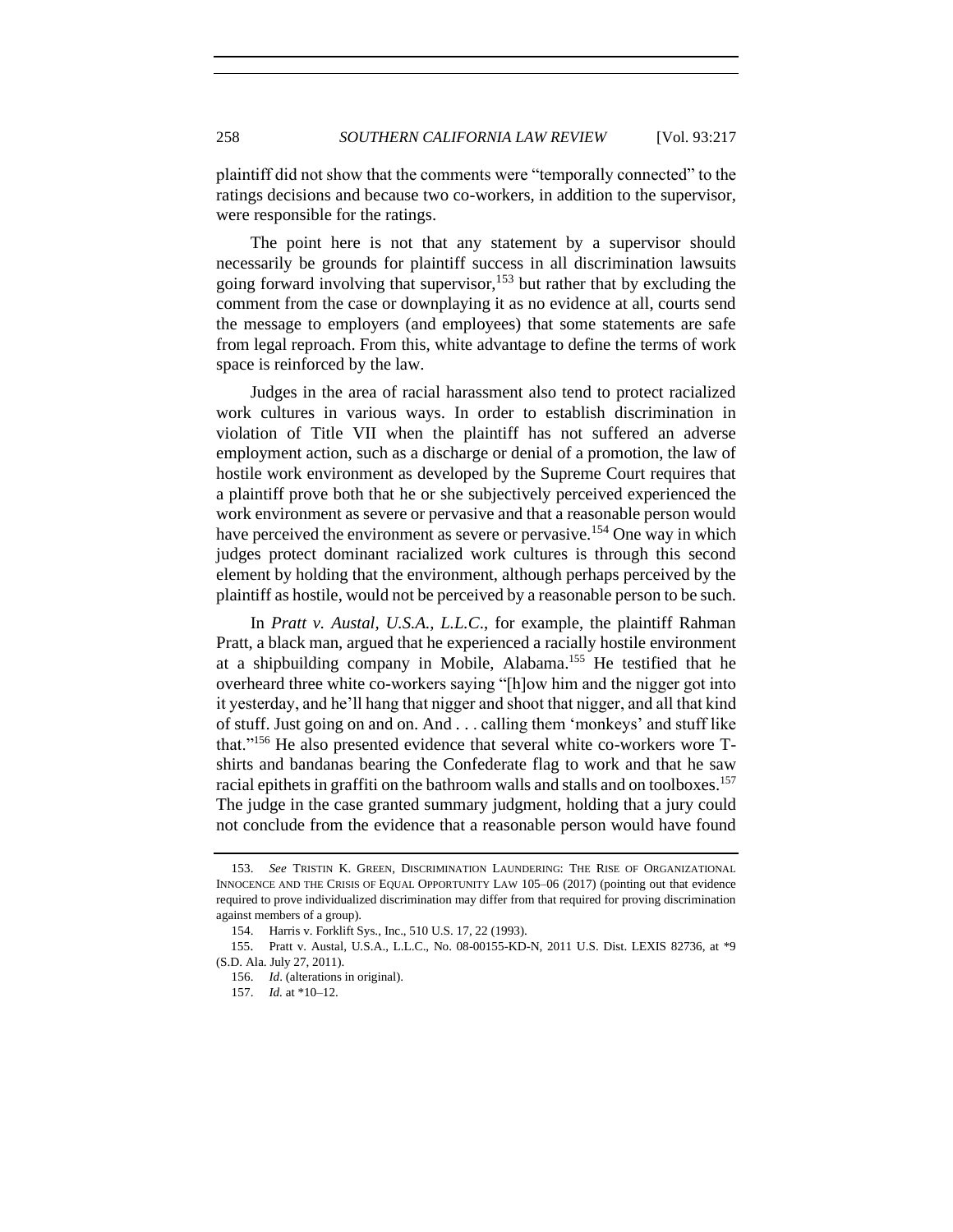the environment racially hostile.<sup>158</sup> It was important to the judge that Pratt "only overheard racial comments (not directed to him)" and that when Pratt complained about the graffiti, it was painted over.<sup>159</sup> Pratt testified that the graffiti was painted over only after it had "piled up[]," and others testified that after the re-painting the walls would soon be filled again with racial graffiti.<sup>160</sup> When Pratt complained to his supervisor about the continuing graffiti, the supervisor responded that it had been going on "for so long. We can't do nothing but paint the walls $[]$ ."<sup>161</sup>

These judges sometimes cite to other cases involving racial harassment as support for their view that only extreme racial harassment violates Title VII, thus protecting the white culture space. As one court put it in a case involving a reference to a black customer as "nigger," a racial joke, and a reference to the office where the plaintiff worked as the "ghetto" and a "FEMA trailer," the plaintiff's race-based incidents "'pale in comparison, both in severity and frequency,' to the kinds of verbal harassment that this court and other circuits have held would support a Title VII claim."<sup>162</sup> The court cited for comparison three cases: one in which the plaintiff submitted evidence of, as the court put it, "years of inflammatory racial epithets, including 'nigger' and 'little black monkey'"; another in which the plaintiff "was subjected to 'nigger jokes' for a ten-year period and the plaintiff's workstation was adorned with 'a human-sized dummy with a black head'"; and a third "where the plaintiff suffered 'incessant racial slurs' including 'nigger' and 'dumb monkey.'"<sup>163</sup>

Judges also confine their inquiry to behavior or comments made in the plaintiff's presence. This protects white cultural space so long as it is performed behind closed doors or is general rather than targeted at a specific plaintiff. For example, in *McCann v. Tillman*, the plaintiff, a black woman and corrections officer for the Mobile County, Alabama, alleged a race-based hostile work environment within the county sheriff's office.<sup>164</sup> She alleged that she was called "girl" by her supervisor, and two black officers were

<sup>158.</sup> *Id.* at \*19.

<sup>159.</sup> *Id.* at \*12, 16.

<sup>160.</sup> *Id.* at \*13 (alteration in original).

<sup>161.</sup> *Id.* (alteration in original); *see also* Brooks v. Firestone Polymers L.L.C., 640 Fed. Appx. 393, 398–99 (5th Cir. 2016) (Mem.) (granting summary judgment for the defendant in a case involving racial slurs and "black faces" drawn in the bathroom stalls, a manager's statement that as long as he was in charge of a certain unit "there would be no blacks in the control room," and claims that black employees were discriminatorily given less overtime and less training than white counterparts).

<sup>162.</sup> White v. Gov't Emps. Ins., 457 Fed. Appx. 374, 376, 381 (5th Cir. 2012) (Mem.) (citation omitted).

<sup>163.</sup> *Id.* at 381 n.35

<sup>164.</sup> McCann v. Tillman, 526 F.3d 1370, 1379 (11th Cir. 2008).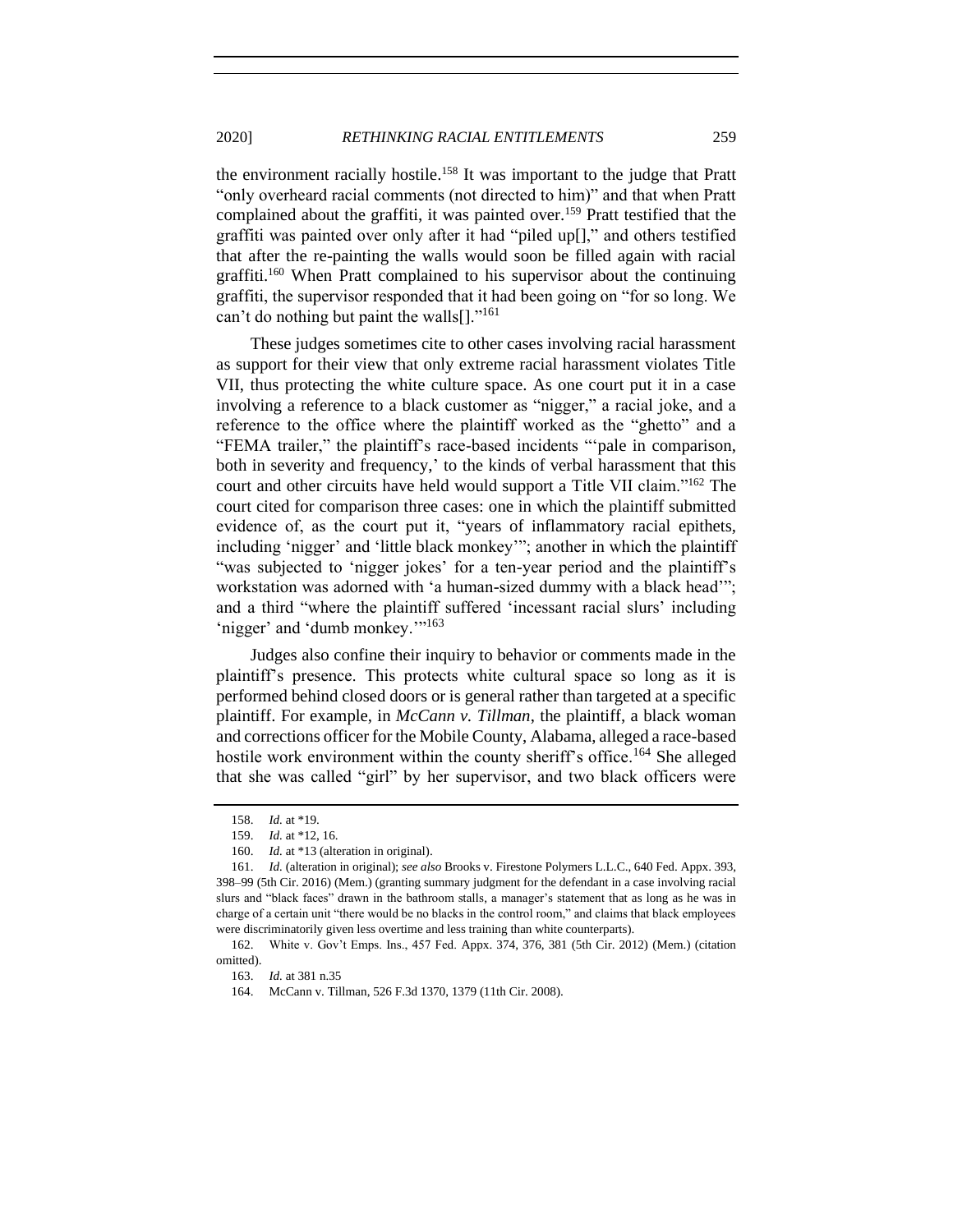called "boy."<sup>165</sup> She also alleged that the sheriff referred to a former employee as a "nigger bitch," and remarked that "he had never received the 'nigger vote' and that he didn't want it."<sup>166</sup> The court found significant that the remarks made by the sheriff were not directed towards McCann or made in her presence.<sup>167</sup>

In another, earlier case, the court described the African-American, male plaintiff, James Bolden, "as a sensitive and serious person working in a shop filled with boorish churls."<sup>168</sup> Bolden worked as an electrician for PRC, Inc., for eight years.<sup>169</sup> The court acknowledged that Bolden was "badgered frequently by several of his coworkers" but pointed out that "only two of his coworkers made overtly racial remarks."<sup>170</sup> One of those co-workers warned Bolden, "[Y]ou better be careful because we know people in [the] Ku Klux Klan," and used terms like "honky" and "nigger" in Bolden's presence.<sup>171</sup> He also drew a cartoon in front of Bolden that Bolden perceived to be race based. Other co-workers called Bolden "dickhead," "dumbshit," and other similar names, and one rigged his chair during a lunch break so that the back would fall off when Bolden leaned against it.<sup>172</sup> The court of appeals affirmed the district court's grant of summary judgment in the case.<sup>173</sup> It reasoned that the two comments were not pervasive and therefore were not actionable; "[i]nstead of sporadic racial slurs," said the court, "there must be a steady barrage of opprobrious racial comments."<sup>174</sup> Moreover, according to the court, because the racialized comments were made two years prior to when the "general ridicule became prevalent," it was not reasonable to infer

<sup>165.</sup> *Id*. at 1378.

<sup>166.</sup> *Id.* at 1379.

<sup>167.</sup> *Id*.; *see also* EEOC v. A. Sam & Sons Produce Co., 872 F. Supp. 29, 36 (W.D.N.Y. 1994) ("Less compelling are Titus's claims that she was subjected to hostile environment sexual harassment. Although she, on three occasions, overheard Charles through the walls of his office refer to the women in the office as 'whores,' Titus herself stated that Charles never called her a whore . . . ."). Courts also exclude evidence of racially biased remarks made outside the presence of the plaintiff as hearsay. *See*, *e*.*g*., Alex v. Gen. Elec. Co., 149 F. Supp. 3d 253, 281–82 (N.D.N.Y. 2016) ("In any event, Plaintiff's deposition testimony that one or more unidentified co-workers told Plaintiff that Defendant Lanoue had referred to Plaintiff as 'N-----' (behind her back) is inadmissible. Specifically, the alleged statements by one or more unidentified co-workers is hearsay . . . ."); Cain v. Elgin, Joliet E. Ry. Co., 04-CV-0347, 2006 U.S. Dist. LEXIS 4373, at \*40 (N.D. Ind. Jan. 19, 2006) ("[T]his Court cannot take into consideration Plaintiff's alleged statement that Plaintiff was referred to a 'nigger,' because the statement was made outside the presence of Plaintiff, and constitutes hearsay.").

<sup>168.</sup> Bolden v. PRC Inc., 43 F.3d 545, 548 (10th Cir. 1994).

<sup>169.</sup> *Id*.

<sup>170.</sup> *Id*. at 549

<sup>171.</sup> *Id.* (second alteration in original).

<sup>172.</sup> *Id*.

<sup>173.</sup> *Id.* at 555.

<sup>174.</sup> *Id*. at 551–52.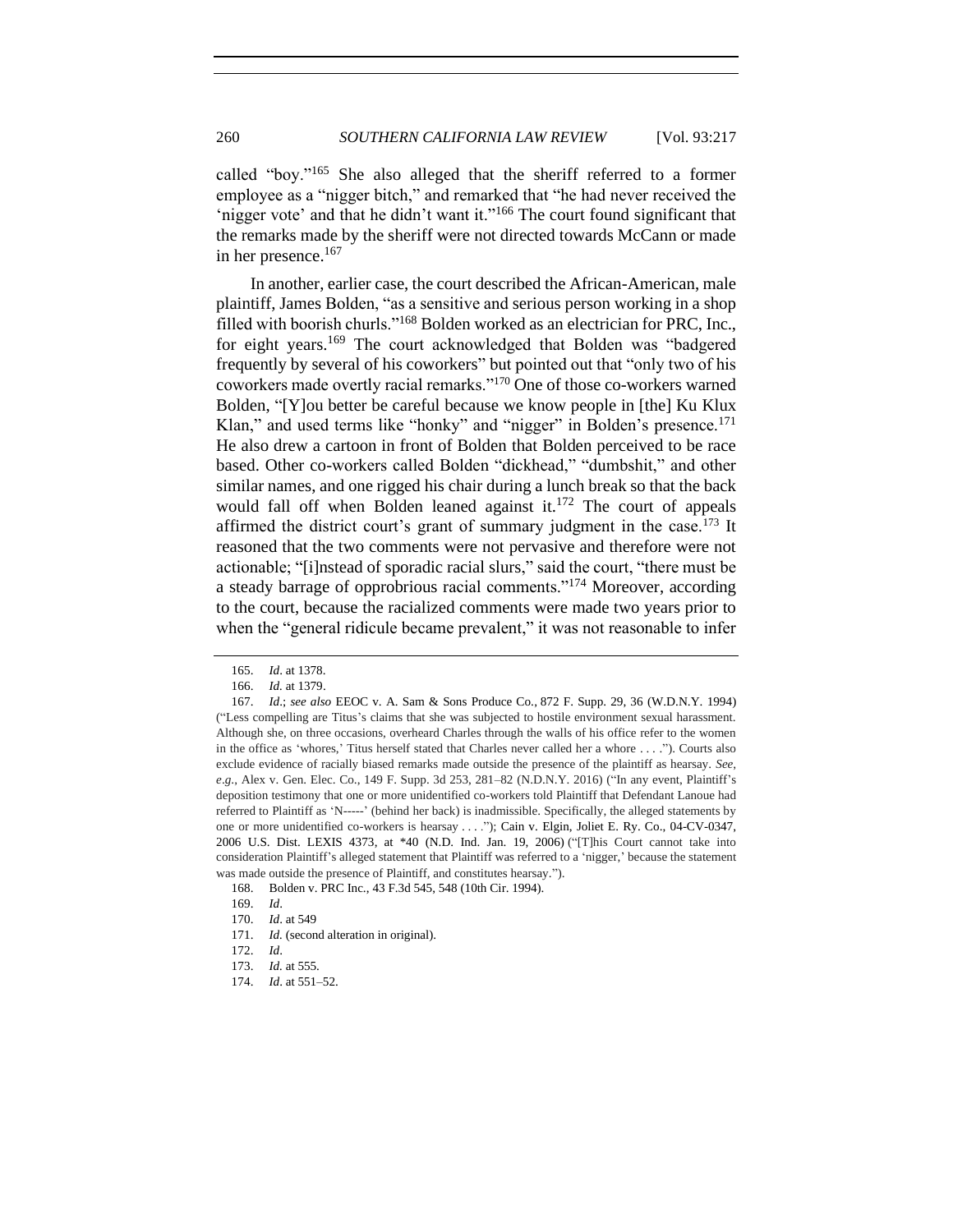that the "general torment and taunting" was racially discriminatory.<sup>175</sup>

These are extreme cases, but they illustrate judicial permission of white racialized work space at the same time that they build toward a racial entitlement by interpreting the law to protect those racialized spaces from disruption.

# <span id="page-44-0"></span>2. Employment Discrimination Law as Individualized Retribution: Obligations and Expectations

The case for Title VII as racial entitlement today is made stronger by the law's overarching move toward individualized retribution over disruption of work cultures and systems that benefit whites. The shift is neither complete nor wholescale, but there is reason to believe that Title VII today is understood by judges, by those implementing Title VII within organizations, and by victims of discrimination as a law that for the most part provides individuals with the right to have their individualized complaints of specific instances of discrimination investigated and to have identified discriminators, if any, disciplined. This law, in turn, insulates work cultures and other systemic features that advantage white employees from antidiscrimination purview, leaving whites with increasing certainty that their group-based advantage will continue.

The Supreme Court turned the law toward individualized retribution in several key cases starting in the mid-1980s after it declared sexual harassment a form of discrimination.<sup>176</sup> At first glance, these early sexual harassment cases expanded the definition of discrimination, but sexual harassment is often individualized as courts talk about a specific person making sexual advances or requesting sexual favors of a targeted victim,<sup>177</sup> and these cases marked a turning point toward intense focus in the legal doctrine on individuals over context and structures. As I recount in the book *Discrimination Laundering: The Rise of Organizational Innocence and the Crisis of Equal Opportunity Law*, these cases intertwine with many others to individualize discrimination and to reduce employer liability not just for individual instances of discrimination but for systemic discrimination as

<sup>175.</sup> *Id*.

<sup>176.</sup> *See*, *e.g.*, Harris v. Forklift Sys., Inc., 510 U.S. 17, 22 (1993) (holding that a plaintiff need not show "tangible effects" or "psychological injury" to establish a violation of Title VII); Meritor Sav. Bank v. Vinson, 477 U.S. 57, 64 (1986) (holding that a plaintiff need not prove tangible economic harm to establish a violation of Title VII).

<sup>177.</sup> *See*, *e.g.*, *Harris*, 510 U.S. at 19 (involving a company president who insulted women and made sexual innuendos about the plaintiff's and other women's clothing); *Meritor*, 477 U.S. at 60 (involving a bank manager who sexually harassed a bank employee).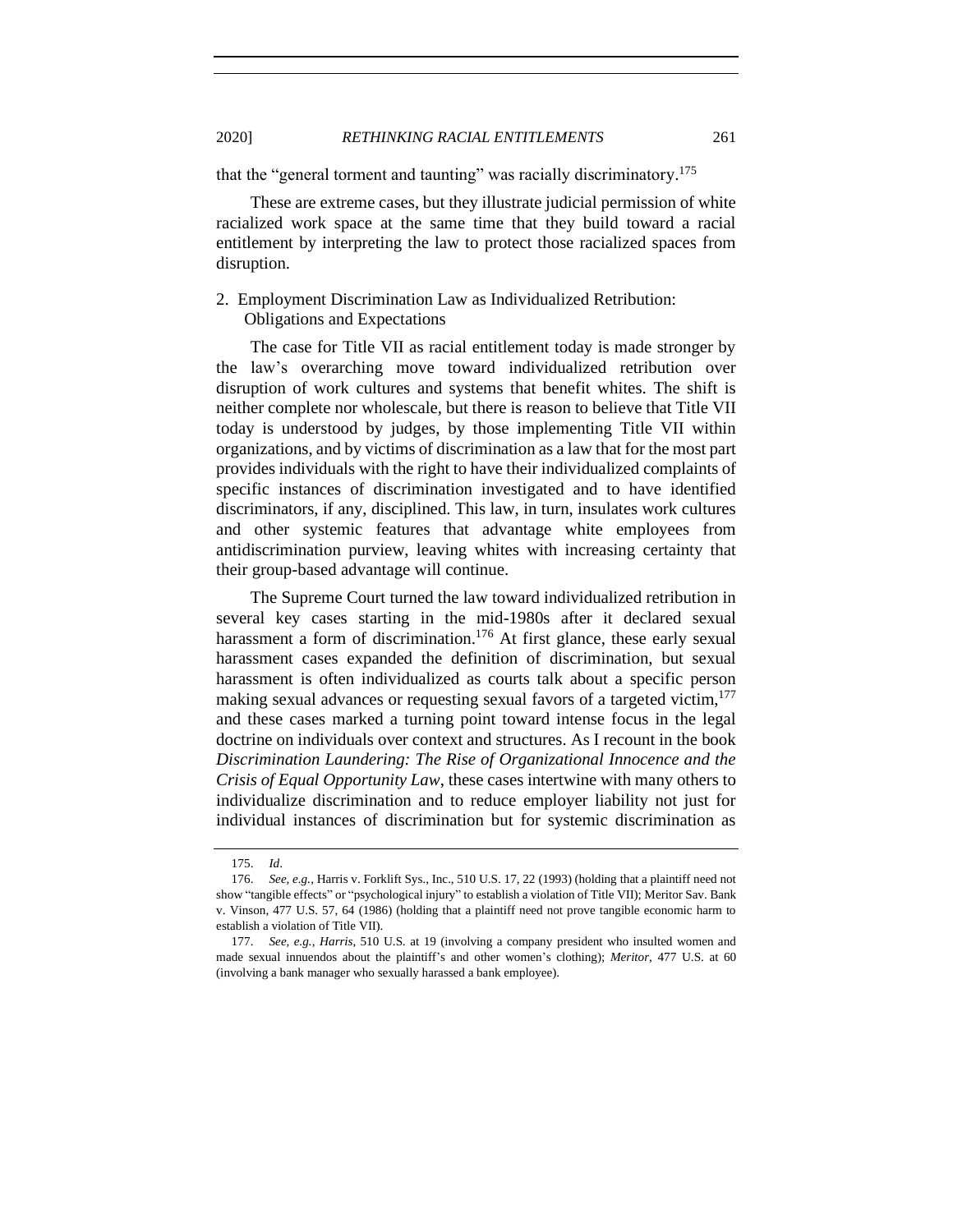well.<sup>178</sup>

In *Burlington Industries v. Ellerth*<sup>179</sup> and *Faragher v. City of Boca Raton*, <sup>180</sup> for example, the Supreme Court eliminated vicarious liability for harassing acts of non-supervisors and for supervisors who do not take tangible employment action. Instead of vicarious liability, the Court substituted an affirmative defense for employers in some circumstances and in others a requirement that the plaintiff prove negligence on the part of the employer; in both cases the emphasis is on whether the plaintiff complained about each discrete harassing incident and whether the employer responded to the complaint and disciplined the harassing employee, where appropriate.<sup>181</sup> And more recently in *Wal-Mart Stores, Inc. v. Dukes*, in a break from established law, the Supreme Court required proof of shared individual biases on the part of managers in order for plaintiffs to obtain class certification.<sup>182</sup> Together, as *Discrimination Laundering* shows, these and many other judicial decisions over the past several decades are turning the law of employment discrimination into one of individualized retribution, a law that incentivizes employer policing of individuals in response to discrete complaints over disruption of broader structures and cultures that incite bias and produce inequality.<sup>183</sup>

But Title VII as individualized retribution goes much deeper than the legal doctrine suggests. Abundant empirical research shows that the nondiscrimination obligation as implemented by employers focuses on individuals to the exclusion of broader cultures and practices.<sup>184</sup> Over twenty years ago, Lauren Edelman identified the problem of "managerializing" antidiscrimination complaints within organizations, bringing the complaints into the private realm of managerial dispute resolution and therefore out of the public realm of antidiscrimination.<sup>185</sup> Her extensive research over the

<sup>178.</sup> GREEN, *supra* not[e 153.](#page-41-0)

<sup>179.</sup> Burlington Indus., Inc. v. Ellerth, 524 U.S. 742 (1998).

<sup>180.</sup> Faragher v. City of Boca Raton, 524 U.S. 775 (1998).

<sup>181.</sup> *Burlington Indus*., 524 U.S. at 764–65. According to the Court, vicarious liability for harassment is not appropriate in all cases because "[t]he harassing supervisor often acts for personal motives, motives unrelated and even antithetical to the objectives of the employer." *Id.* at 757.

<sup>182.</sup> Wal-Mart Stores, Inc. v. Dukes, 564 U.S. 338, 358 (2011); *see generally* Tristin K. Green, *The Future of Systemic Disparate Treatment Law*, 32 BERKELEY J. EMP. & LAB. L. 395 (2011) (describing how the Court's view of systemic disparate treatment theory breaks with longstanding understanding of that law).

<sup>183.</sup> GREEN, *supra* not[e 153,](#page-41-0) at 45–97 (describing these and other decisions that are narrowing Title VII focus and employer liability toward individualized complaint and response).

<sup>184.</sup> *See id*. at 36–38 (describing some of this research).

<sup>185.</sup> *See generally* Lauren B. Edelman et al., *Diversity Rhetoric and the Managerialization of Law*, 106 AM.J. SOC. 1589 (2001); Lauren B. Edelman et al., *Internal Dispute Resolution: The Transformation of Civil Rights in the Workplace*, 27 LAW & SOC'Y REV. 497 (1993) (describing this research).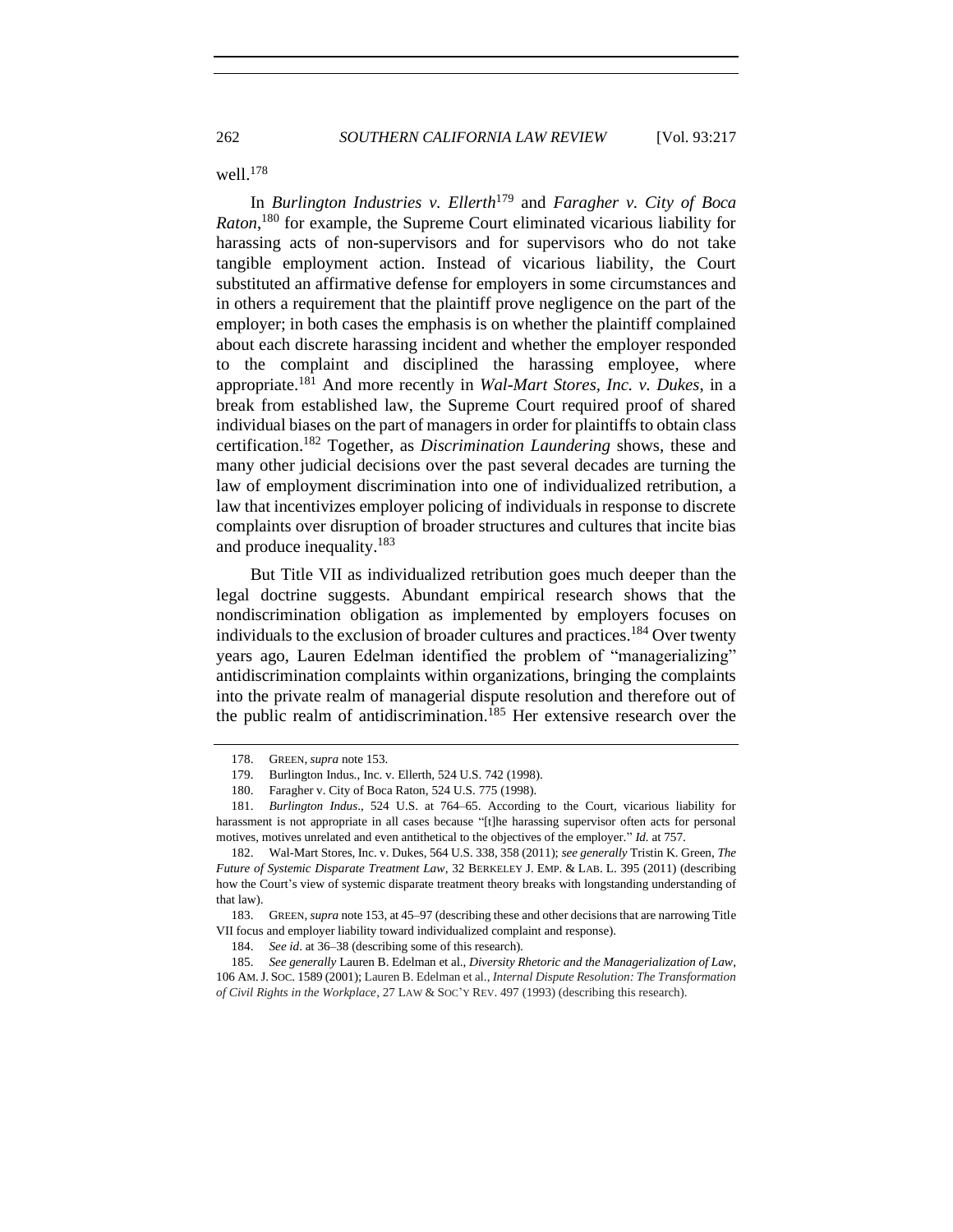past twenty years shows that the people responsible for nondiscrimination within organizations often reframe nondiscrimination in terms of basic fairness with an organizational end goal of internalizing resolution of discrimination complaints and thereby managing away legal risk.<sup>186</sup> This managerialization takes what might have been discrimination in violation of Title VII and turns it into personal conflict or misunderstanding.<sup>187</sup>

There is also research showing that managerialization has led to shifts in how victims of discrimination perceive events (whether they perceive events as discriminatory in violation of the law), particularly in organizations that have built up grievance procedures and other structures that signal compliance with nondiscrimination norms.<sup>188</sup> One sociologist's study showed how managers reframed sexual harassment that violated the law to involve only the most egregious and severe behaviors, leaving less egregious behaviors in the realm of managerial difficulty, but not legal violation.<sup>189</sup> Employees in turn tended to incorporate those views into their own, leading them to see a legal claim as inappropriate.<sup>190</sup> In one instance, for example, an employee whose manager repeatedly asked her to have sex with him reported that perhaps the manager's behavior did not constitute illegal harassment.<sup>191</sup>

In their recent book, *Rights on Trial: How Workplace Discrimination Law Perpetuates Inequality*, sociologist Ellen Berrey and colleagues describe results of their multi-method study on employment discrimination litigation in the United States.<sup>192</sup> Their research included interviews with plaintiffs, lawyers, and human resources officers involved with employment discrimination claims under federal statutes, including Title VII.<sup>193</sup> This research shows that grievance and bureaucratic personnel systems frame narrow inquires for resolution, often inquiries that focus on management and personal conflict instead of discrimination. The authors describe the process this way:

First, personnel professionals and defense lawyers (commonly working behind the scenes) attempt to defuse the conflict by explaining the

<sup>186.</sup> *See* EDELMAN, *supra* not[e 5,](#page-4-2) at 124–33.

<sup>187.</sup> *Id*.

<sup>188.</sup> *Id*. at 154–55 (describing some of this research).

<sup>189.</sup> Anna-Maria Marshall, *Idle Rights: Employees' Rights Consciousness and the Construction of Sexual Harassment Policies*, 30 LAW & SOC'Y REV. 83, 102−05 (2005).

<sup>190.</sup> *Id*. at 115. Some women also feared that the grievance procedure would lead to more trouble, including retaliation. *See id*.

<sup>191.</sup> *Id*.

<sup>192.</sup> BERREY ET AL., *supra* not[e 5.](#page-4-2) 

<sup>193.</sup> *Id*. at 13–25 (describing the research).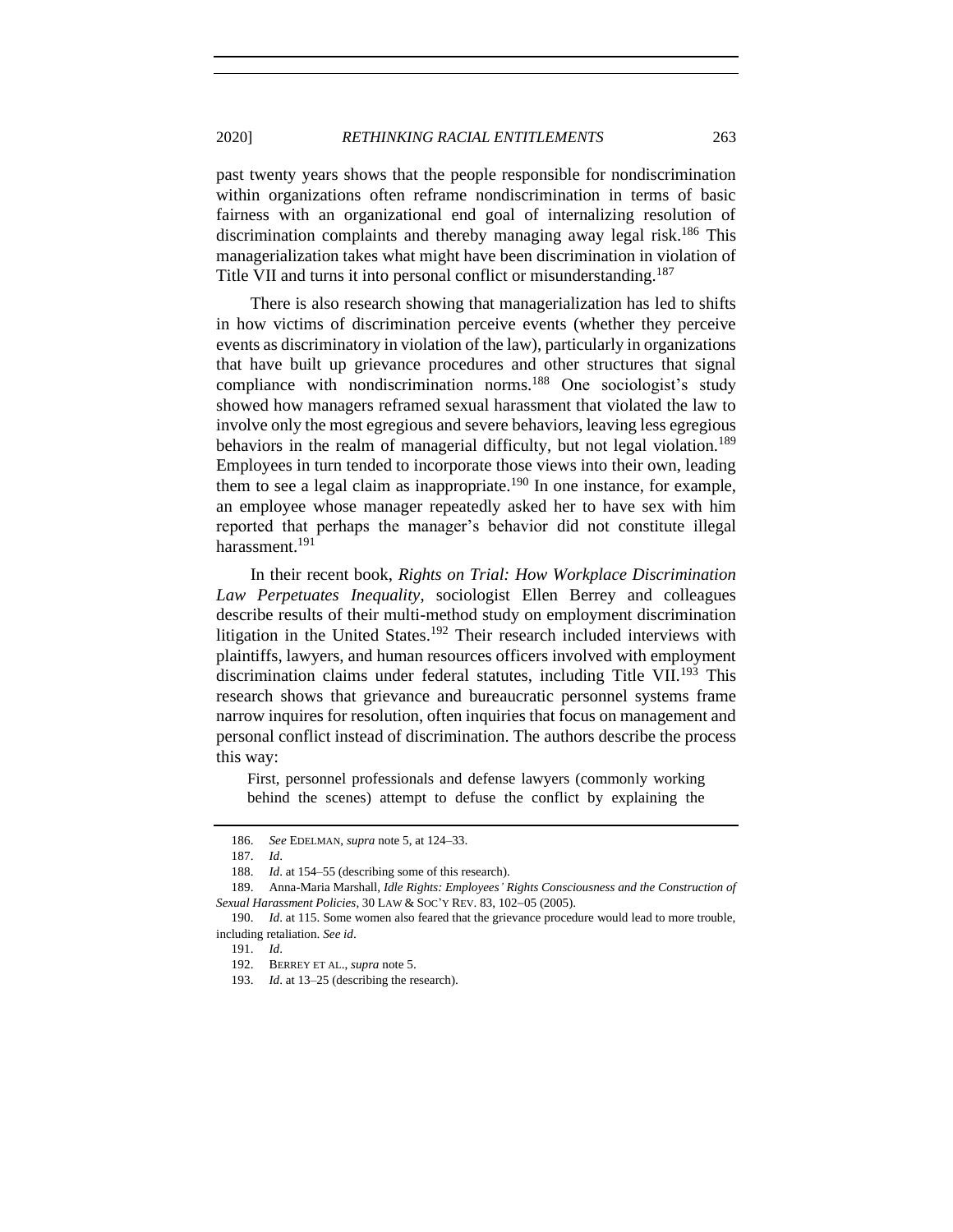situation to the aggrieved employee. Defendant representatives may attempt to work out a severance package that includes the waiver of a lawsuit. If they see a dispute brewing, they may prepare the employment file to limit potential liability in the event the employee is terminated. . . . If a dispute does proceed to the filing of a charge or a lawsuit, the employer's personnel bureaucracy may be deployed as part of the defense to the litigation claim—namely, in demonstrating that the employer has EEO structures in place that should limit its liability and actual instances of discrimination.<sup>194</sup>

Indeed, even in the realm of nondiscrimination (when employees maintain and personnel professionals agree that they have suffered discrimination and not merely a personal misunderstanding or managerial mistake), the obligation of organizations tends to be narrowly construed around complaint and response. The plaintiffs whom Berrey and colleagues interviewed more than anything wanted to keep their jobs.<sup>195</sup> They wanted acknowledgment of their discriminatory experience.<sup>196</sup> And yet they often settled for monetary payment and dismissal, signing confidentiality agreements that will keep their stories from building to broader frames.<sup>197</sup>

This same sense—that antidiscrimination protection is limited to narrowly individualized inquiries and relief—emerges in legal cases and the opinions generated by those cases. A recent case out of the Seventh Circuit provides a good example.<sup>198</sup> Warnether Muhammad, a black man, alleged that he was subjected to a race- and sex-based hostile work environment in the form of offensive comments and graffiti at work.<sup>199</sup> The first comment involved a co-worker calling Muhammad a "black nigger."<sup>200</sup> Muhammad complained to human resources, human resources responded by reprimanding the individual, and that person never made such a comment

<sup>194.</sup> *Id*. at 262.

<sup>195.</sup> *Id*. at 8 (quoting one plaintiff explaining that after filing a lawsuit and a month of negotiations she wanted "a public apology, one dollar, and to keep her job"); *id*. at 204 (quoting a plaintiff who received money but who said "I wanted my job back"); *id*. at 212 (stating that over 40 percent of the people interviewed said they wanted their jobs back).

<sup>196.</sup> *Id*. at 8 (describing one plaintiff's refusal to agree to a settlement agreement in which she might be perceived as having been in the wrong).

<sup>197.</sup> *See id*. at 225 (describing employer responses, including requiring confidentiality). On confidentiality in settlement agreements, see generally Minna J. Kotkin, *Invisible Settlements, Invisible Discrimination*, 84 N.C. L. REV. 927 (2006). This same sense—that antidiscrimination protection is limited to narrowly individualized inquiries and relief—also emerges in legal cases and the opinions generated by those cases.

<sup>198.</sup> Muhammad v. Caterpillar, Inc., 767 F.3d 694 (7th Cir. 2014).

<sup>199.</sup> *Id*. at 696.

<sup>200.</sup> *Id*.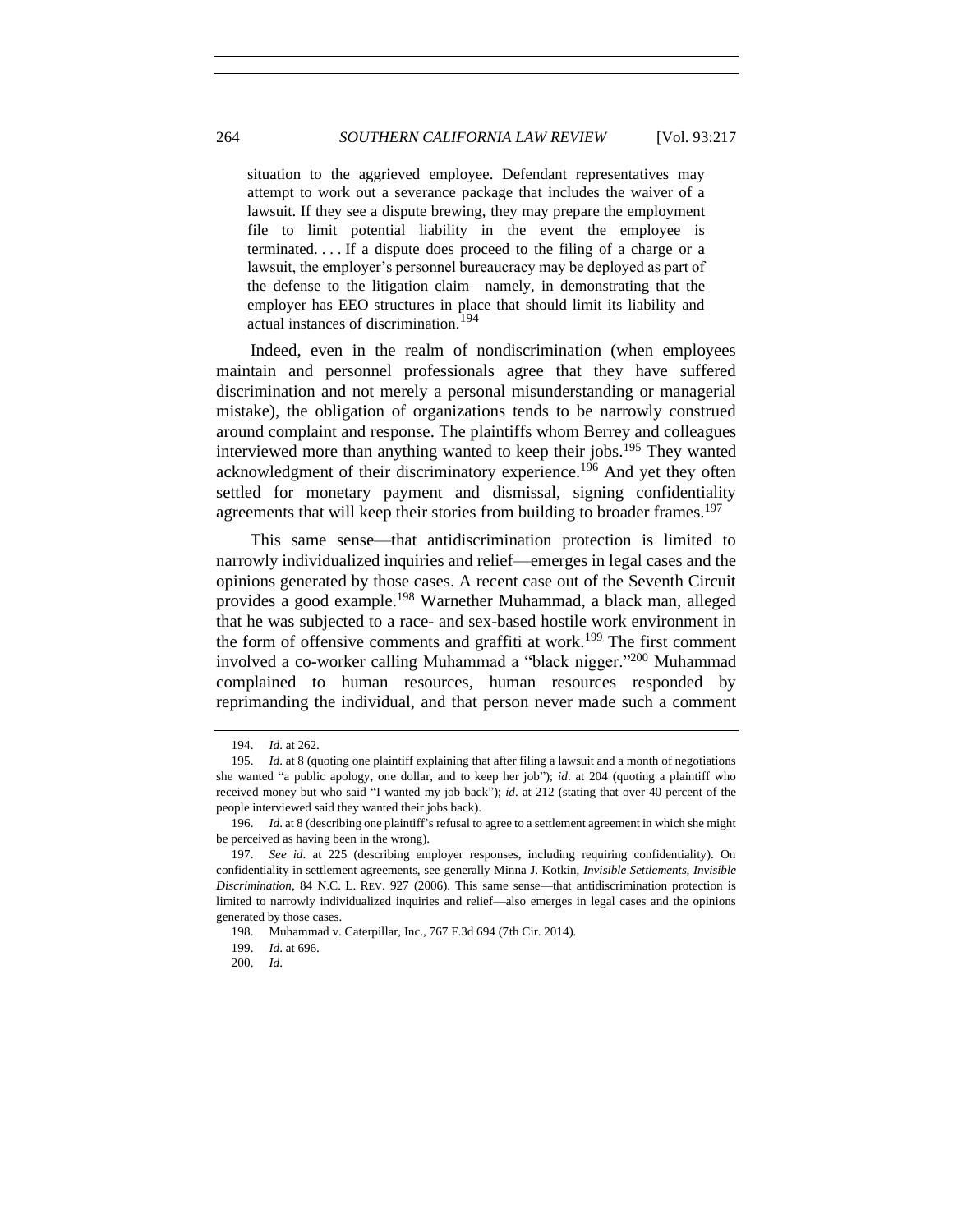again.<sup>201</sup> The second incident involved a different co-worker who stated that he did not like Muhammad's "black faggot ass."<sup>202</sup> Muhammad reported the incident, human resources responded, and as the court put it, "Muhammad had no subsequent problems with that employee."<sup>203</sup> A third incident involved an employee who told Muhammad that her grandchildren were black, that she did not like them or black people generally, and that she wished her daughter had dated a white man. Muhammad complained.<sup>204</sup> The next month the same employee stated to Muhammad that "his black butt should have stayed fired."<sup>205</sup>

Offensive comments were also scrawled on the walls of the bathroom nearest Muhammad's workstation.<sup>206</sup> In early August 2006, the walls read Muhammad "is a fag, a know it all fag" and also that he was a "black nigger" who "should be killed."<sup>207</sup> Muhammad reported the graffiti.<sup>208</sup> His supervisor called someone to come and paint it over.<sup>209</sup> Within a week similar graffiti appeared, and the walls were again repainted.<sup>210</sup> Muhammad's supervisor raised the issue of the graffiti problem at a shift meeting.<sup>211</sup> When more graffiti appeared at the end of the month, the walls were again repainted and each person on Muhammad's line was individually warned that anyone caught defacing the walls would be fired immediately.<sup>212</sup>

The trial court in the case granted summary judgment for the defendant employer, and the court of appeals affirmed.<sup>213</sup> The narratives of the judges and Muhammad alike focus closely on individual instances of racialized behavior and the employer's individualized response to that behavior, asking whether the employer had done enough to prevent re-occurrence of specific acts. The court of appeals held that summary judgment was warranted because the employer acted reasonably in response to each of Muhammad's complaints (and that the employer could not be held responsible for any incidents that Muhammad did not complain about).<sup>214</sup> As the court states the

201. *Id*.

202. *Id*.

203. *Id*.

204. *Id*. 205. *Id*.

206. *Id*.

207. *Id*.

208. *Id*. at 697.

209. *Id*.

210. *Id*.

211. *Id*.

212. *Id*. 213. *Id*. at 697–98.

214. *Id*. at 698.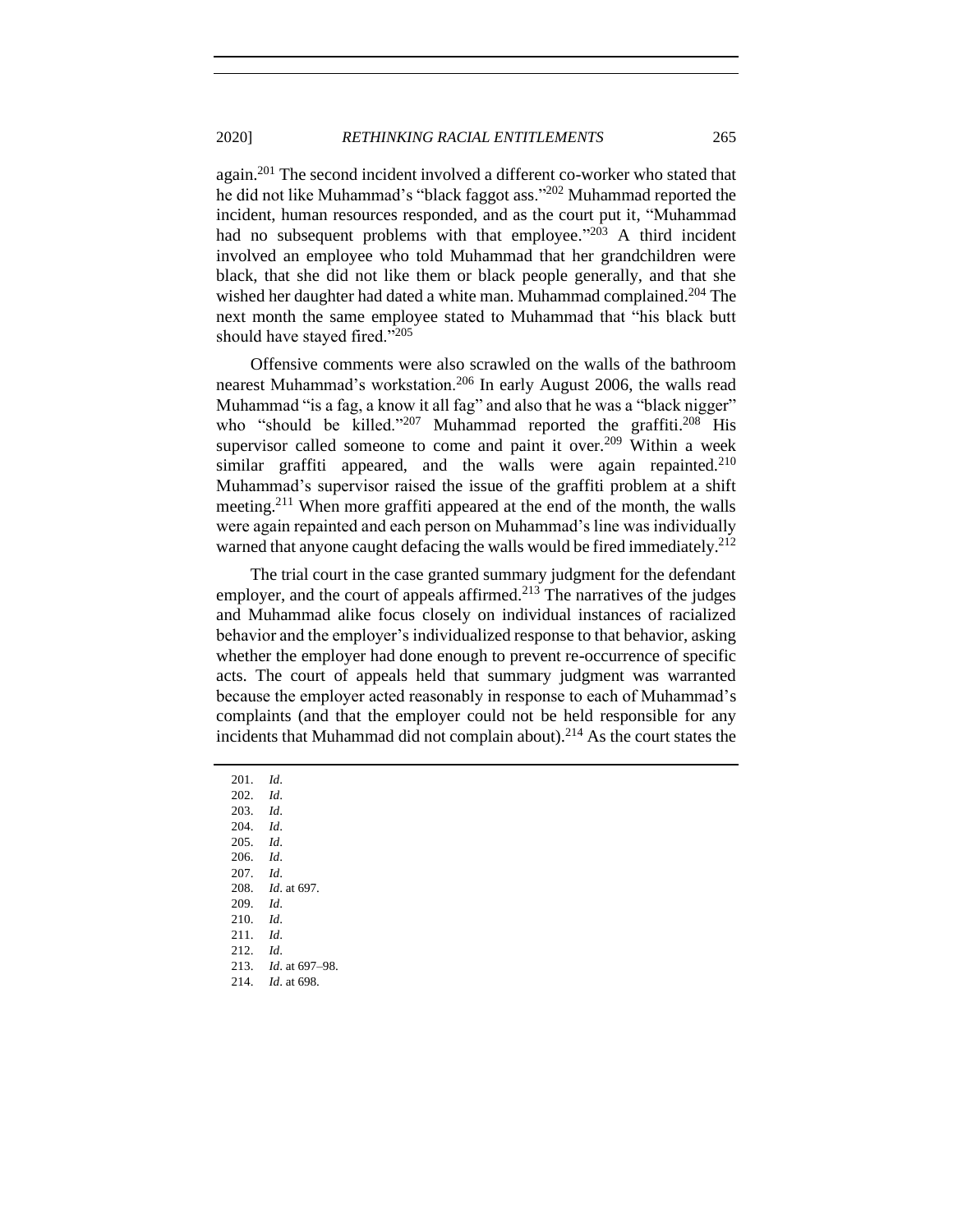law, an employer will not be liable if it "took prompt action that was reasonably likely to prevent a reoccurrence.<sup>"215</sup> It matters not that each individual instance represented one piece in broader pattern. Muhammad, in turn, argued that Caterpillar was not reasonable in its response to his complaints, that it "should have done more to identify who was responsible for the graffiti and to punish all coworkers who harassed him."<sup>216</sup>

These narratives about what the law requires, as well as the internal narrative of the human resources officer responding to Muhammad's complaint, emphasize the personal experience of Muhammad and specific other individuals. From what one can tell from the case, no one, not Muhammad or his lawyers, the internal equal opportunity investigators, or any of the judges, framed his or her lens to include broader workplace practices and cultures. Particularly given the multiple co-workers involved in the harassment, we might expect the law to require some inquiry into whether the harassing behavior was more broadly experienced and whether non-racialized but racially motivated action may also have been involved.<sup>217</sup> But even if Muhammad convinced the employer or the court to do what he wanted, even if, in other words, he had won, he would have obtained only punishment of those people who were openly harassing him and not a broader look at what was going on within Caterpillar.

Title VII as individualized retribution results in employer policing of certain individual behaviors, usually relatively extreme behaviors, like the graffiti involved in Muhammad.<sup>218</sup> But it leaves largely intact the broader advantage experienced through racialized cultures involving behaviors that are considered less extreme. Together with doctrinal developments like the stray remarks doctrine and ratcheted-up hostile work environment standards, the law leaves whites in many workplaces in charge of setting the behavioral scripts for success. Extreme racialized taunting may be prohibited, but whites determine the details of who fits in, who gets help when needed, who asks whom to lunch and when.

A work environment in which whites in power set the rules of the work environment, including racialized work environments, describes a form of

<sup>215.</sup> *Id*. (quoting Berry v. Chicago Transit Auth., 618 F.3d 688, 692 (7th Cir. 2010)).

<sup>216.</sup> *Id*.

<sup>217.</sup> For a similar case holding that an employer was not liable because it had acted reasonably in response to specific harassing incidences and a plaintiff arguing that punishment of individual engaged in the harassing behavior should have been more severe, see Cable v. FCA US LLC, 679 F. App'x 473, 476 (7th Cir. 2017) (Mem.).

<sup>218.</sup> For discussion of the dangers of over-policing individual relationships to the exclusion of broader structural change, see GREEN, *supra* note [153,](#page-41-0) at 110–12; see also Vicki Schultz, *The Sanitized Workplace*, 112 YALE L.J. 2061, 2131–36 (2003) (focusing on sex).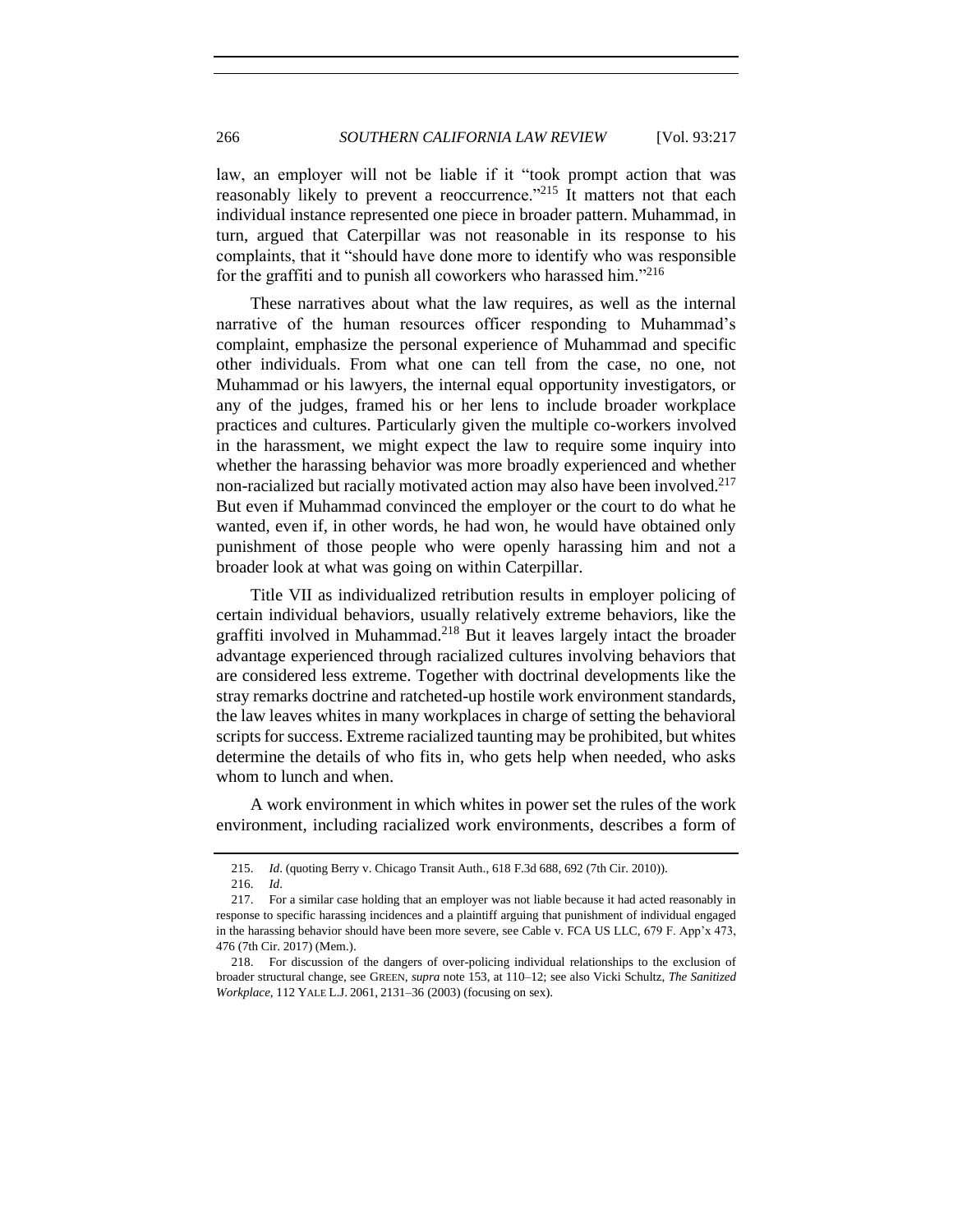racial advantage; where then is the racial entitlement? My argument is that employment discrimination law as implemented today is doing more than allowing the continuation of white advantage in workplaces; it amounts (or may amount) to a racial entitlement. In other words, employment discrimination law as implemented today—by instilling in all employees, regardless of race, an understanding that the law will not disrupt racialized work environments—is likely to contribute to a sense of entitlement on the part of whites who are racially advantaged by those environments. We should expect racial entitling to occur because the law shores up dominant white (and often male) advantage, providing certainty in racial advantage and thereby allowing entitlement beliefs to build. Whites may, for example, feel that they are better at navigating their work cultures and succeeding under existing practices because of skills that they associate with their race (for example, "I fit in, while they don't.") rather than because the work culture or practice itself has been structured to their advantage. Of course, research suggests that there is also likely to be uncertainty (and outright  $\frac{\text{denial}}{2^{19}}$  in the minds of many whites about the extent to which race plays a role in their advantage, but a sense of group-based entitlement may nonetheless emerge from conditions under which racial advantage goes untested and undisrupted by law, particularly law that presents itself as breaking down inequality rather than building it up.

Unlike with affirmative action programs, where racial identity is sorted within racial categories to determine individual benefit, the racialized work environment like that in *Muhammad* advantages whites as a group. Whites in these workplaces are provided the advantage of being free from taunting and harassment about their race; racial minorities are not. Moreover, even if advantage in a workplace is structured to include some racial minorities or to exclude other "marginal" whites, as research suggests it often is,  $220$  access to advantage in a racialized work environment on the whole is group based. Whites on the whole will benefit from their group status, even if certain individual whites are excluded. Not so in the affirmative action context where individualized decisions are constantly being made in doling out what

<sup>219.</sup> For recent argument by social scientists that whiteness and white privilege are not invisible to but rather managed by whites, including through denial, see Eric D. Knowles et al., *Deny*, *Distance, or Dismantle?: How White Americans Manage a Privileged Identity*, 9 PERSP. ON PSYCHOL. SCI. 594, 599– 601 (2014); *see also* Ruth Frankenburg, *Mirage of an Unmarked Whiteness*, *in* THE MAKING AND UNMAKING OF WHITENESS 72, 76 (Birgit Brander Rassmussen et al. eds., 2001) (noting that the "conditions and practice of whiteness" render "the notion that whiteness might be invisible . . . bizarre in the extreme"); *see generally* BONILLA-SILVA, *supra* not[e 2](#page-4-0) (on colorblind racism and denial).

<sup>220.</sup> On selective inclusion and racial minorities, see CARBADO & GULATI, *supra* not[e 131;](#page-35-0) Nancy Leong, *Identity Entrepreneurs*, 104 CALIF. L. REV. 1333, 1343–46 (2016). On selective inclusion and whites, see Rich, *Marginal Whiteness*, *supra* note [6,](#page-5-0) at 1510–34.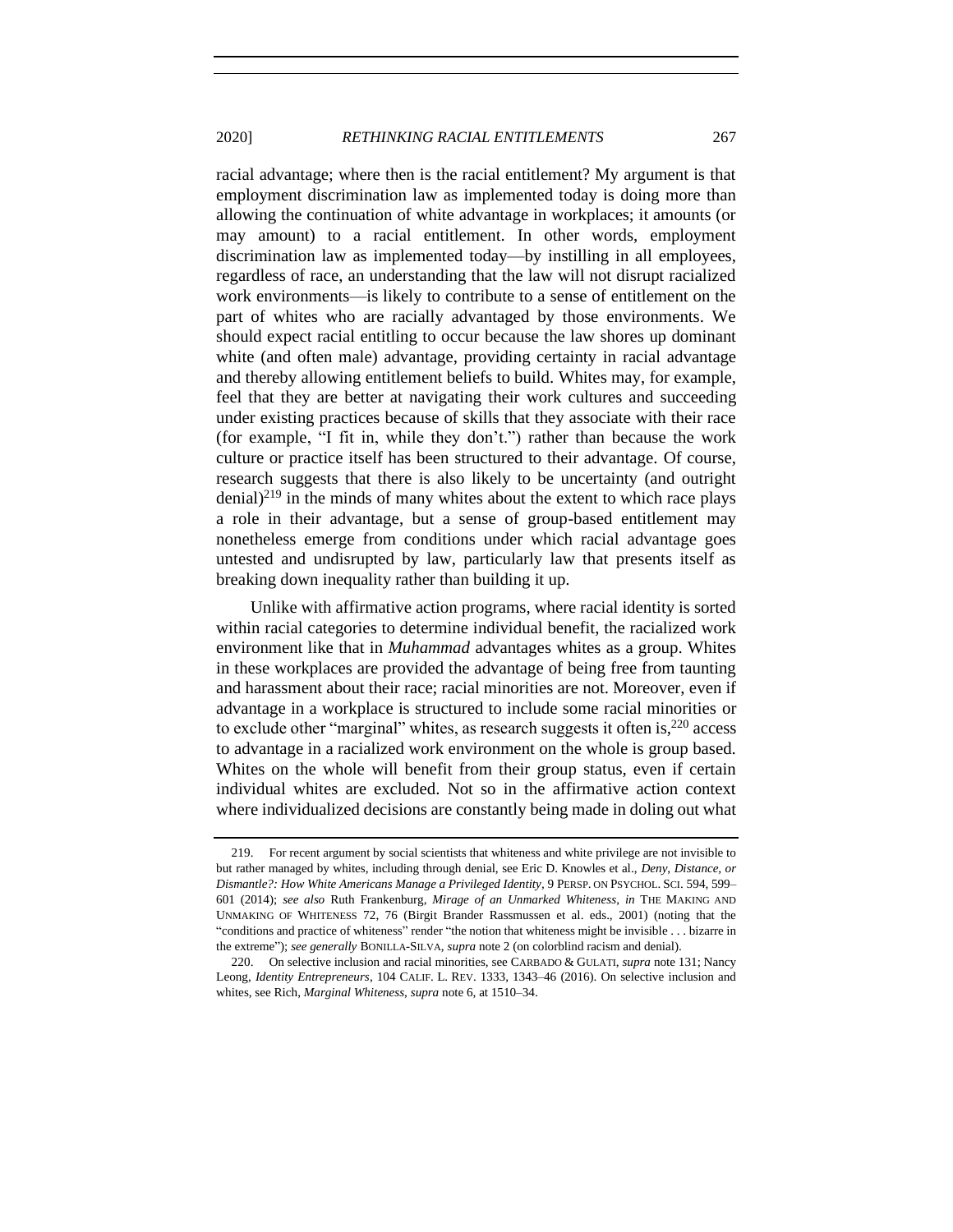is described broadly as a group-based benefit.

It is true, as some commentators are sure to point out, that Title VII does not provide an absolute right to white advantage. Employers, after all, can voluntarily disrupt their racialized work environments. The law of Title VII does, however, currently set a default under which disruption is outside of the norm. The law of affirmative action as discussed earlier, in contrast, constrains university decisions so that the default is almost always uncertainty around both broad diversity goals and individual decision making.

Research shows that some white men complain that antidiscrimination efforts lead them to feel as if they are "walking around on eggshells," $^{221}$ unable to say what they would like for fear of saying something that is perceived as offensive. That these men feel like they are walking around on eggshells adds further support for my point that employees perceive nondiscrimination efforts as largely an exercise in monitoring and punishing individuals for their behavior. But it suggests something else as well. Implicit in the response of these white men is their sense that self-awareness of what they might do wrong is a harm that they are suffering, a cost of nondiscrimination efforts. "We are walking around on eggshells" is an accusation: "This is what nondiscrimination efforts have done to us!" I submit that this observed reality is actually evidence that Title VII as currently implemented is serving as a racial entitlement. These white men are feeling entitled to their lack of self-restraint, entitled to a workplace that makes them comfortable even when they engage in racist behavior.

The existing research on psychological entitlement suggests that we should be concerned that entitlement beliefs by whites in the current Title VII climate will exacerbate status-based hierarchies as whites derogate other racial groups whom they perceive as a threat, even as colorblind ideology prevents them from publicly attaching racial motivation to their actions.<sup>222</sup> The racial entitlement of white workers may also contribute to more selfish group-benefiting behaviors, thereby adding to other emotional and behavioral moves that generate racial conflict.<sup>223</sup> Moreover, inferences that whites advantaged by work culture and structures at work have more inputs than those not advantaged may result in increased feelings of entitlement to certain work cultures and institutional practices among whites and in

<sup>221.</sup> JENNIFER L. PIERCE, RACING FOR INNOCENCE: WHITENESS, GENDER, AND THE BACKLASH AGAINST AFFIRMATIVE ACTION 67–70 (2012).

<sup>222.</sup> *See* s*upra* Section II.A.

<sup>223.</sup> *See* s*upra* Section II.A.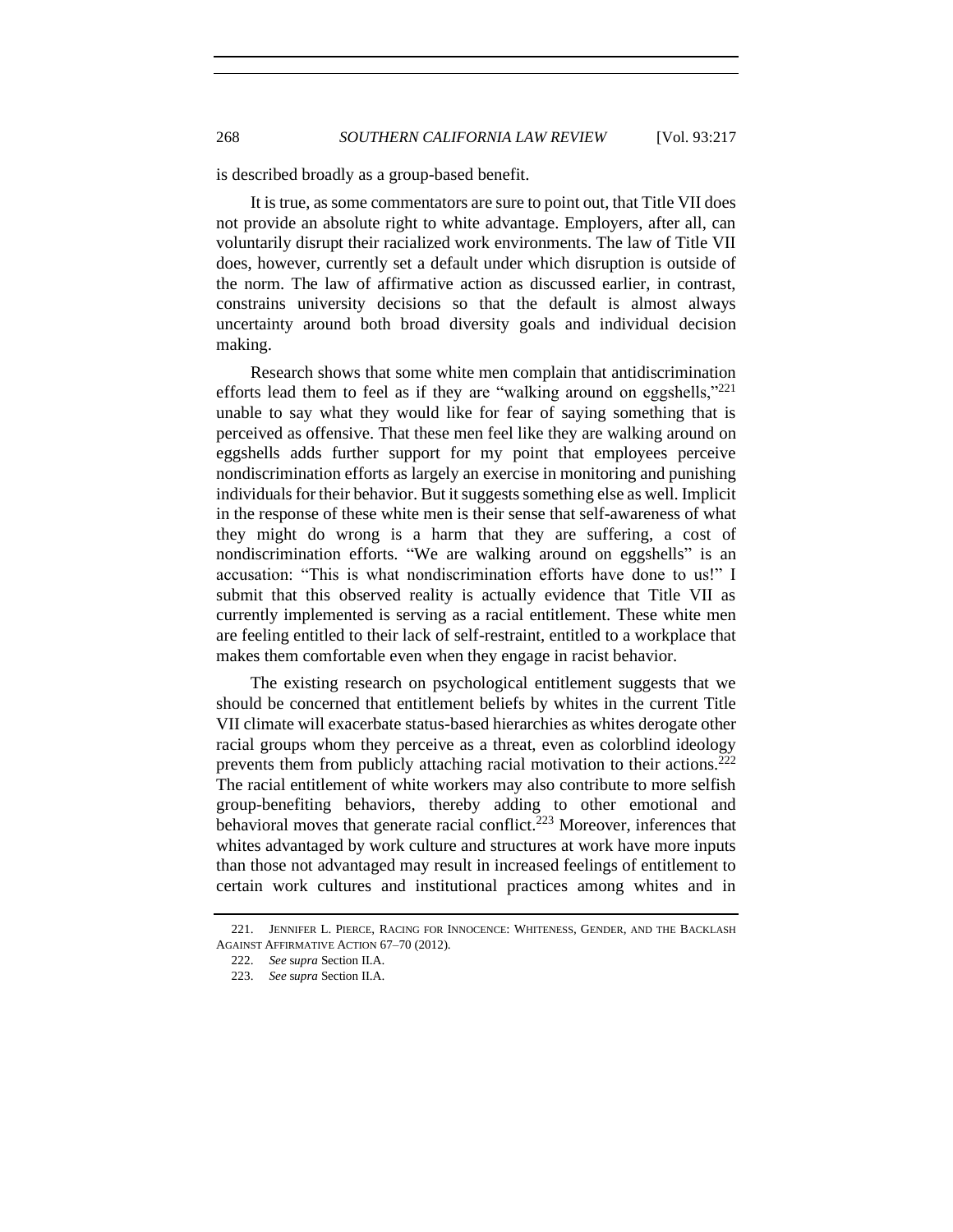decreased feelings of entitlement to other work cultures and practices among members of other racial groups.<sup>224</sup>

Finally, there is another reason we should be concerned about entitlement as it may be emerging from employment discrimination law today: the race-based benefit tends to be embedded in measures of merit. With a work culture that benefits white men, for example, as white men become confident that their benefit from that culture will not be disrupted, they are likely not only to develop feelings of group superiority and selfdeservingness associated with the benefit, but also may exert less effort toward connecting across group boundaries. Connecting across difference always takes work, but research tells us that it can be particularly difficult for whites, who are likely to experience negative emotions, such as fear of being called a racist.<sup>225</sup> We should expect racial entitlement to only harden this aversion to intergroup connection by reducing incentive to connect across difference (for example, "I don't need to reach out because this culture works for me already, or because reaching out may limit my own advantage") and by reinforcing and heightening another common fear: failure in work when longstanding benefits are adjusted or removed.

### <span id="page-52-0"></span>3. Another Way: *Ricci v. DeStefano*

Additional empirical work will, of course, help us to better understand racial entitlements and whether and how Title VII or other laws are currently acting as racial entitlements. In the meantime, the Supreme Court case, *Ricci v. DeStefano*<sup>226</sup> provides one additional concrete example for theorizing how interpretation of law might affect whether law amounts to a racial entitlement as well as an opportunity to show an alternative possibility. The *Ricci* case was brought by several white firefighters and one Hispanic firefighter in the City of New Haven, Connecticut.<sup>227</sup> The firefighters in Ricci challenged the city's decision not to certify the results of an examination process used in determining promotions.<sup>228</sup> The City had decided not to certify the results after seeing the impact of the test on black firefighters and after considering whether an alternative examination process might have identified the most qualified candidates without that same impact.

Whites have long been advantaged in firefighting jobs. Across the

<sup>224.</sup> *See* s*upra* Section II.A.

<sup>225.</sup> *See* Green, *supra* not[e 151,](#page-40-1) at 974.

<sup>226.</sup> Ricci v. DeStefano, 557 U.S. 557 (2009).

<sup>227.</sup> *Id.* at 562–63.

<sup>228.</sup> *Id.*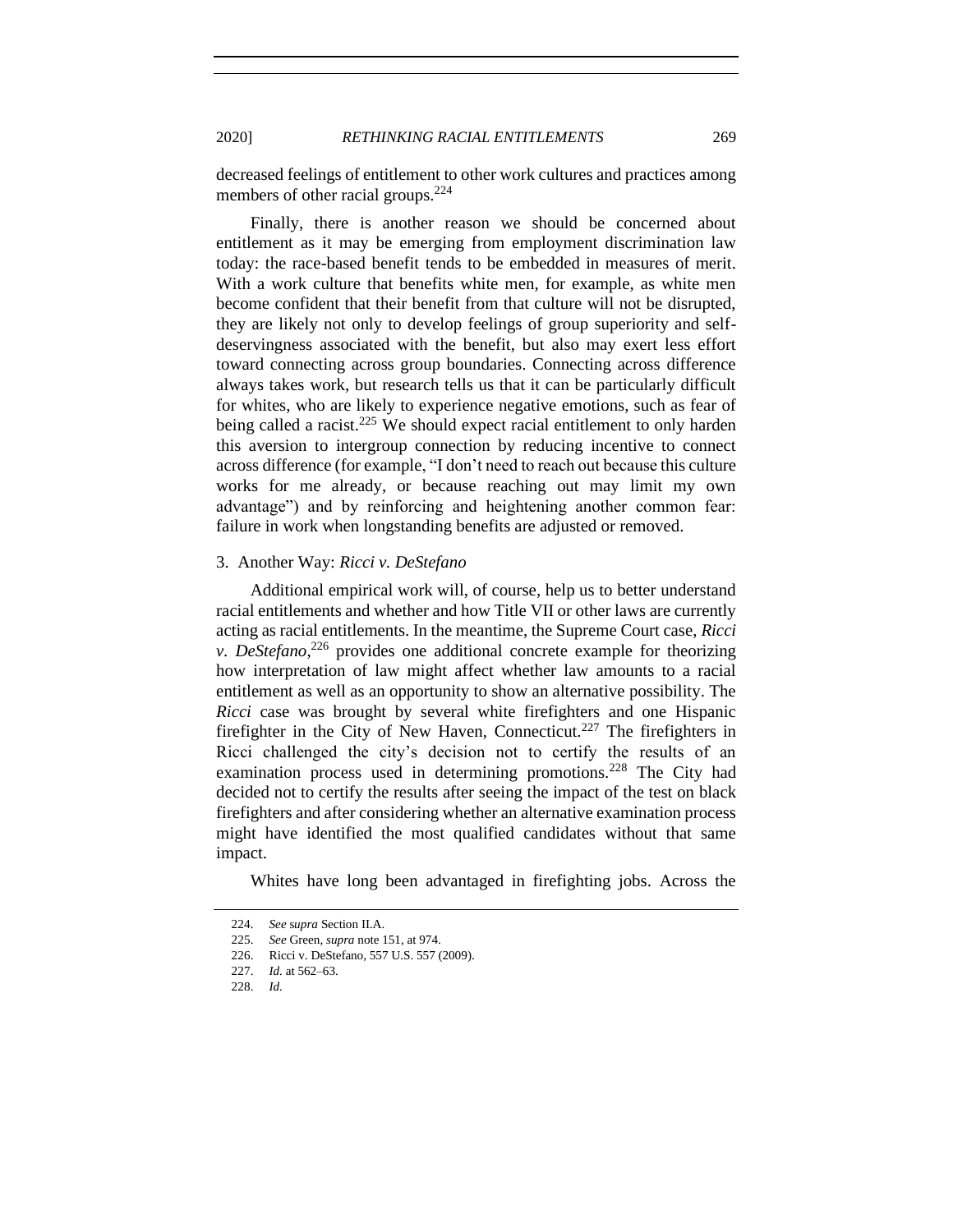country, firefighting was a white job prior to the enactment of Title VII due both to biased decisions about whom to hire but also to hiring and promotion practices like nepotism and political patronage that favored whites.<sup>229</sup> The City of New Haven's charter states that competitive examinations must be used to fill vacancies in fire officer and other civil-service positions. However, instead of considering what examination would "fairly measure the relative fitness and capacity of the applicants to discharge the duties of" a fire officer, as directed by the City's charter, the City adhered to a process provided in a two-decades old union contract: a written exam, which would account for 60 percent of an applicant's total score, and an oral exam, which would account for the remaining 40 percent.<sup>230</sup>

The City argued in its defense in the case that it declined to certify the test results because it didn't want to give effect to a practice with a disparate impact that was not job related and consistent with business necessity, as the law of disparate impact requires. When it saw the impact of the test, it brought in experts, one of whom testified that other cities were using tests that did a better job testing the skills needed for doing the job of fire officer and that did not have a disparate impact on racial minorities.<sup>231</sup> Some firefighters also claimed that access to materials used to study for the test was unequal, that some individuals had the necessary books even before the syllabus was issued, while others had to invest substantial sums to purchase the materials and "wait a month and a half for some of the books because they were on back order."<sup>232</sup> White firefighters, who were more likely to have relatives in the fire service, were also more likely to have access to the materials than their minority, first-generation counterparts.<sup>233</sup>

The firefighters challenging the City's decision argued that it violated Title VII because the City had decided to reject the test results on the basis of race. The district court sided with the City, and the Court of Appeals for the Second Circuit affirmed.<sup>234</sup> The Supreme Court, in a 5-4 decision, reversed.<sup>235</sup> It held that an employer cannot disregard the results of an administered test upon seeing the impact of the results unless the employer has a "strong basis in evidence to believe that it will be subject to disparate

<sup>229.</sup> *Id.* at 608–10 (Ginsburg, J., dissenting); *see also* Harris & Faulcon, *supra* note [117,](#page-29-0) at 88–91 (describing the history of racial exclusion nationally and in the New Haven firefighting department).

<sup>230.</sup> *Ricci*, 557 U.S. at 611–12 (Ginsburg, J., dissenting).

<sup>231.</sup> *Id*. at 612.

<sup>232.</sup> *Id*. at 613.

<sup>233.</sup> *Id.*

<sup>234.</sup> A panel of the Second Circuit affirmed; request for rehearing en banc was denied by a 7–6 vote. *Id*. at 576.

<sup>235.</sup> *Id*. at 563.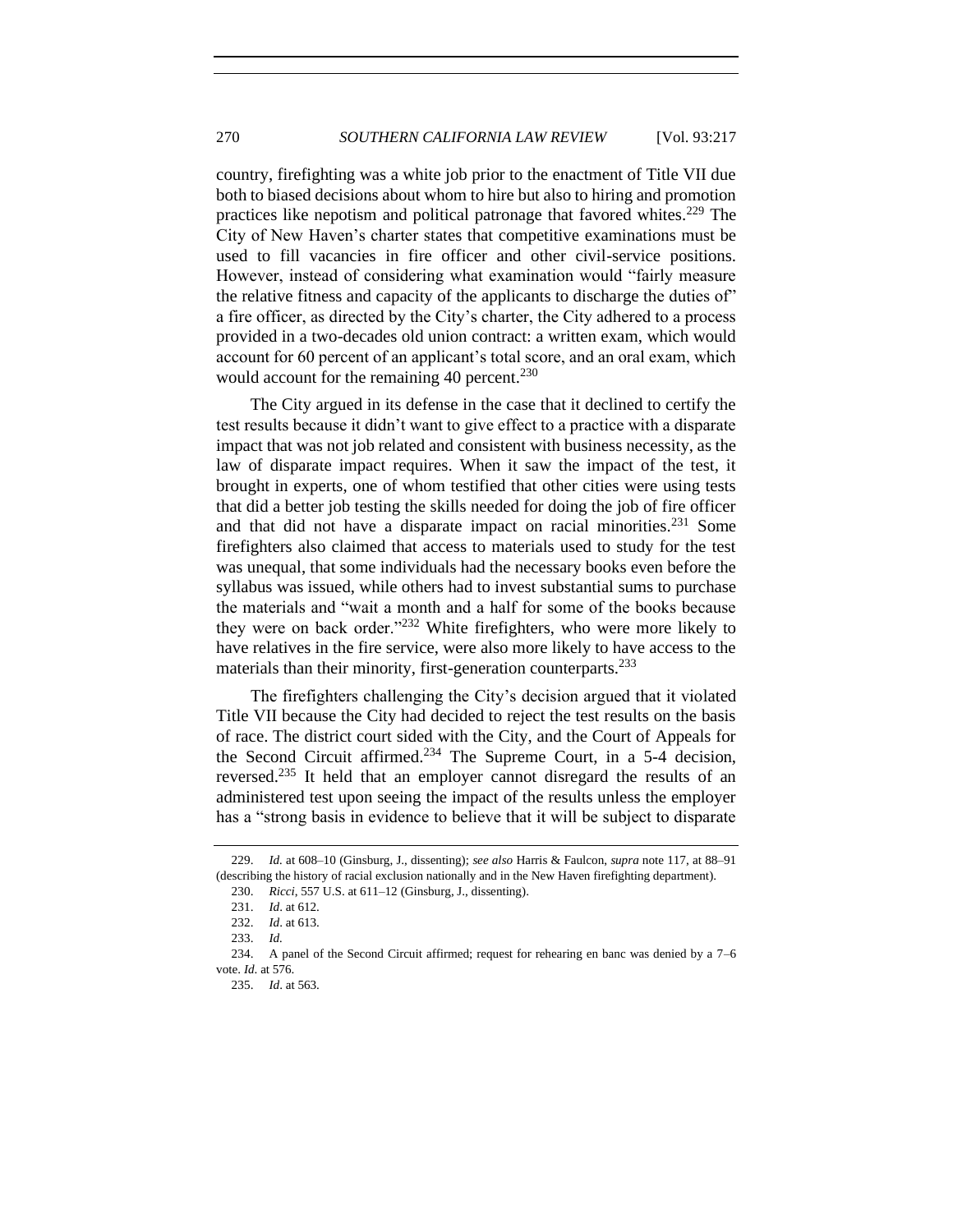the City of New Haven did not have a strong basis in evidence to warrant disregarding the test results. $237$ 

By setting a high standard for employers seeking to disrupt racial advantage, and by illustrating how high that standard really is by applying it to the facts in the case, the Court added certainty to white advantage: it will be disrupted (at least after the test has been implemented) only in exceptional cases. The Court tells whites that they are entitled to promotion based on an examination process that builds directly from a distinct history of racial advantage and that was continued without reflection or consideration of processes that might be equally effective with less built-in advantage for whites.<sup>238</sup> In doing so, the Court creates a law that is likely to be racially entitling.

If, in contrast, the Court had said that the racial history, together with the skewed results, testimony that white firefighters had better access to materials, and testimony suggesting that the test lacked sufficient connection to the practice of the job, can be a basis for organizational disruption of racial advantage, then whites would experience uncertainty in the benefit. This alternative holding would not eliminate white racial advantage. In many workplaces, whites will continue to experience advantage, which presents its own ongoing challenges for dismantling racial discrimination and subordination in this country. However, a Title VII law that requires disruption of group-based advantage would at least work to avoid the creation of a racial entitlement.

## **CONCLUSION**

<span id="page-54-0"></span>Terminology can be easily co-opted. Racial entitlements have been with us since the beginning of our country—racial entitlements for whites, that is. Yet conservatives have managed not only to bracket the term from history but also to tie it to a decades-long wave of rhetoric pathologizing entitlements more broadly such that it became a tool for challenging civil rights protections for racial minorities. Research shows that the pathologizing of entitlements, particularly involving assumptions of

<sup>236.</sup> *Id*. at 585.

<sup>237.</sup> *Id*. at 585–93.

<sup>238.</sup> The majority's characterization of the City's decision to use the test and the firefighters' interest in the test results is telling. According to the Court, the City of New Haven "relies on objective examinations to identify the best qualified candidates." *Id*. at 561. The majority also cited extensively from Frank Ricci's testimony stating that he had worked hard studying for the test, as if one person working hard can dilute a group's benefit. *Id.* at 562–65, 567.